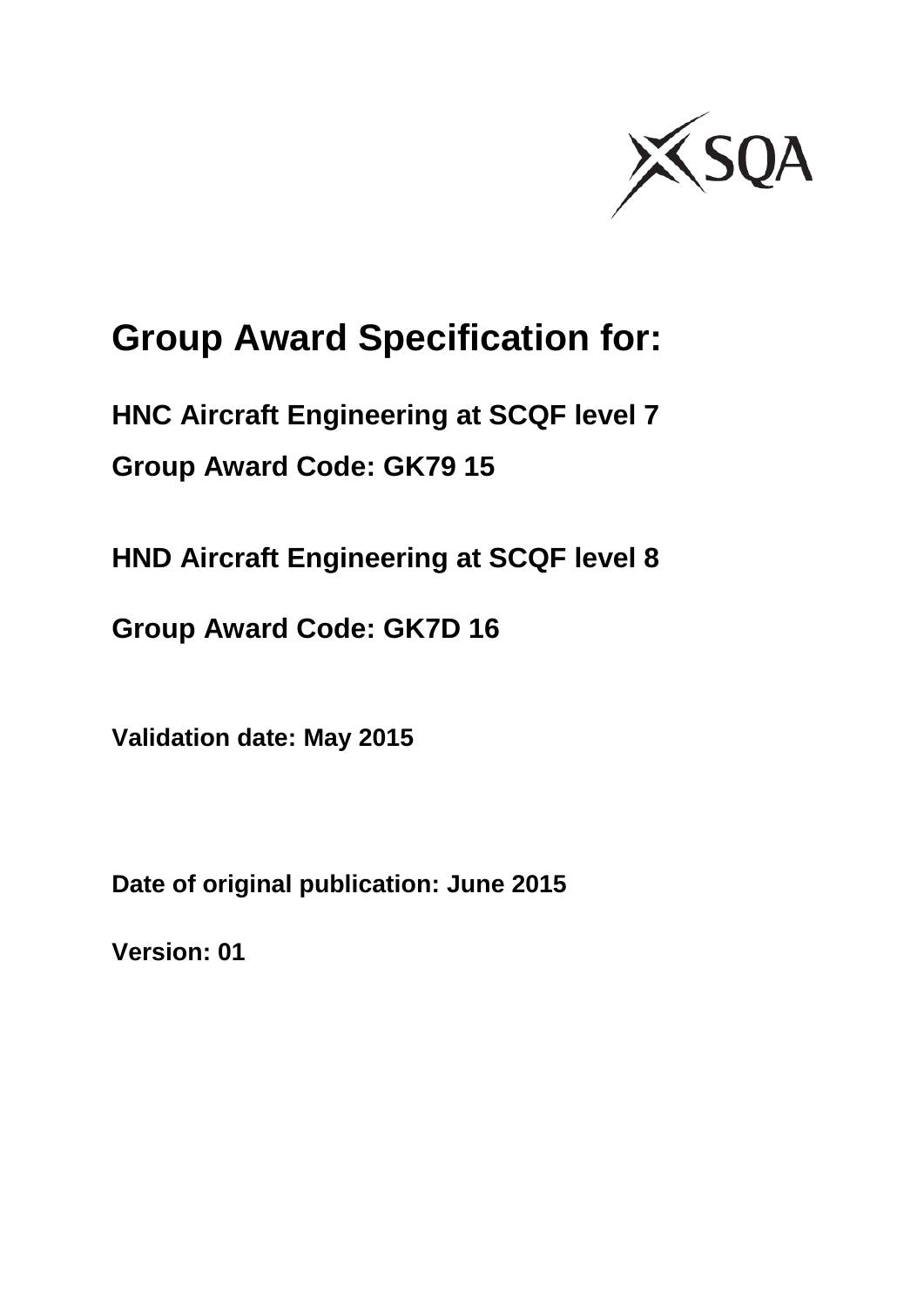## **Contents**

| 2 |     |                                                                               |  |
|---|-----|-------------------------------------------------------------------------------|--|
|   | 2.1 |                                                                               |  |
| 3 |     |                                                                               |  |
|   | 3.1 |                                                                               |  |
|   | 3.2 |                                                                               |  |
|   | 3.3 | <b>Graded Units.</b>                                                          |  |
| 4 |     |                                                                               |  |
|   | 4.1 |                                                                               |  |
| 5 |     | Additional benefits of the qualification in meeting employer needs  9         |  |
|   | 5.1 |                                                                               |  |
|   | 5.2 | Mapping of National Occupational Standards (NOS) and trade body standards 13  |  |
|   | 5.3 | Mapping of Core Skills development opportunities across the qualifications 16 |  |
|   | 5.4 |                                                                               |  |
| 6 |     |                                                                               |  |
|   | 6.1 |                                                                               |  |
|   | 6.2 |                                                                               |  |
|   | 6.3 |                                                                               |  |
|   | 6.4 |                                                                               |  |
|   | 6.5 |                                                                               |  |
| 7 |     |                                                                               |  |
| 8 |     |                                                                               |  |
| 9 |     |                                                                               |  |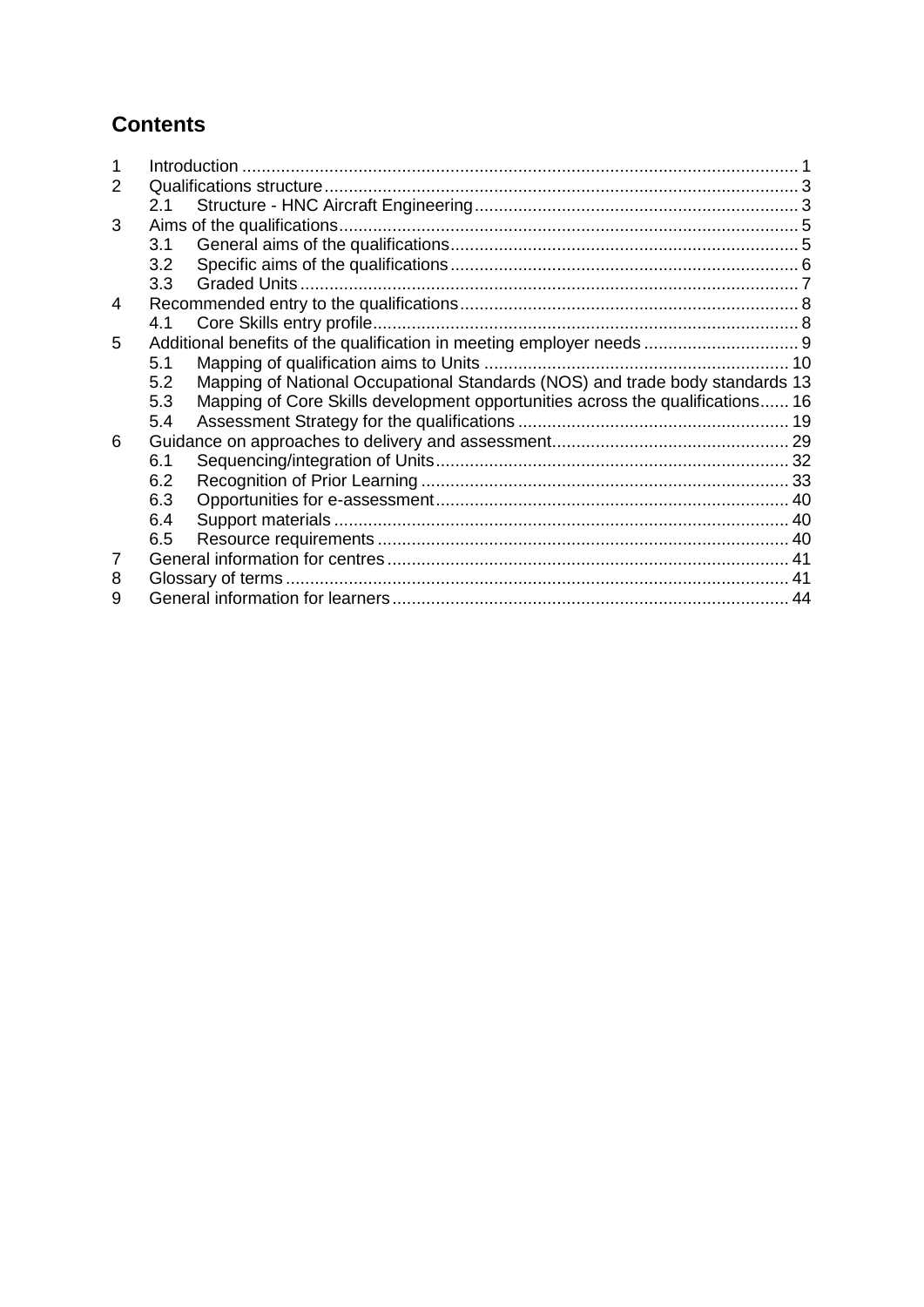# <span id="page-2-0"></span>**1 Introduction**

This document was previously known as the Arrangements document. The purpose of this document is to:

- assist centres to implement, deliver and manage the qualification
- provide a guide for new staff involved in offering the qualification
- inform course managers teaching staff, assessors, learners, employers and HEIs of the aims and purpose of the qualification
- provide details of the range of learners the qualification is suitable for and progression opportunities

This is the Group Award Specification for the HNC Aircraft Engineering and the HND Aircraft Engineering. These qualifications were revised in 2014 and replace the previous HNC Aircraft Engineering (G800 15) and HND Aircraft Engineering (G8GE 16) qualifications respectively.

The revised HND Aircraft Engineering Group Award subsumes the revised HNC Aircraft Engineering Group Award.

This Group Award Specification reflects the Outcome of the first full review of the previous HNC and HND qualifications, validated in 2005 and 2007 respectively. The rationale for the review was to ensure that these two qualifications remain relevant to the modern aircraft engineering industry in supporting the educational progression and career aspirations of learners as well as the requirements of employers. This review encompassed aspects of Group Award structure and content as well as approaches to learning, teaching and assessment.

The broad range of changes to these qualifications to bring about the desired updating of the HNC and HND are as follows:

- The restricted optional groupings of Units in the HNC have been removed as they presented a barrier to the flexibility of the qualifications.
- The new *Engineering Mathematics* Units have been included in the new qualification structures.
- New Units have been introduced to the qualification structures to bring in a higher level of topics in aerodynamics, composite materials, structural mechanics and engineering software applications.
- Existing Units in the broad disciplines of practical skills development, aircraft engineering principles and aircraft engineering systems analysis have been revised to include updated technologies and techniques.
- All other Units were reviewed and revised as necessary to update the approaches to learning, teaching and assessment.

The title, 'Aircraft Engineering' remains the most appropriate as it best reflects the practical application of engineering principles and techniques across the aircraft engineering industry sectors. These qualifications provide a balanced mix of aircraft engineering design and maintenance related topics which will best serve learners in the early years (SCQF levels 7 and 8) of their aircraft engineering education. In doing so, these qualifications provide the foundation for progression into different sectors of the industry as well as progression to degree level studies.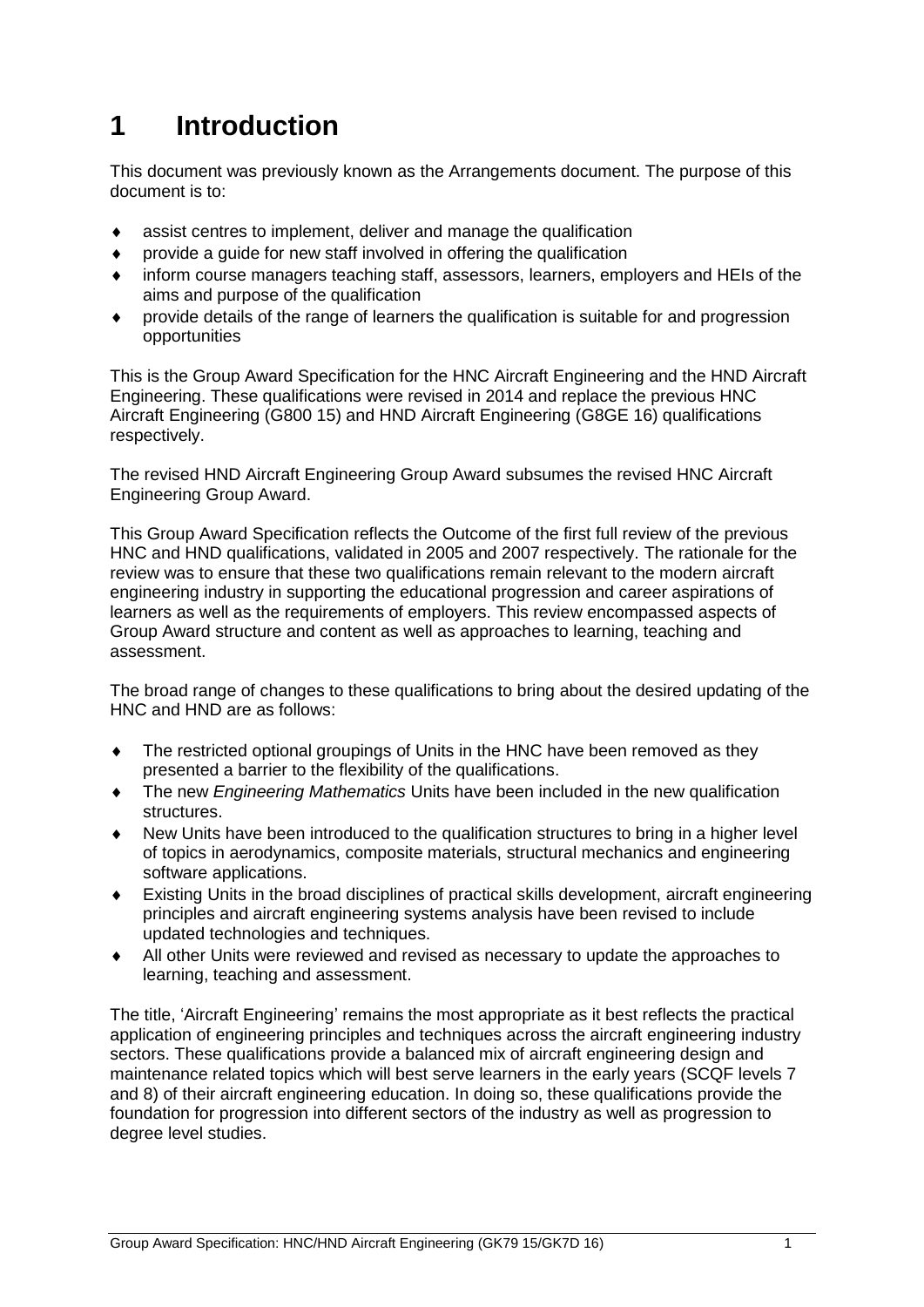The HNC and HND are suitable for a broad range of learners to study full or part time such as high school leavers, students progressing from relevant FE qualifications, people working in the aircraft engineering industry, and adult returners from the UK and beyond.

Possible employment opportunities span a wide spectrum of engineering related careers, initially at trainee or engineering technician level, within the aviation industry. These qualifications are devised to provide the most relevance to the aircraft design/manufacture and operations/maintenance sectors. As such, the Original Equipment Manufacturers, Airline and Maintenance and Repair Organisations business areas are likely to provide the best employment opportunities for learners with either of these qualifications.

Design of the HNC and HND Aircraft Engineering content and level has incorporated topics specifically to provide articulation with advanced standing to degree programmes in aircraft or aeronautical engineering. Such articulation potential has been forged on the basis of a high level of engineering mathematics together with complex analytical solving of aircraft engineering problems as well as a promotion of learner responsibility with the programme pedagogy.

The design of these HNC and HND qualifications are recognised by Semta, the Sector Skills Council for the Science Engineering Manufacturing Technologies sector.

As part of the review of these qualifications, the Qualifications Development Team has identified a number of Units that link to National Occupational Standards (NOS). Full details of this mapping exercise have been provided in Section 5.2 of this Group Award Specification.

The HNC and HND Aircraft Engineering are designed to meet the education requirements for professional recognition for Engineering Technicians, through the UK Engineering Council. Full details of this mapping exercise can be found in Section 5.2.2.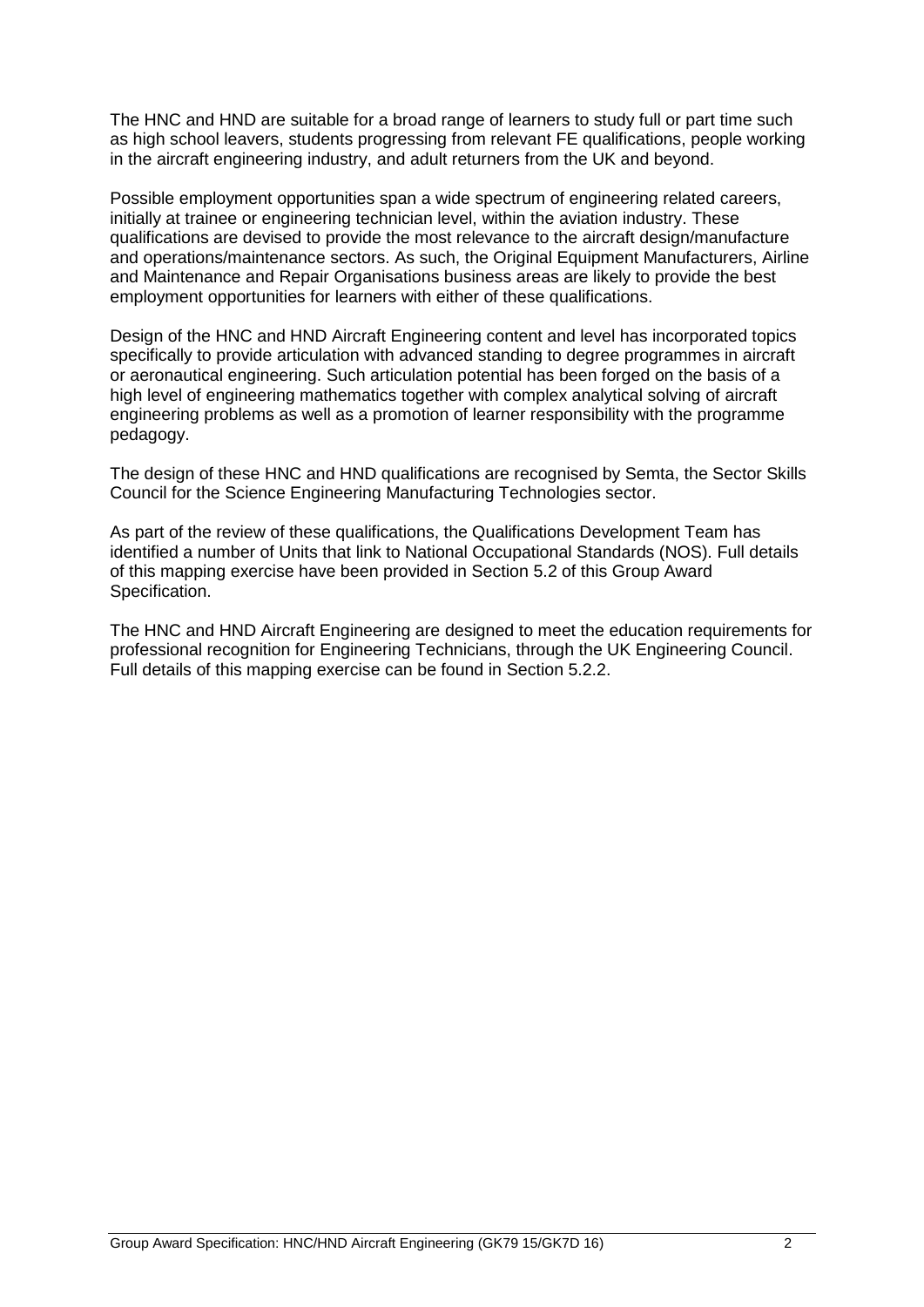# <span id="page-4-0"></span>**2 Qualifications structure**

## <span id="page-4-1"></span>**2.1 Structure - HNC Aircraft Engineering**

This HNC Group Award is made up of 12 SQA credits. It comprises 96 SCQF credit points, of which 56 are at SCQF level 7 in the mandatory section, including a Graded Unit of 8 SCQF credit points at SCQF level 7. The remaining 40 SCQF credit points required for the Group Award are to be selected from the optional section. A mapping of Core Skills development opportunities is available in section 5.3 of this Group Award Specification.

| $\overline{\mathbf{4}}$<br>code | $\overline{2}$<br>code | <b>Unit title</b>                                                   | <b>SQA</b><br>credit | <b>SCQF</b><br>credit | <b>SCQF</b><br>level |
|---------------------------------|------------------------|---------------------------------------------------------------------|----------------------|-----------------------|----------------------|
| <b>Mandatory Units</b>          |                        |                                                                     |                      | points                |                      |
| H7MB                            | 34                     | <b>Communication: Practical Skills</b>                              | 1                    | 8                     | $\overline{7}$       |
| <b>H7K1</b>                     | 34                     | <b>Engineering Mathematics 2</b>                                    | 1                    | 8                     | $\overline{7}$       |
| <b>H94D</b>                     | 34                     | <b>Physics for Aviation</b>                                         | 1                    | 8                     | $\overline{7}$       |
| <b>H94G</b>                     | 34                     | Aerodynamics and Flight Mechanics 1                                 | 1                    | 8                     | $\overline{7}$       |
| H94F                            | 34                     | <b>Aircraft Structures and Materials</b>                            | 1                    | 8                     | $\overline{7}$       |
| <b>H94K</b>                     | 34                     | Aircraft Propulsion Systems: Introduction                           | $\mathbf{1}$         | 8                     | $\overline{7}$       |
| H9AV                            | 34                     | Aircraft Engineering: Graded Unit 1                                 | $\overline{1}$       | 8                     | $\overline{7}$       |
|                                 |                        | Optional Units: 5 SQA Unit credits required (40 SCQF credit points) |                      |                       |                      |
| <b>H7K0</b>                     | 33                     | <b>Engineering Mathematics 1</b>                                    | 1                    | 8                     | 6                    |
| <b>H94A</b>                     | 33                     | <b>Aircraft Engineering Practical Skills</b>                        | $\overline{2}$       | 16                    | 6                    |
| <b>H94E</b>                     | 34                     | Aircraft Inspection and Repair                                      | 1                    | 8                     | $\overline{7}$       |
| H949                            | 34                     | <b>Aircraft Electrical and Electronic Principles</b>                | $\overline{2}$       | 16                    | $\overline{7}$       |
| <b>H94M</b>                     | 34                     | <b>Aircraft Engineering Systems</b>                                 | $\overline{2}$       | 16                    | $\overline{7}$       |
| <b>H94V</b>                     | 34                     | <b>Aircraft Avionics Principles</b>                                 | 1                    | 8                     | $\overline{7}$       |
| <b>H94H</b>                     | 34                     | Aircraft Hydraulic and Pneumatic Systems                            | 1                    | 8                     | $\overline{7}$       |
| <b>H94J</b>                     | 34                     | Human Factors for Aircraft Engineering                              | 1                    | 8                     | $\overline{7}$       |
| DP5M                            | 34                     | <b>Aircraft Instruments</b>                                         | 1                    | 8                     | $\overline{7}$       |
| DR <sub>1</sub> X               | 34                     | <b>Computer Aided Draughting for Engineers</b>                      | 1                    | 8                     | $\overline{7}$       |
| DR1T                            | 34                     | <b>Statics and Strength of Materials</b>                            | 1                    | 8                     | $\overline{7}$       |
| DT9P                            | 34                     | <b>Thermofluids</b>                                                 | 1                    | 8                     | $\overline{7}$       |
| <b>D75X</b>                     | 34                     | Information Technology: Applications                                | 1                    | 8                     | $\overline{7}$       |
|                                 |                        | Software 1                                                          |                      |                       |                      |
| <b>H7K2</b>                     | 34                     | <b>Engineering Mathematics 3</b>                                    | 1                    | 8                     | $\overline{7}$       |
| <b>H7K3</b>                     | 35                     | <b>Engineering Mathematics 4</b>                                    | 1                    | 8                     | 8                    |
| DT5T                            | 35                     | <b>Heat Transfer and Fluid Mechanics</b>                            | 1                    | 8                     | 8                    |

The competency level of the HNC is reflected in the mandatory Units which represent the prime building Units.

*Aircraft Engineering: Graded Unit 1* provides qualification grading through examination assessments across the mandatory Units with the exception of *Communication: Practical Skills*.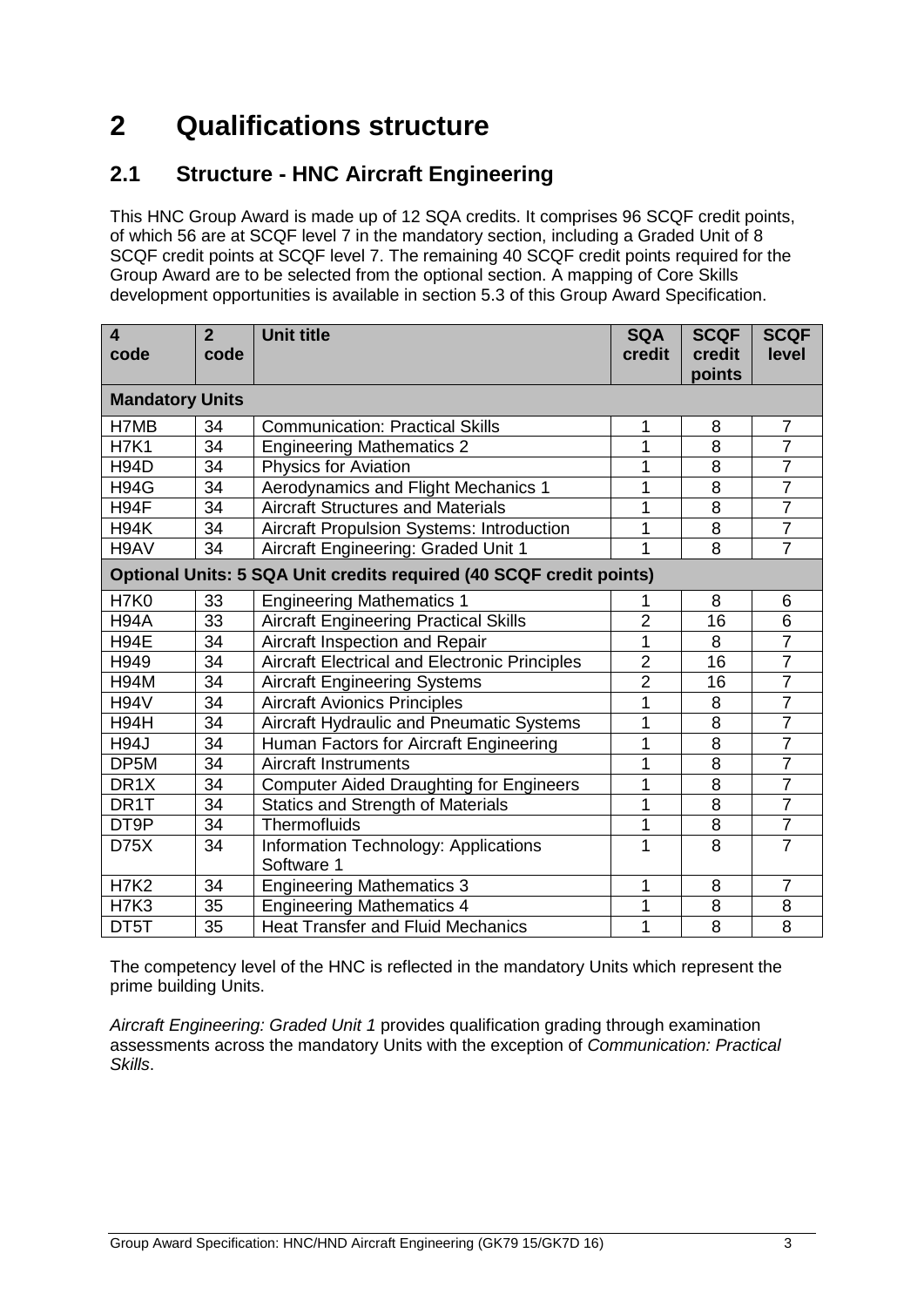### **2.2 Structure - HND Aircraft Engineering**

This HND Group Award is made up of 30 SQA credits comprising 240 SCQF credit points, of which at least 8 SQA credits must be at SCQF level 8. The mandatory core comprises 72 credit points at SCQF level 7, one Unit at SCQF level 8 and Graded Unit 2 of 16 SCQF credit points at SCQF level 8.

The remaining 144 SCQF credit points (18 SQA credits), with at least 40 SCQF credit points at SCQF level 8, are to be selected from the optional section. A mapping of Core Skills development opportunities is available in Section 5.3 of this Group Award Specification.

| 4<br>code              | $\mathbf{2}$<br>code | <b>Unit title</b>                                                                                                                          | <b>SQA</b><br>credit | <b>SCQF</b><br>credit<br>points | <b>SCQF</b><br>level |
|------------------------|----------------------|--------------------------------------------------------------------------------------------------------------------------------------------|----------------------|---------------------------------|----------------------|
| <b>Mandatory Units</b> |                      |                                                                                                                                            |                      |                                 |                      |
| H7MB                   | 34                   | <b>Communication: Practical Skills</b>                                                                                                     | 1                    | 8                               | 7                    |
| <b>H7K1</b>            | 34                   | <b>Engineering Mathematics 2</b>                                                                                                           | 1                    | 8                               | $\overline{7}$       |
| <b>H7K2</b>            | 34                   | <b>Engineering Mathematics 3</b>                                                                                                           | 1                    | 8                               | $\overline{7}$       |
| <b>H94D</b>            | 34                   | <b>Physics for Aviation</b>                                                                                                                | 1                    | 8                               | $\overline{7}$       |
| <b>H94G</b>            | $\overline{34}$      | Aerodynamics and Flight Mechanics 1                                                                                                        | 1                    | 8                               | $\overline{7}$       |
| H94F                   | 34                   | <b>Aircraft Structures and Materials</b>                                                                                                   | 1                    | 8                               | $\overline{7}$       |
| <b>H94K</b>            | 34                   | Aircraft Propulsion Systems: Introduction                                                                                                  | $\overline{1}$       | 8                               | $\overline{7}$       |
| <b>H94J</b>            | 34                   | Human Factors for Aircraft Engineering                                                                                                     | 1                    | 8                               | $\overline{7}$       |
| <b>H94R</b>            | 35                   | Aerodynamics and Flight Mechanics 2                                                                                                        | 1                    | 8                               | 8                    |
| H9AV                   | $\overline{34}$      | Aircraft Engineering: Graded Unit 1                                                                                                        | $\overline{1}$       | 8                               | $\overline{7}$       |
| H9AW                   | 35                   | Aircraft Engineering: Graded Unit 2                                                                                                        | $\overline{2}$       | 16                              | 8                    |
|                        |                      | Optional Units: 18 SQA Unit credits required (144 SCQF credit points)<br>At least 5 SQA Unit credits/40 SCQF credit points at SCQF level 8 |                      |                                 |                      |
| <b>H7K0</b>            | 33                   | <b>Engineering Mathematics 1</b>                                                                                                           | 1                    | 8                               | 6                    |
| <b>H94A</b>            | 33                   | <b>Aircraft Engineering Practical Skills</b>                                                                                               | $\overline{2}$       | 16                              | 6                    |
| <b>H94E</b>            | 34                   | Aircraft Inspection and Repair                                                                                                             | 1                    | 8                               | $\overline{7}$       |
| H949                   | 34                   | <b>Aircraft Electrical and Electronic Principles</b>                                                                                       | $\overline{2}$       | 16                              | $\overline{7}$       |
| <b>H94M</b>            | 34                   | <b>Aircraft Engineering Systems</b>                                                                                                        | $\overline{2}$       | 16                              | $\overline{7}$       |
| <b>H94V</b>            | 34                   | <b>Aircraft Avionics Principles</b>                                                                                                        | 1                    | 8                               | $\overline{7}$       |
| <b>H94H</b>            | 34                   | Aircraft Hydraulic and Pneumatic Systems                                                                                                   | 1                    | 8                               | $\overline{7}$       |
| DP5M                   | 34                   | <b>Aircraft Instruments</b>                                                                                                                | 1                    | 8                               | $\overline{7}$       |
| DR <sub>1</sub> X      | 34                   | <b>Computer Aided Draughting for Engineers</b>                                                                                             | 1                    | 8                               | $\overline{7}$       |
| DR1T                   | 34                   | <b>Statics and Strength of Materials</b>                                                                                                   | 1                    | 8                               | $\overline{7}$       |
| DT <sub>9</sub> P      | 34                   | <b>Thermofluids</b>                                                                                                                        | 1                    | 8                               | $\overline{7}$       |
| <b>D75X</b>            | 34                   | Information Technology: Applications<br>Software 1                                                                                         | $\mathbf 1$          | 8                               | $\overline{7}$       |
| H <sub>94</sub> P      | 35                   | <b>Advanced Composite Materials</b>                                                                                                        | 1                    | 8                               | 8                    |
| <b>H94T</b>            | $\overline{35}$      | Aircraft Avionics and Electrical Systems                                                                                                   | $\overline{2}$       | 16                              | 8                    |
| H948                   | $\overline{35}$      | <b>Engineering Software Applications</b>                                                                                                   | 1                    | 8                               | $\overline{8}$       |
| <b>H94N</b>            | 35                   | <b>Aircraft Gas Turbine Engines</b>                                                                                                        | $\overline{c}$       | 16                              | 8                    |
| <b>H94L</b>            | 35                   | Aircraft Environmental Systems: Cabin                                                                                                      | 1                    | 8                               | 8                    |
|                        |                      | <b>Conditioning and Pressurisation</b>                                                                                                     |                      |                                 |                      |
| DV01                   | 35                   | Strength of Materials: Advanced                                                                                                            | 1                    | 8                               | 8                    |
| <b>H7K3</b>            | 35                   | <b>Engineering Mathematics 4</b>                                                                                                           | 1                    | 8                               | 8                    |
| <b>H7K4</b>            | 35                   | <b>Engineering Mathematics 5</b>                                                                                                           | 1                    | 8                               | 8                    |
| DT5T                   | 35                   | <b>Heat Transfer and Fluid Mechanics</b>                                                                                                   | $\mathbf 1$          | 8                               | $\overline{8}$       |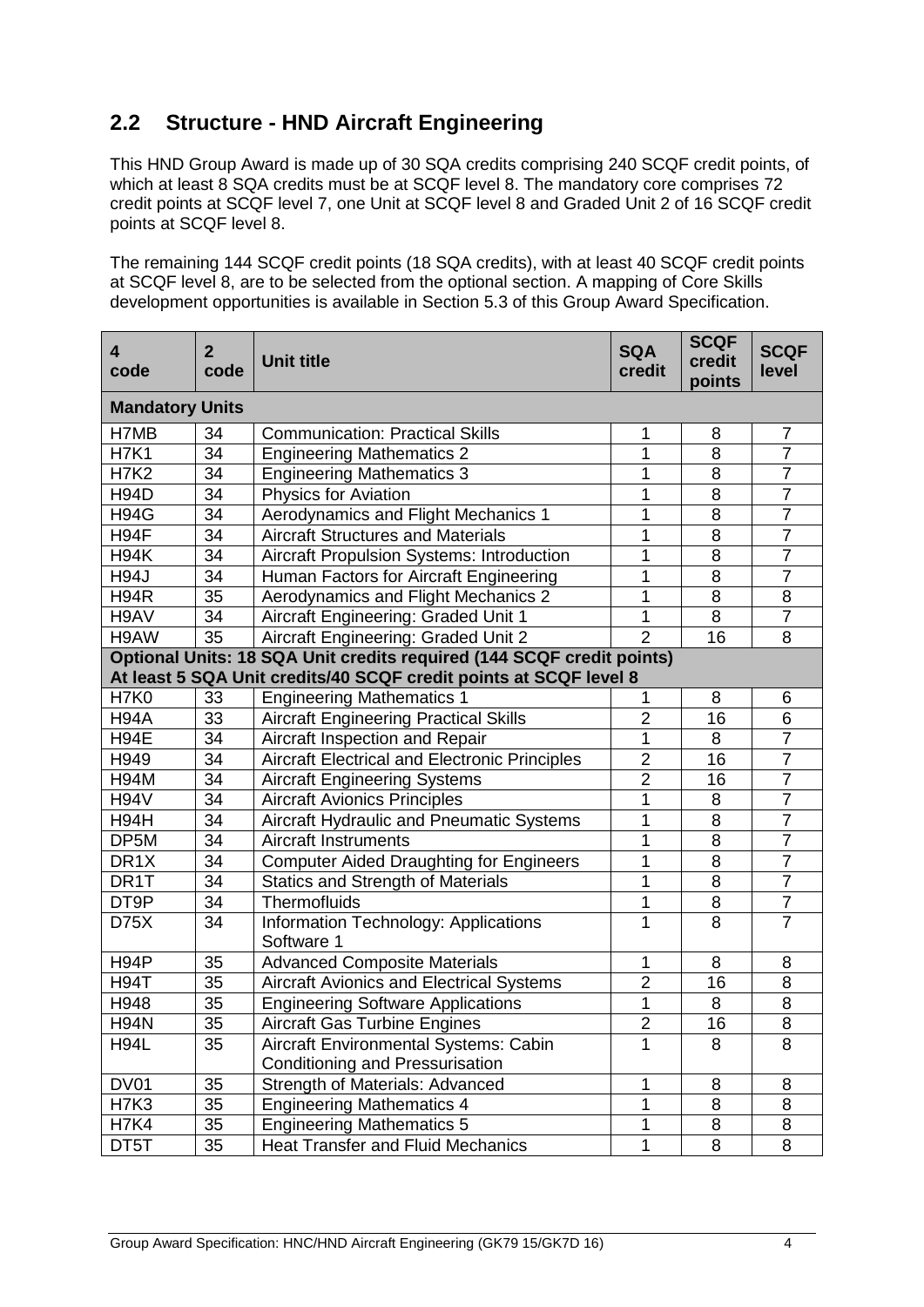The competency level of the HND is reflected in the mandatory Units along with a further 5 SQA credits at SCQF level 8 selected from the optional Units as deemed appropriate to a delivery Centre's learner progression requirements.

*Aircraft Engineering: Graded Unit 2* provides qualification grading through an aircraft engineering project devised to develop the learners' ability in the wide range of competences embodied within the HND. These skills include engineering communication, project management, synthesis and analysis of engineering problems, research, investigation and evaluation relevant to the successful completion of the specialist aircraft engineering problem undertaken by the learner.

# <span id="page-6-0"></span>**3 Aims of the qualifications**

#### **Principal Aim**

#### **HNC Aircraft Engineering**

To provide an industry recognised qualification that provides learners with educational and potential career progression while contributing to the capacity and capability building of the aeronautical and aircraft engineering sectors of aviation.

#### **HND Aircraft Engineering**

To provide an industry recognised qualification with extended breadth and depth than the HNC which provides learners with further educational and greater potential career progression while contributing to the capacity and capability building of the aeronautical and aircraft engineering sectors of aviation.

### <span id="page-6-1"></span>**3.1 General aims of the qualifications**

The general aims of the qualifications are to:

- 1 Enhance learners' employment prospects.
- 2 Support learners' career development and Continued Professional Development.
- 3 Enable progression within the SCQF (Scottish Credit and Qualifications Framework).
- 4 Provide learners' with a flexible curriculum comprising mandatory and optional Units.
- 5 Develop Core and transferable skills.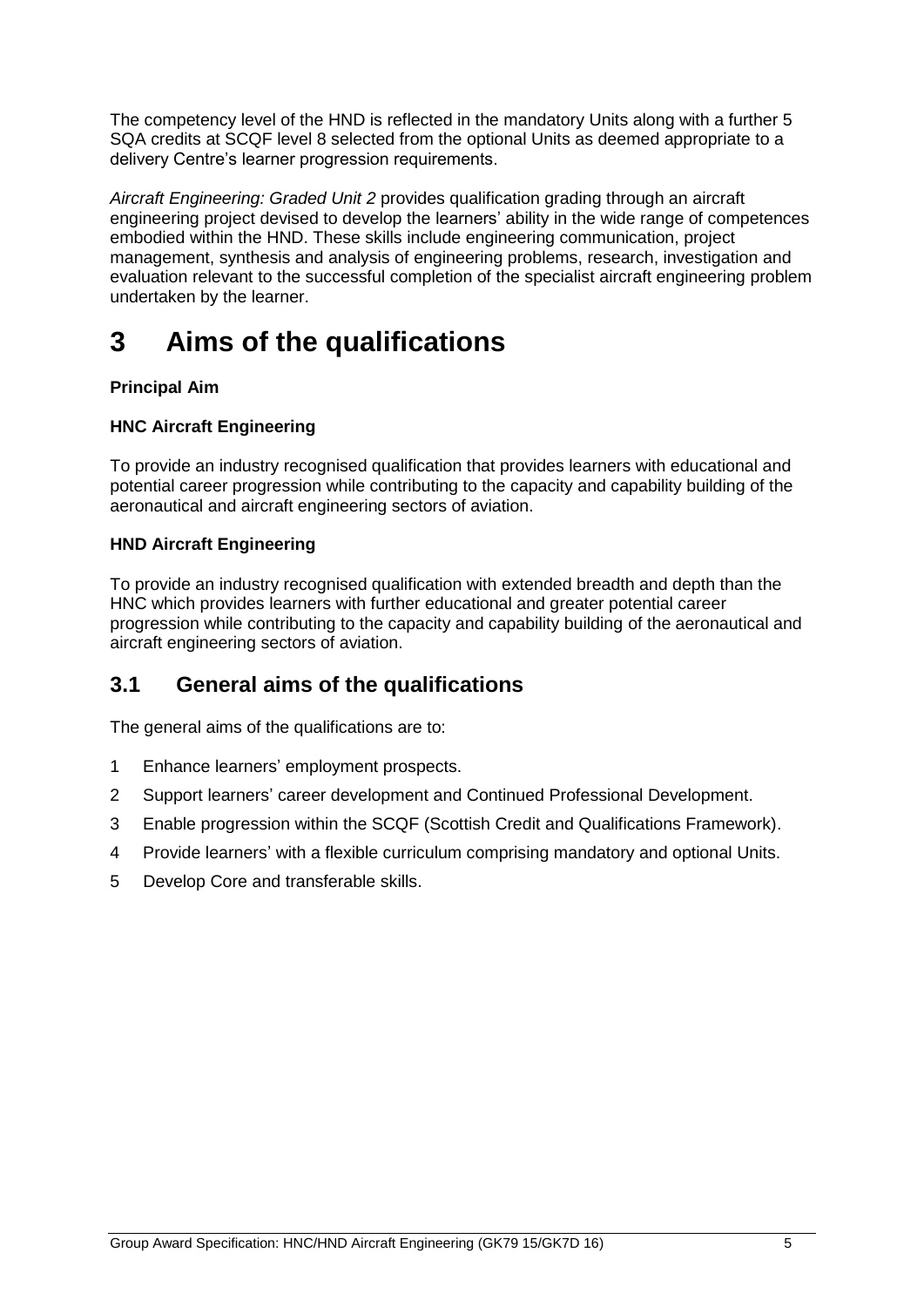### <span id="page-7-0"></span>**3.2 Specific aims of the qualifications**

#### **HNC Aircraft Engineering**

- 6 Provide learners with progression to the HND in Aircraft Engineering.
- 7 Develop learners knowledge, understanding and practical skills consistent with progression to, and within, careers in aircraft/aeronautical engineering.
- 8 Develop learners ability to interpret and apply analysis skills to the solution of aircraft/aeronautical engineering related problems.
- 9 Develop learners ability to effectively use a range of communication skills relevant to the needs of aircraft/aeronautical engineers.
- 10 Provide learners with the underpinning knowledge to support related National Occupational Standards in Aircraft/Aeronautical Engineering.
- 11 Provide learners with a qualification that meets the educational requirements that contributes to the attainment of professional registration with the UK Engineering Council as an Engineering Technician.
- 12 Develop learners knowledge and understanding of the importance of safety in all aspects within an aircraft/aeronautical engineering context.

#### **HND Aircraft Engineering**

- 6 Provide learners with an articulation route to degree level studies in aircraft/aeronautical engineering.
- 7 Develop learners knowledge, understanding and practical skills consistent with progression to, and within, careers in aircraft/aeronautical engineering.
- 8 Develop learners ability to interpret and apply analysis skills to the solution of aircraft/aeronautical engineering related problems.
- 9 Develop learners ability to synthesise and evaluate the solution of aircraft/aeronautical engineering problems.
- 10 Develop learners skills to investigate and research topics in aircraft/aeronautical engineering.
- 11 Develop learners knowledge and understanding of the importance of safety in all aspects within an aircraft/aeronautical engineering context including Human Factors.
- 12 Develop learners ability to effectively use a range of communication skills relevant to the needs of aircraft/aeronautical engineers.
- 13 Develop learners ability to apply principles of engineering project planning and implementation.
- 14 Provide learners with the underpinning knowledge to support related National Occupational Standards in aircraft/aeronautical engineering.
- 15 Provide learners with a qualification that meets the educational requirements that contributes to the attainment of professional registration with the UK Engineering Council as an Engineering Technician.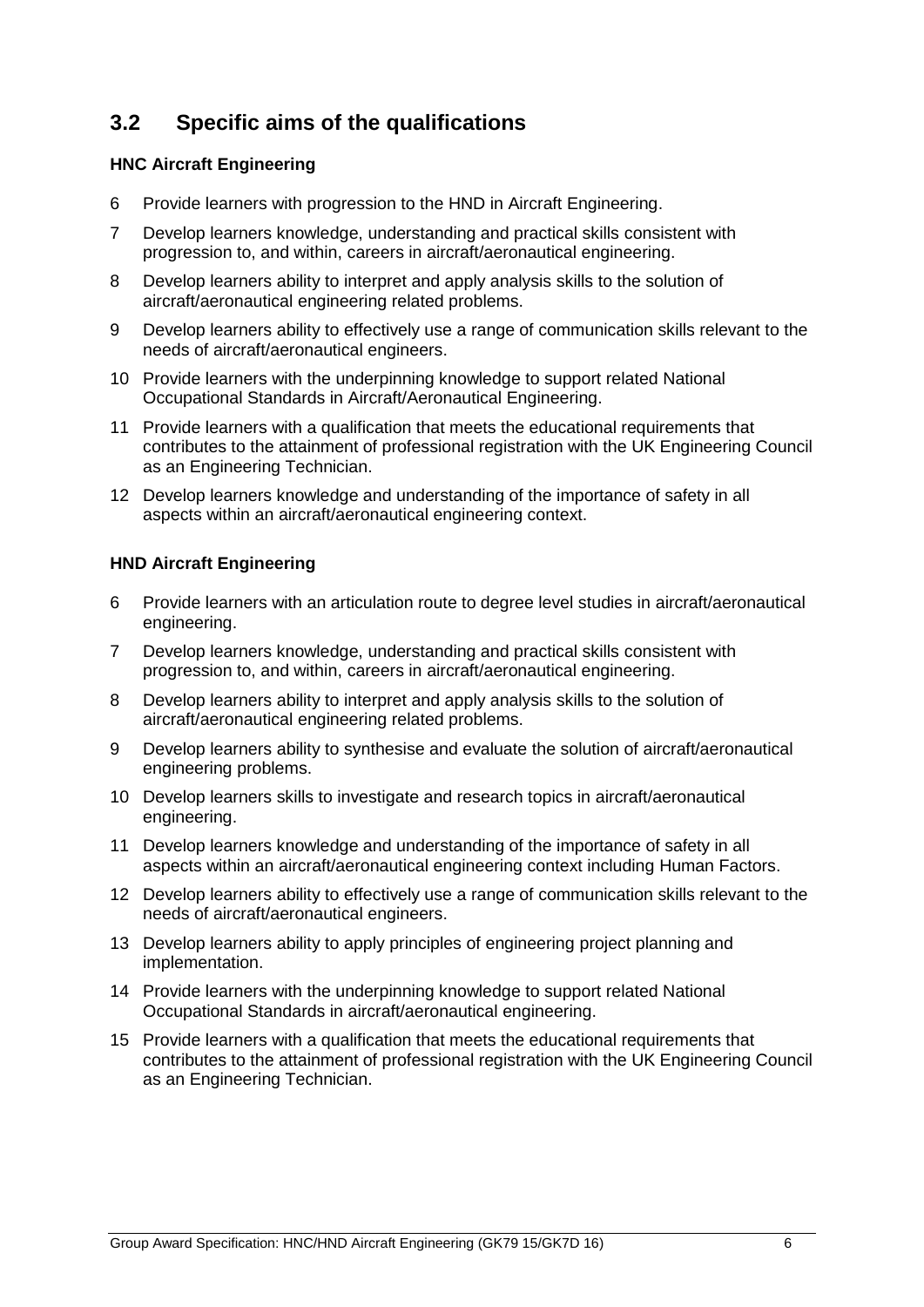### <span id="page-8-0"></span>**3.3 Graded Units**

There are two mandatory Graded Units within the HND framework worth a total of 3 SQA credits, of which the single credit *Graded Unit 1* is common to the HNC framework. The purpose of the Graded Units is to assess the learner's ability to apply and integrate knowledge and skills gained through prime individual Units within the framework. By this means, learners will be able to demonstrate that they have achieved the aims of the Group Award as detailed in Sections 3.1 and 3.2 of this Group Award Specification. The Graded Units also provide a means of grading a learner's overall achievement of the Group Award.

*Aircraft Engineering: Graded Unit 1* (1 SQA credit at SCQF level 7) is assessed by two 1.5 hour examinations covering subject material from the following mandatory Units:

*Engineering Mathematics 2 Physics for Aviation Aerodynamics and Flight Mechanics 1 Aircraft Structures and Materials Aircraft Propulsion Systems: Introduction*

It is recommended that delivery of this Graded Unit is organised to ensure that specialists are available for each of the constituent Units. Formative assessment in preparation for the examinations should be planned throughout Semester 2 prior to the examination date.

*Aircraft Engineering: Graded Unit 2* (2 SQA credits at SCQF level 8) takes the form of a project-based assignment which seeks to assess skills in the following areas:

- Extend technical knowledge and skills related to specific aircraft engineering applications.
- Apply complex communication in an engineering context.
- Work effectively as a team member.
- Apply ICT solutions to engineering problems.
- Apply problem solving and planning skills to a complex aircraft engineering application.

The mapping table in Section 5.3 shows how the Graded Units integrate the aims of the qualification.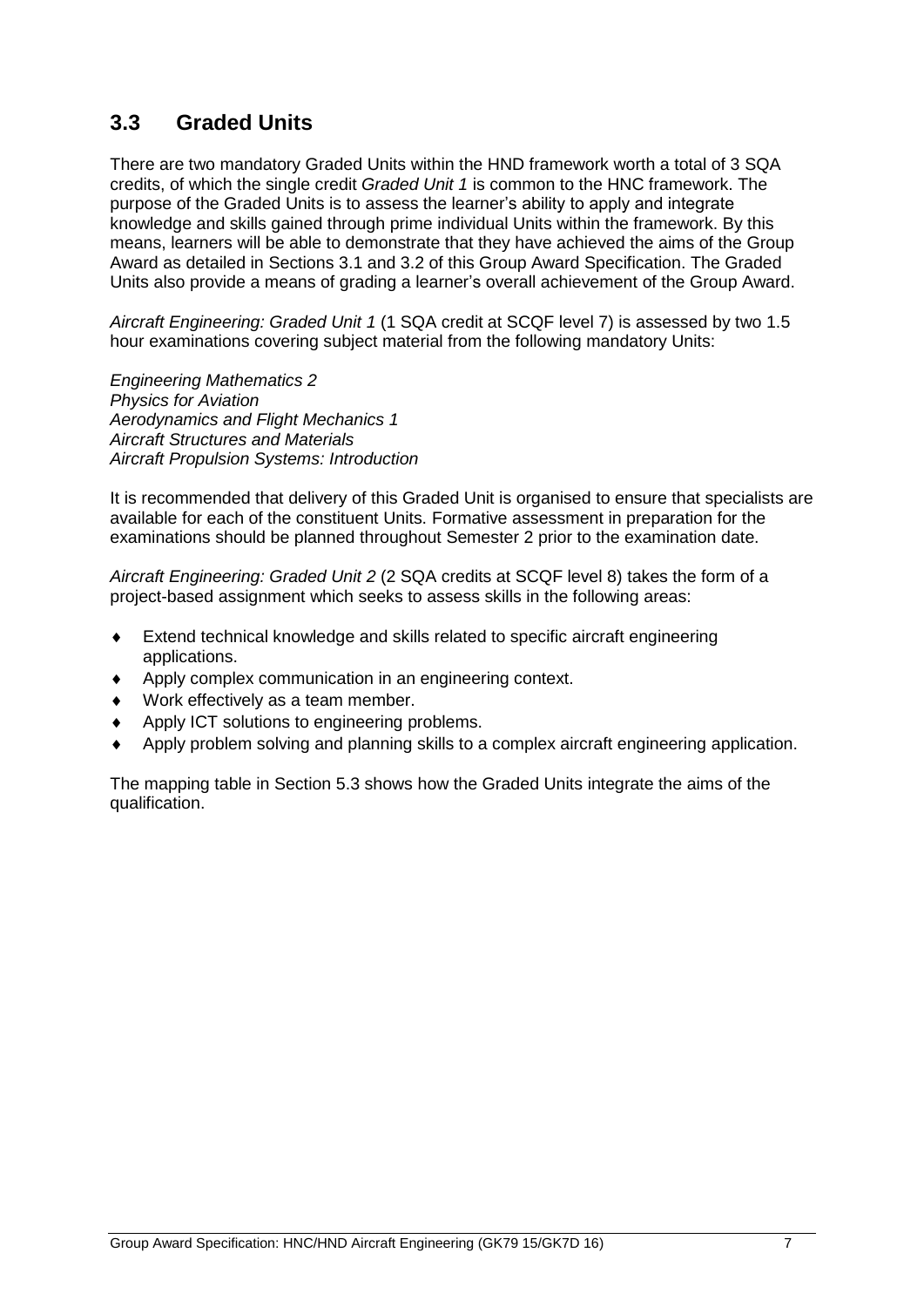# <span id="page-9-0"></span>**4 Recommended entry to the qualifications**

Entry to the qualifications is at the discretion of the centre. The following information on prior knowledge, skills, experience or qualifications that provides suitable preparation for this qualification has been provided by the Qualification Development Team as guidance only.

Learners would benefit from having attained the skills, knowledge and understanding required through the following or equivalent qualifications and/or experience:

- National 5 English or equivalent (SCQF level 5)
- ◆ Plus one of the following:
	- At least one Higher (SCQF level 6) or equivalent in Mathematics, Physics or Engineering Science
	- SQA National Certificate (NC) in an engineering discipline at SCQF level 6
	- SVQ level 3 in Aeronautical Engineering (SCQF level 6)
	- EASA Part 66 Category A for aircraft certifying mechanics (SCQF level 6)

### <span id="page-9-1"></span>**4.1 Core Skills entry profile**

The Core Skills entry profile provides a summary of the associated assessment activities that exemplify why a particular level has been recommended for this qualification. This information should be used to identify if additional learning support needs to be put in place for learners whose Core Skills profile is below the recommended entry level or whether learners should be encouraged to do an alternative level or learning programme.

| <b>Core Skill</b>                                 | Recommended<br><b>SCQF entry</b><br>profile | <b>Associated assessment activities</b>                                                                                                                                                                                                                              |
|---------------------------------------------------|---------------------------------------------|----------------------------------------------------------------------------------------------------------------------------------------------------------------------------------------------------------------------------------------------------------------------|
| Communication                                     | 5                                           | Learners require good communication<br>skills in written work as part of course<br>assessment as well as good oral<br>communication skills to take part in<br>discussions and make formal<br>presentations.                                                          |
| Numeracy                                          | 5                                           | Good numerical skills are essential for<br>learners undertaking these<br>qualifications as they will need to<br>apply a wide range of numerical skills.<br>Learners will need to be able to apply<br>numerical analysis techniques to<br>solve engineering problems. |
| Information and Communication<br>Technology (ICT) | 5                                           | Learners will be required to use a<br>range of applications software (word<br>processing and spreadsheets) in<br>assessment work.                                                                                                                                    |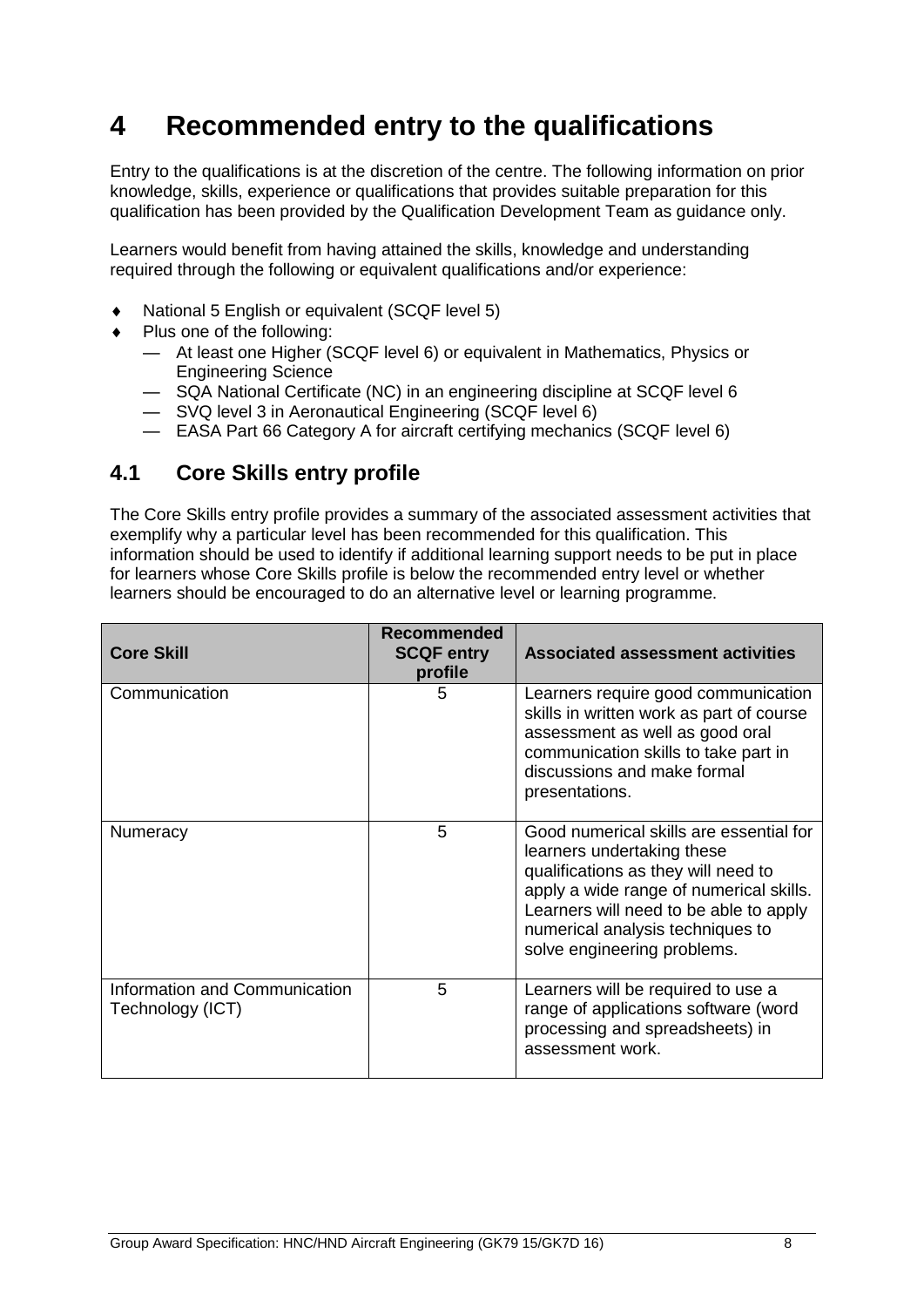| <b>Core Skill</b>          | <b>Recommended</b><br><b>SCQF entry</b><br>profile | <b>Associated assessment activities</b>                                                                                                                                                                         |
|----------------------------|----------------------------------------------------|-----------------------------------------------------------------------------------------------------------------------------------------------------------------------------------------------------------------|
| <b>Problem Solving</b>     | 5                                                  | Good problem solving skills will be<br>required to interpret engineering<br>problems, identify factors of a<br>problem and compose a plan to solve<br>the problem, including identifying<br>resources required. |
| <b>Working with Others</b> | 4                                                  | Team work is an essential element in<br>engineering. Desirable co-operative<br>working skills are identifying roles,<br>strengths and weaknesses within a<br>team.                                              |

# <span id="page-10-0"></span>**5 Additional benefits of the qualification in meeting employer needs**

These qualifications were designed to meet a specific purpose and what follows are details on how that purpose has been met through mapping of the Units to the aims of the qualifications. Through meeting the aims, additional value has been achieved by linking the Unit standards with those defined in National Occupational Standards and/or trade/professional body requirements. In addition, significant opportunities exist for learners to develop the more generic skill, known as Core Skills through doing these qualifications.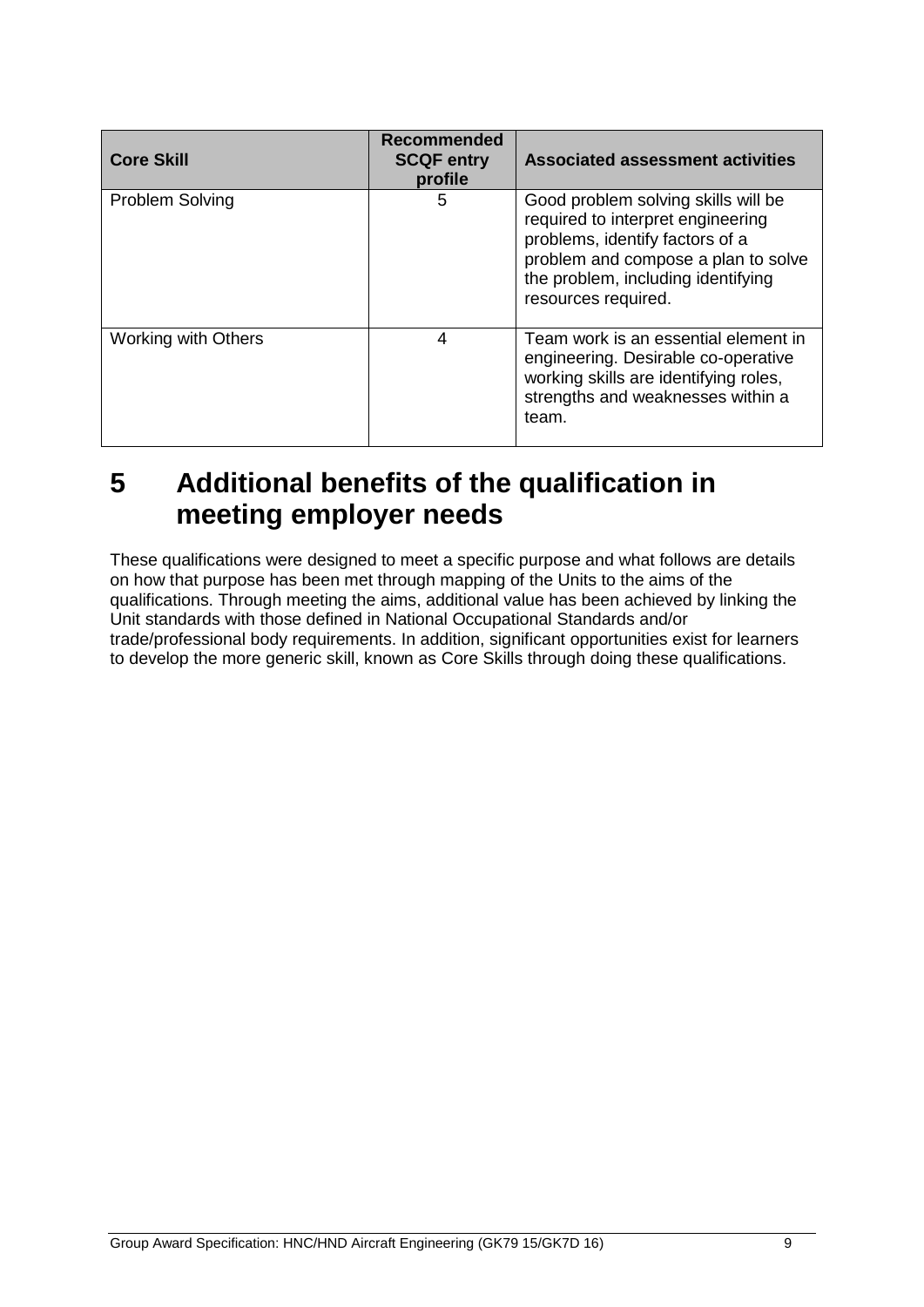# **5.1 Mapping of qualification aims to Units**

# **5.1.1 HNC Aircraft Engineering**

<span id="page-11-0"></span>

|                |                                                           | <b>Aims</b> |            |            |            |            |            |            |            |            |    |                          |            |  |
|----------------|-----------------------------------------------------------|-------------|------------|------------|------------|------------|------------|------------|------------|------------|----|--------------------------|------------|--|
| Code           | <b>Unit title</b>                                         | 1           | 2          | 3          | 4          | 5          | 6          | 7          | 8          | 9          | 10 | 11                       | 12         |  |
| H7MB 34        | <b>Communication: Practical Skills</b>                    |             |            |            |            | $\sqrt{ }$ |            | √          |            |            |    |                          |            |  |
| H7K1 34        | <b>Engineering Mathematics 2</b>                          |             |            |            |            | $\sqrt{ }$ |            |            |            |            |    |                          |            |  |
| H94D 34        | <b>Physics for Aviation</b>                               | $\sqrt{ }$  |            |            |            | $\sqrt{ }$ |            |            |            |            |    |                          |            |  |
| H94G 34        | Aerodynamics and Flight Mechanics                         | $\sqrt{ }$  |            | N          |            | $\sqrt{ }$ |            | N          |            |            |    |                          |            |  |
| H94F 34        | <b>Aircraft Structures and Materials</b>                  | $\sqrt{ }$  | $\sqrt{ }$ |            |            | $\sqrt{ }$ |            | √          |            |            |    |                          | $\sqrt{ }$ |  |
| H94K 34        | <b>Aircraft Propulsion Systems:</b><br>Introduction       | $\sqrt{ }$  |            |            |            | $\sqrt{ }$ |            | N          |            |            |    |                          |            |  |
| <b>H9AV 34</b> | Aircraft Engineering: Graded Unit 1                       | $\sqrt{ }$  |            | $\sqrt{ }$ |            |            | $\sim$     | $\sqrt{ }$ |            |            |    | $\overline{\mathcal{N}}$ |            |  |
| <b>H7K033</b>  | <b>Engineering Mathematics 1</b>                          | $\sqrt{ }$  |            |            | $\sqrt{ }$ | $\sqrt{ }$ | $\sqrt{ }$ |            |            |            |    |                          |            |  |
| H94A 33        | <b>Aircraft Engineering Practical Skills</b>              | $\sqrt{ }$  |            |            | $\sqrt{ }$ | $\sqrt{ }$ |            | √          |            |            |    |                          | $\sqrt{ }$ |  |
| <b>H94E 34</b> | Aircraft Inspection and Repair                            | $\sqrt{ }$  |            |            | $\sqrt{ }$ | $\sqrt{ }$ |            | √          |            |            |    |                          | $\sqrt{ }$ |  |
| H949 34        | <b>Aircraft Electrical and Electronic</b><br>Principles   | $\sqrt{ }$  |            |            | V          | $\sqrt{ }$ |            | V          |            |            |    |                          |            |  |
| H94M 34        | <b>Aircraft Engineering Systems</b>                       | $\sqrt{ }$  | $\sqrt{ }$ | N          | $\sqrt{ }$ | $\sqrt{ }$ | $\sqrt{ }$ | $\sqrt{ }$ |            |            |    |                          | $\sqrt{ }$ |  |
| H94V 34        | <b>Aircraft Avionics Principles</b>                       |             |            |            | V          | $\sqrt{ }$ |            |            |            |            |    |                          | $\sqrt{ }$ |  |
| H94H 34        | Aircraft Hydraulic and Pneumatic<br>Systems               | $\sqrt{ }$  |            |            | √          | $\sqrt{ }$ |            |            |            |            |    |                          | $\sqrt{ }$ |  |
| H94J 34        | <b>Human Factors for Aircraft</b><br>Engineering          | $\sqrt{ }$  | $\sqrt{ }$ | $\sqrt{ }$ | $\sqrt{ }$ | $\sqrt{ }$ | $\sqrt{ }$ | √          |            | $\sqrt{ }$ |    | $\sqrt{ }$               | $\sqrt{ }$ |  |
| <b>DP5M 34</b> | <b>Aircraft Instruments</b>                               | $\sqrt{ }$  |            | N          | $\sqrt{ }$ | $\sqrt{ }$ |            | √          |            |            |    |                          |            |  |
| <b>DR1X 34</b> | <b>Computer Aided Draughting for</b><br>Engineers         | $\sqrt{ }$  |            | $\sqrt{ }$ | $\sqrt{ }$ | $\sqrt{ }$ |            | √          |            |            |    |                          |            |  |
| <b>DR1T 34</b> | <b>Statics and Strength of Materials</b>                  | $\sqrt{ }$  |            | N          | $\sqrt{ }$ | $\sqrt{ }$ | $\sqrt{ }$ |            |            |            |    |                          |            |  |
| <b>DT9P34</b>  | Thermofluids                                              | $\sqrt{ }$  |            |            | V          | $\sqrt{ }$ | $\sqrt{ }$ |            | $\sqrt{ }$ |            |    |                          |            |  |
| D75X 34        | Information Technology:<br><b>Applications Software 1</b> | $\sqrt{ }$  |            |            | $\sqrt{ }$ | V          |            | √          |            |            |    | $\mathbf{v}$             |            |  |
| H7K2 34        | <b>Engineering Mathematics 3</b>                          | $\sqrt{ }$  |            |            | √          | $\sqrt{ }$ |            |            |            |            |    |                          |            |  |
| H7K3 35        | <b>Engineering Mathematics 4</b>                          |             |            |            |            |            |            |            |            |            |    |                          |            |  |
| <b>DT5T 35</b> | <b>Heat Transfer and Fluid Mechanics</b>                  |             |            |            |            |            |            |            |            |            |    |                          |            |  |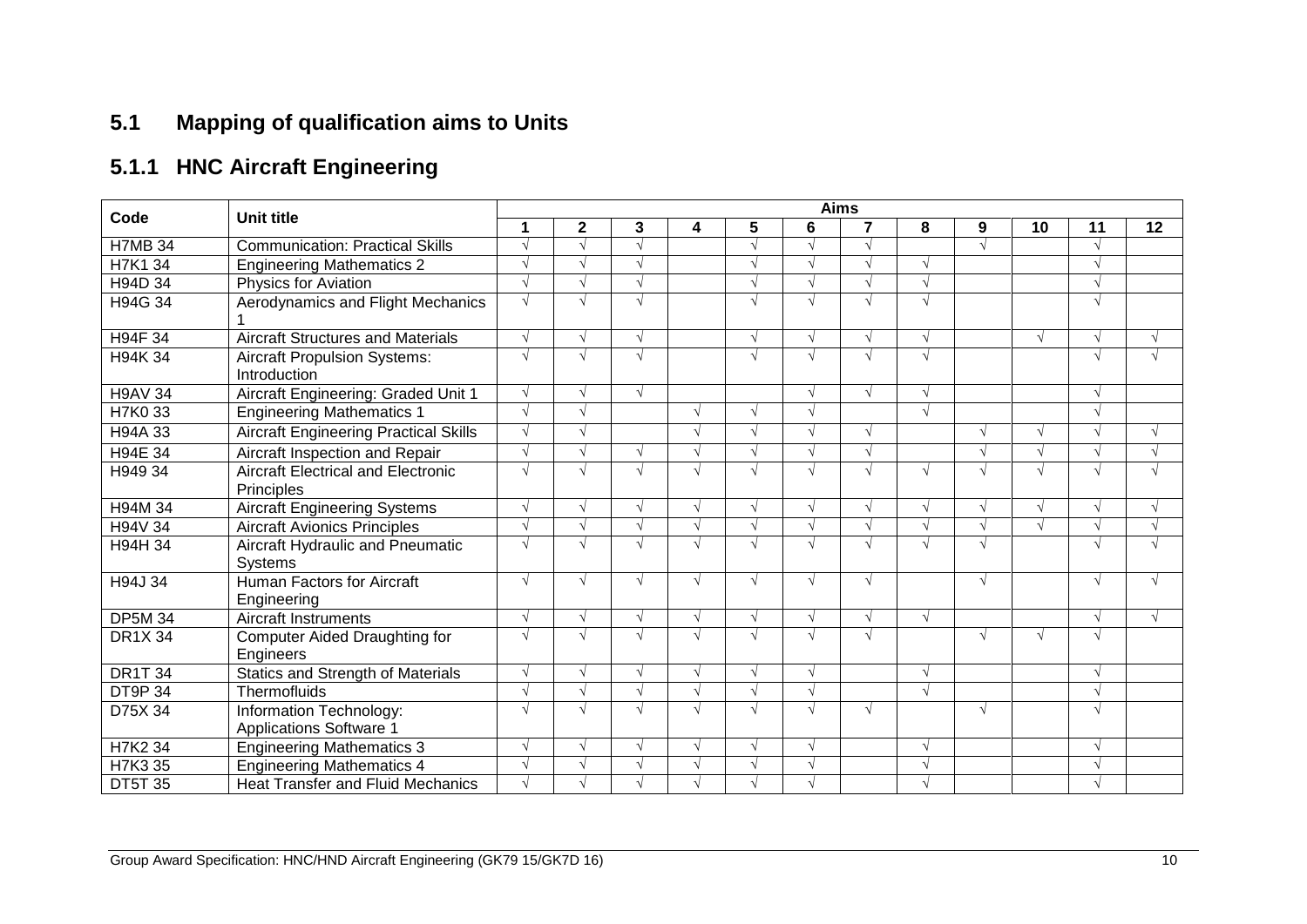# **5.1.2 HND Aircraft Engineering**

|                | <b>Unit title</b>                            | <b>Aims</b> |              |               |            |           |            |               |            |            |            |            |            |            |               |    |
|----------------|----------------------------------------------|-------------|--------------|---------------|------------|-----------|------------|---------------|------------|------------|------------|------------|------------|------------|---------------|----|
| Code           |                                              |             | $\mathbf{2}$ | 3             | 4          | 5         | 6          | 7             | 8          | 9          | 10         | 11         | 12         | 13         | 14            | 15 |
| <b>H7MB 34</b> | <b>Communication: Practical Skills</b>       |             |              |               |            |           |            |               |            |            |            |            |            |            |               |    |
| H7K1 34        | <b>Engineering Mathematics 2</b>             |             |              |               |            |           |            |               | $\sqrt{ }$ |            |            |            |            |            |               |    |
| H7K2 34        | <b>Engineering Mathematics 3</b>             |             |              |               |            |           |            |               | $\sqrt{ }$ |            |            |            |            |            |               |    |
| H93D 34        | <b>Physics for Aviation</b>                  |             |              |               |            |           |            |               | $\sqrt{ }$ |            |            |            |            |            |               |    |
| H94G 34        | Aerodynamics and Flight                      | $\sqrt{ }$  | $\sqrt{ }$   | $\sqrt{ }$    |            |           | $\sqrt{ }$ |               | $\sqrt{ }$ |            |            |            |            |            |               |    |
|                | Mechanics 1                                  |             |              |               |            |           |            |               |            |            |            |            |            |            |               |    |
| H94F 34        | <b>Aircraft Structures and Materials</b>     | $\sqrt{ }$  | $\sqrt{ }$   | $\sqrt{ }$    |            |           | $\sqrt{}$  | $\sqrt{ }$    | $\sqrt{ }$ |            |            | $\sqrt{ }$ |            |            | $\mathcal{N}$ |    |
| H94K 34        | <b>Aircraft Propulsion Systems:</b>          | $\sqrt{ }$  | $\sqrt{ }$   |               |            |           | $\sqrt{}$  | $\sqrt{ }$    | $\sqrt{ }$ |            |            | $\sqrt{ }$ |            |            |               |    |
|                | Introduction                                 |             |              |               |            |           |            |               |            |            |            |            |            |            |               |    |
| H94J 34        | Human Factors for Aircraft                   | $\sqrt{ }$  | $\sqrt{ }$   | $\sqrt{ }$    |            |           | $\sqrt{ }$ | $\sqrt{}$     |            | $\sqrt{ }$ | $\sqrt{ }$ | $\sqrt{ }$ |            | $\sqrt{ }$ |               |    |
|                | Engineering                                  |             |              |               |            |           |            |               |            |            |            |            |            |            |               |    |
| H94R 35        | Aerodynamics and Flight                      | $\sqrt{ }$  | $\sqrt{ }$   | $\sqrt{ }$    |            | $\sqrt{}$ | $\sqrt{ }$ | $\sqrt{ }$    | $\sqrt{ }$ | $\sqrt{ }$ | $\sqrt{ }$ |            |            |            |               | √  |
|                | Mechanics 2                                  |             |              |               |            |           |            |               |            |            |            |            |            |            |               |    |
| <b>H9AV 34</b> | Aircraft Engineering: Graded Unit 1          | $\sqrt{ }$  | $\sqrt{ }$   | $\sqrt{ }$    |            |           |            | $\sqrt{}$     | $\sqrt{ }$ |            |            |            |            |            |               |    |
| <b>H9AW 35</b> | Aircraft Engineering: Graded Unit 2          | $\sqrt{ }$  | $\sqrt{ }$   | $\sqrt{ }$    |            |           | $\sqrt{}$  | $\sqrt{ }$    | $\sqrt{ }$ |            |            |            | $\sqrt{ }$ | $\sqrt{ }$ |               |    |
| H7K0 33        | <b>Engineering Mathematics 1</b>             | $\sqrt{ }$  | $\sqrt{ }$   |               |            |           |            |               | $\sqrt{ }$ |            |            |            |            |            |               |    |
| H94A 33        | <b>Aircraft Engineering Practical Skills</b> | $\sqrt{ }$  |              |               |            |           |            | V             |            |            |            | $\sqrt{ }$ | $\sqrt{ }$ | $\sqrt{ }$ |               |    |
| H94E 34        | Aircraft Inspection and Repair               | $\sqrt{ }$  |              |               |            |           |            | $\sim$        |            |            |            | $\sqrt{ }$ |            |            |               |    |
| H949 34        | <b>Aircraft Electrical and Electronic</b>    | √           | $\sqrt{ }$   |               | $\sqrt{ }$ |           | √          | $\sim$        | $\sqrt{ }$ |            |            | $\sqrt{ }$ |            |            |               |    |
|                | Principles                                   |             |              |               |            |           |            |               |            |            |            |            |            |            |               |    |
| H94M 34        | <b>Aircraft Engineering Systems</b>          | $\sqrt{ }$  | $\sqrt{ }$   |               |            |           | $\sqrt{ }$ |               |            | $\sqrt{ }$ |            | $\sqrt{ }$ |            |            |               |    |
| H94V 34        | <b>Aircraft Avionics Principles</b>          |             |              |               |            |           |            |               | $\sqrt{ }$ |            |            | $\sqrt{ }$ |            |            |               |    |
| H94H 34        | Aircraft Hydraulic and Pneumatic             | $\sqrt{ }$  | $\sqrt{ }$   |               | $\sqrt{ }$ |           | √          | $\mathcal{N}$ | $\sqrt{ }$ |            |            | $\sqrt{ }$ |            |            |               |    |
|                | Systems                                      |             |              |               |            |           |            |               |            |            |            |            |            |            |               |    |
| <b>DP5M 34</b> | <b>Aircraft Instruments</b>                  | $\sqrt{ }$  | $\sqrt{ }$   | $\sqrt{ }$    | $\sqrt{ }$ |           | $\sqrt{ }$ | $\sqrt{ }$    | $\sqrt{ }$ |            |            | $\sqrt{ }$ |            |            |               | √  |
| <b>DR1X 34</b> | Computer Aided Draughting for                | $\sqrt{ }$  | $\sqrt{ }$   | $\sqrt{ }$    | $\sqrt{ }$ |           | $\sqrt{ }$ | $\sim$        |            |            |            |            | $\sqrt{ }$ | اد         |               |    |
|                | Engineers                                    |             |              |               |            |           |            |               |            |            |            |            |            |            |               |    |
| <b>DR1T 34</b> | <b>Statics and Strength of Materials</b>     | $\sqrt{ }$  | $\sqrt{ }$   | $\mathcal{N}$ | $\sqrt{}$  |           | $\sqrt{}$  |               | $\sqrt{ }$ |            |            |            |            |            |               |    |
| <b>DT9P34</b>  | Thermofluids                                 | $\sqrt{ }$  |              |               |            |           | $\sqrt{ }$ |               | $\sqrt{ }$ |            |            |            |            |            |               |    |
| D75X 34        | Information Technology:                      | $\sqrt{ }$  | $\sqrt{ }$   |               | $\sqrt{ }$ |           | $\sqrt{ }$ | V             |            |            |            |            | $\sqrt{ }$ |            |               |    |
|                | <b>Applications Software 1</b>               |             |              |               |            |           |            |               |            |            |            |            |            |            |               |    |
| H94P 35        | <b>Advanced Composite Materials</b>          |             | $\sqrt{ }$   |               | $\sqrt{ }$ |           |            |               | V          |            |            |            |            |            |               |    |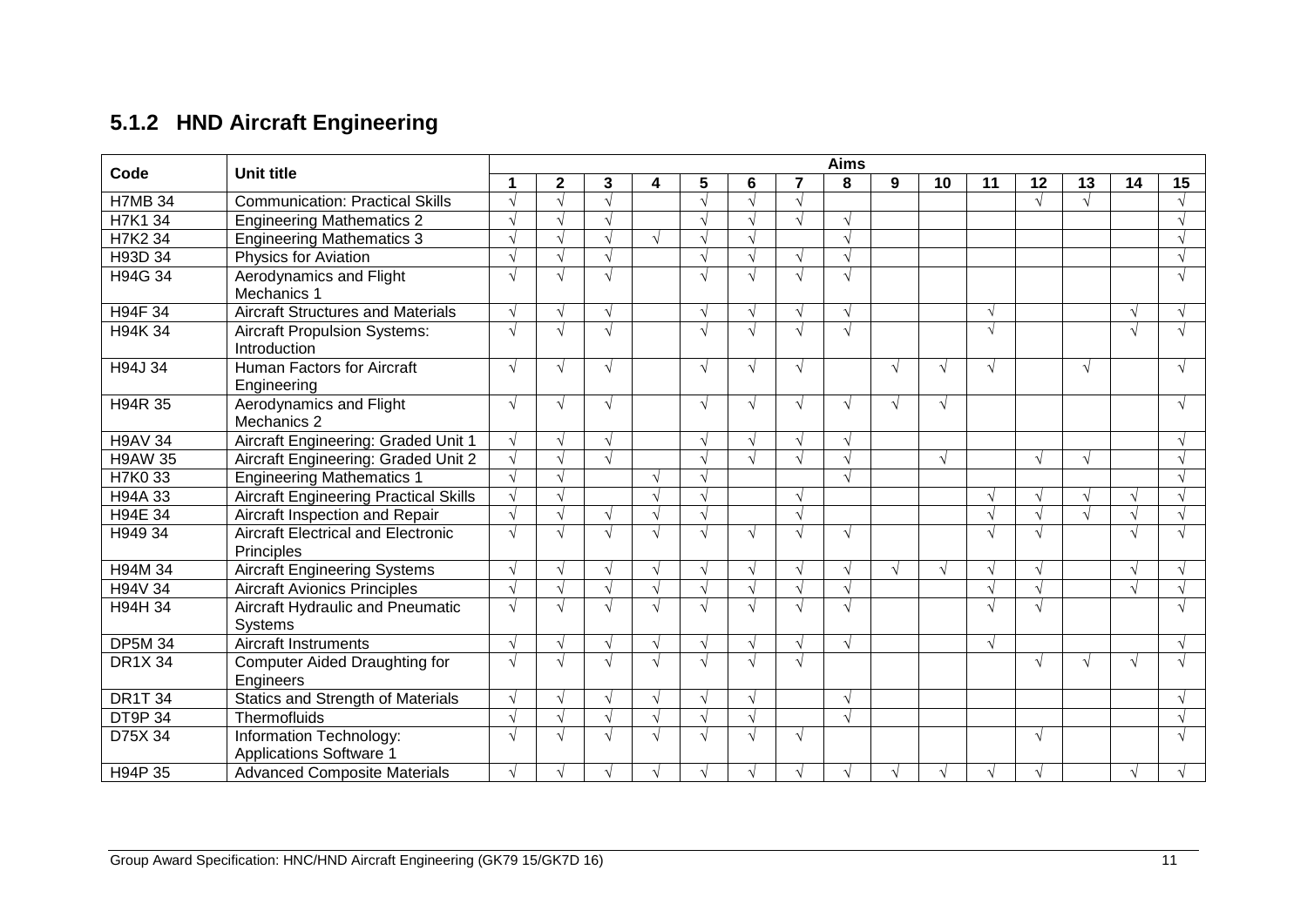| Code           | Unit title                               | <b>Aims</b> |  |  |  |  |   |  |   |  |    |    |    |    |    |    |
|----------------|------------------------------------------|-------------|--|--|--|--|---|--|---|--|----|----|----|----|----|----|
|                |                                          |             |  |  |  |  | o |  | O |  | 10 | 11 | 12 | 13 | 14 | 15 |
| H94T 35        | <b>Aircraft Avionics and Electrical</b>  |             |  |  |  |  |   |  |   |  |    |    |    |    |    |    |
|                | Systems                                  |             |  |  |  |  |   |  |   |  |    |    |    |    |    |    |
| H948 35        | <b>Engineering Software Applications</b> |             |  |  |  |  |   |  |   |  |    |    |    |    |    |    |
| H94N 35        | <b>Aircraft Gas Turbine Engines</b>      |             |  |  |  |  |   |  |   |  |    |    |    |    |    |    |
| H94L 35        | <b>Aircraft Environmental Systems:</b>   |             |  |  |  |  |   |  |   |  |    |    |    |    |    |    |
|                | Cabin Conditioning and                   |             |  |  |  |  |   |  |   |  |    |    |    |    |    |    |
|                | Pressurisation                           |             |  |  |  |  |   |  |   |  |    |    |    |    |    |    |
| DV01 35        | Strength of Materials: Advanced          |             |  |  |  |  |   |  |   |  |    |    |    |    |    |    |
| H7K3 35        | <b>Engineering Mathematics 4</b>         |             |  |  |  |  |   |  |   |  |    |    |    |    |    |    |
| H7K4 35        | <b>Engineering Mathematics 5</b>         |             |  |  |  |  |   |  |   |  |    |    |    |    |    |    |
| <b>DT5T 35</b> | <b>Heat Transfer and Fluid Mechanics</b> |             |  |  |  |  |   |  |   |  |    |    |    |    |    |    |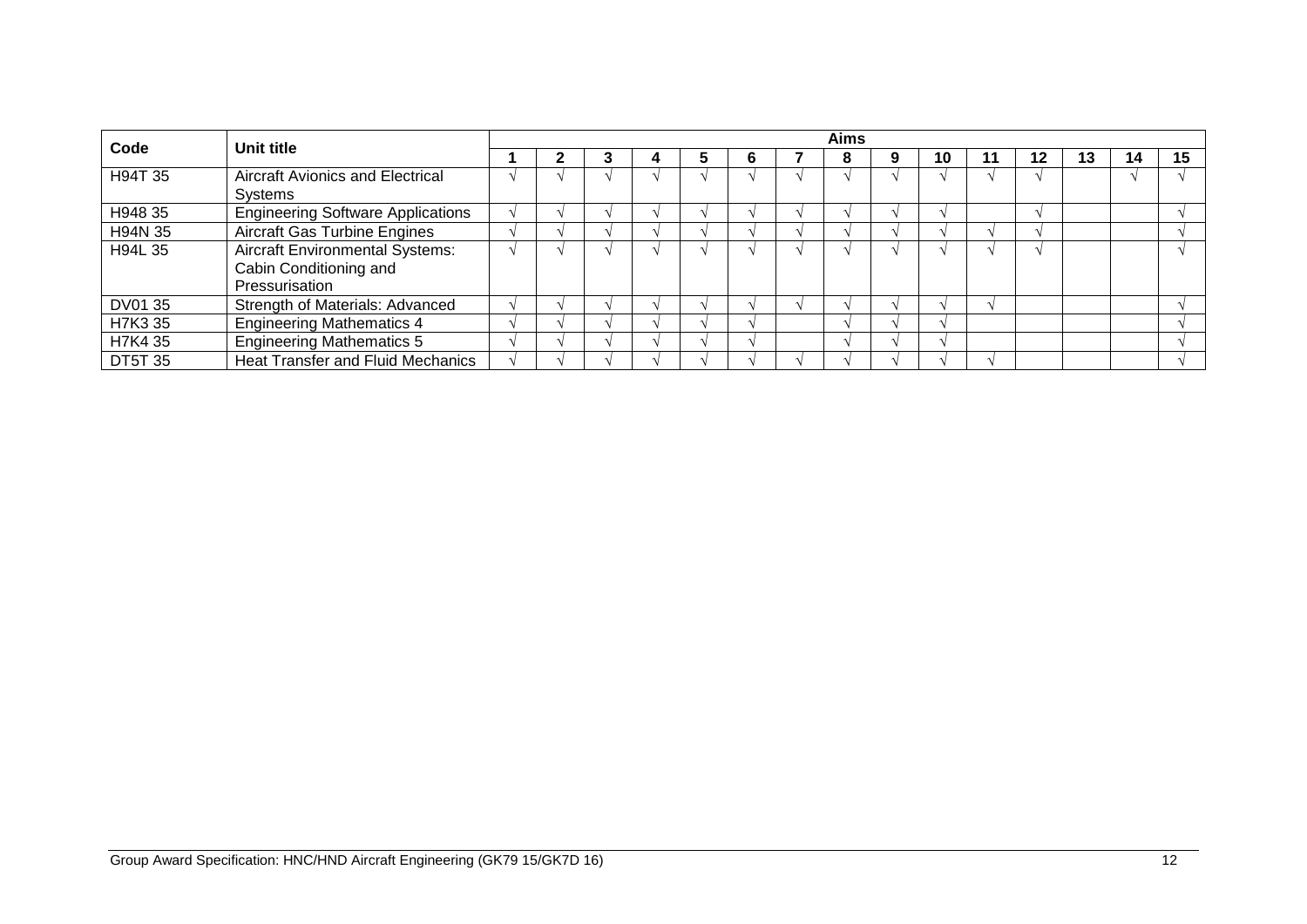## **5.2 Mapping of National Occupational Standards (NOS) and trade body standards**

# **5.2.1 Mapping of Units to National Occupational Standards (NOS)**

| Code          | <b>Unit Title</b>                                       | <b>National Occupational Standard</b> |  |   |  |    |   |  |               |        |                   |  |           |    |    |    |    |
|---------------|---------------------------------------------------------|---------------------------------------|--|---|--|----|---|--|---------------|--------|-------------------|--|-----------|----|----|----|----|
|               |                                                         |                                       |  | 3 |  | b. | O |  | 8             | 9      | 10                |  | 12        | 13 | 14 | 15 | 16 |
| H94F 34       | Aircraft Structures and Materials                       |                                       |  |   |  |    |   |  | $\mathcal{N}$ |        |                   |  |           |    |    |    |    |
| H94A 33       | <b>Aircraft Engineering Practical Skills</b>            |                                       |  |   |  |    |   |  |               |        |                   |  | $\lambda$ |    |    |    |    |
| H94E 34       | Aircraft Inspection and Repair                          |                                       |  |   |  |    |   |  | $\lambda$     |        | $\mathbf{\hat{}}$ |  | $\lambda$ |    |    |    |    |
| H949 34       | Aircraft Electrical and Electronic<br><b>Principles</b> |                                       |  |   |  |    |   |  |               |        |                   |  |           |    |    |    |    |
| H94M 34       | <b>Aircraft Engineering Systems</b>                     |                                       |  |   |  |    |   |  |               |        | $\Delta$          |  |           |    |    |    |    |
| H94V 34       | <b>Aircraft Avionics Principles</b>                     |                                       |  |   |  |    |   |  |               |        |                   |  |           |    |    |    |    |
| H94P 35       | <b>Advanced Composite Materials</b>                     |                                       |  |   |  |    |   |  |               |        |                   |  |           |    |    |    |    |
| H94T 35       | Aircraft Avionics and Electrical<br>Systems             |                                       |  |   |  |    |   |  |               |        |                   |  |           |    |    | N  |    |
| <b>DR1X34</b> | Computer Aided Draughting for<br>Engineers              |                                       |  |   |  |    |   |  |               | $\sim$ |                   |  |           |    |    |    |    |

<span id="page-14-0"></span>

| No            | <b>NOS Title</b>  |                                                                                       | No | <b>NOS Title</b>  |                                                                                                   |
|---------------|-------------------|---------------------------------------------------------------------------------------|----|-------------------|---------------------------------------------------------------------------------------------------|
|               | <b>SEMEA3005:</b> | Marking out composite and/or metallic aircraft<br>components                          | 9  | <b>SEMAE3186:</b> | Producing aeronautical engineering<br>drawings/models using 3D computer aided<br>techniques       |
| $\mathcal{P}$ | <b>SEMAE3008:</b> | Installing aircraft mechanical fasteners into<br>composite and/or metallic components | 10 | SEMAE3002:        | Using and interpreting engineering drawings and<br>documents                                      |
| 3             | SEMAE3007:        | Bending and forming aircraft components                                               | 11 | SEMAER2_06:       | Carrying out aircraft routine servicing                                                           |
| 4             | SEMAE3006:        | Cutting and shaping aircraft components                                               | 12 | SEMAER2_07:       | Carrying out maintenance on aircraft mechanical<br>systems by component replacement               |
| 5             | SEMAE3144:        | Removing and replacing components of aircraft<br>control systems                      | 13 | SEMAER2_08:       | Carrying out maintenance on aircraft<br>electrical/electronic systems by component<br>replacement |
| 6             | SEMAER2 15:       | Assembling aircraft airframe ancillary components                                     | 14 | SEMAE3141:        | Carrying out fault diagnosis on aircraft airframe<br>mechanical components and systems            |
|               | SEMAER2 17:       | Assembling aircraft electrical components                                             | 15 | SEMAE3120:        | Carrying out fault diagnosis on aircraft avionics<br>components or systems                        |
| 8             | SEMAE3013:        | Repairing airframes and structures                                                    | 16 | SEMAER2_27:       | Carrying out bonding operations on aircraft<br>composite components                               |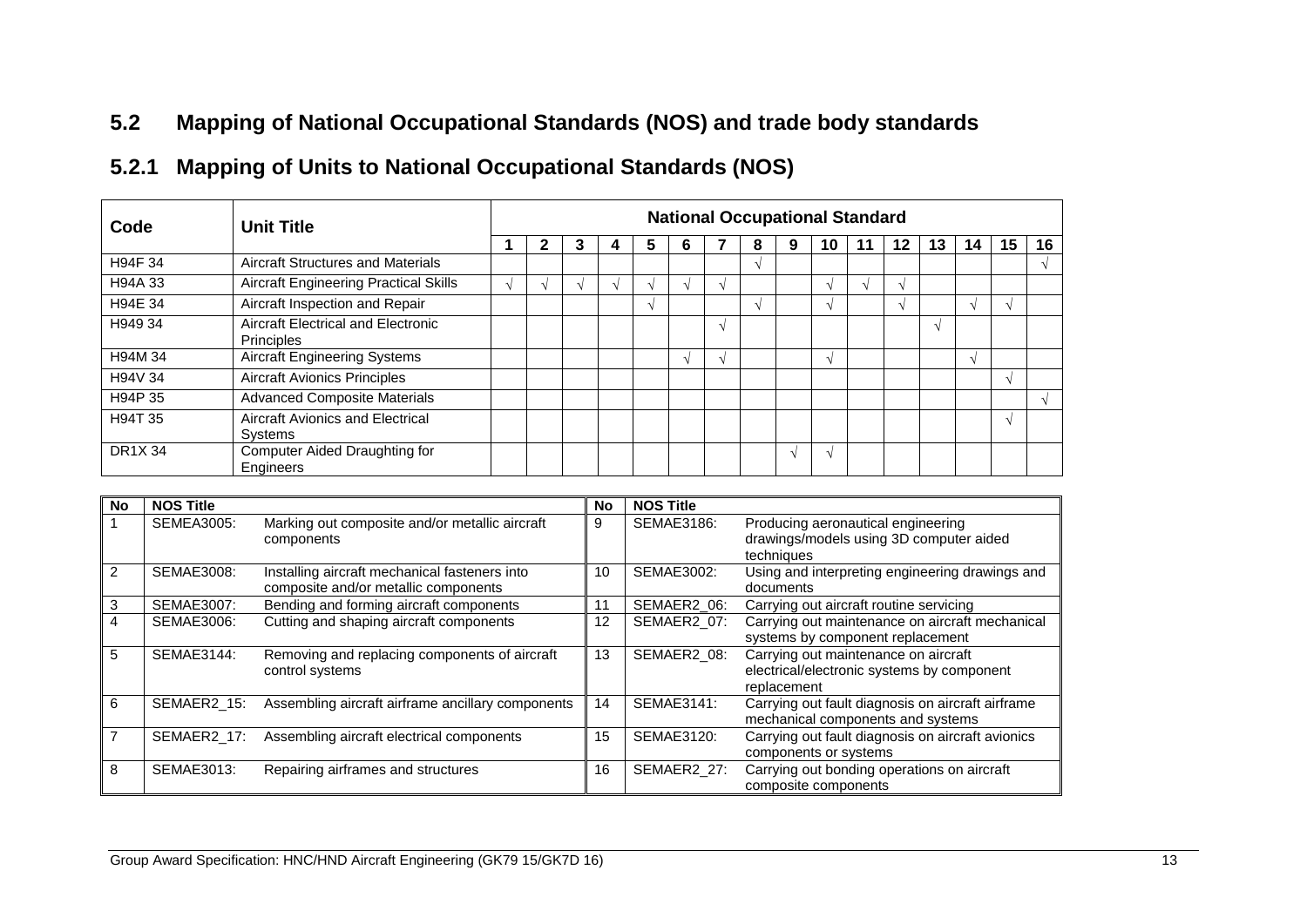# **5.2.2 Mapping of Units to Educational Components of UK-SPEC Standards for Engineering Technician**

|                | <b>UK-SPEC Standards for Engineering Technicians</b>    |                                                                                                    |                                                                                                                                                                                                                |                                                      |                                                                  |                                                                                                                                                                                 |  |  |  |  |  |
|----------------|---------------------------------------------------------|----------------------------------------------------------------------------------------------------|----------------------------------------------------------------------------------------------------------------------------------------------------------------------------------------------------------------|------------------------------------------------------|------------------------------------------------------------------|---------------------------------------------------------------------------------------------------------------------------------------------------------------------------------|--|--|--|--|--|
| Code           | <b>Unit title</b>                                       | A. Use engineering<br>knowledge and<br>understanding to<br>apply technical<br>and practical skills | <b>B.</b> Contribute to<br>the design,<br>development,<br>manufacture,<br>construction,<br>commissioning,<br>operation or<br>maintenance of<br>products,<br>equipment,<br>processes,<br>systems or<br>services | C. Accept and<br>exercise personal<br>responsibility | D. Use effective<br>communication<br>and interpersonal<br>skills | E. Make a personal<br>commitment to an<br>appropriate code<br>of professional<br>conduct,<br>recognising<br>obligations to<br>society, the<br>profession and the<br>environment |  |  |  |  |  |
| <b>H7MB 34</b> | <b>Communication: Practical Skills</b>                  |                                                                                                    |                                                                                                                                                                                                                |                                                      | $\sqrt{ }$                                                       |                                                                                                                                                                                 |  |  |  |  |  |
| H7K1 34        | <b>Engineering Mathematics 2</b>                        |                                                                                                    |                                                                                                                                                                                                                |                                                      |                                                                  |                                                                                                                                                                                 |  |  |  |  |  |
| H94D 34        | Physics for Aviation                                    |                                                                                                    |                                                                                                                                                                                                                |                                                      |                                                                  |                                                                                                                                                                                 |  |  |  |  |  |
| H94G 34        | Aerodynamics and Flight Mechanics 1                     |                                                                                                    |                                                                                                                                                                                                                |                                                      |                                                                  |                                                                                                                                                                                 |  |  |  |  |  |
| H94F 34        | <b>Aircraft Structures and Materials</b>                |                                                                                                    |                                                                                                                                                                                                                |                                                      |                                                                  |                                                                                                                                                                                 |  |  |  |  |  |
| H94K 34        | <b>Aircraft Propulsion Systems:</b><br>Introduction     |                                                                                                    |                                                                                                                                                                                                                |                                                      |                                                                  |                                                                                                                                                                                 |  |  |  |  |  |
| <b>H9AV 34</b> | Aircraft Engineering: Graded Unit 1                     | $\sqrt{}$                                                                                          |                                                                                                                                                                                                                |                                                      |                                                                  |                                                                                                                                                                                 |  |  |  |  |  |
| H94J 34        | Human Factors for Aircraft Engineering                  |                                                                                                    |                                                                                                                                                                                                                | $\sqrt{ }$                                           | $\sqrt{ }$                                                       | $\sqrt{}$                                                                                                                                                                       |  |  |  |  |  |
| H94R 35        | Aerodynamics and Flight Mechanics 2                     | $\sqrt{}$                                                                                          |                                                                                                                                                                                                                |                                                      |                                                                  |                                                                                                                                                                                 |  |  |  |  |  |
| <b>H9AW 35</b> | Aircraft Engineering: Graded Unit 2                     |                                                                                                    |                                                                                                                                                                                                                | $\sqrt{}$                                            | $\sqrt{ }$                                                       | $\sqrt{}$                                                                                                                                                                       |  |  |  |  |  |
| H7K0 33        | <b>Engineering Mathematics 1</b>                        |                                                                                                    |                                                                                                                                                                                                                |                                                      |                                                                  |                                                                                                                                                                                 |  |  |  |  |  |
| H94A 33        | <b>Aircraft Engineering Practical Skills</b>            | $\sqrt{ }$                                                                                         |                                                                                                                                                                                                                | $\sqrt{ }$                                           | $\sqrt{ }$                                                       | $\sqrt{}$                                                                                                                                                                       |  |  |  |  |  |
| H94E 34        | Aircraft Inspection and Repair                          |                                                                                                    |                                                                                                                                                                                                                |                                                      | $\sqrt{}$                                                        |                                                                                                                                                                                 |  |  |  |  |  |
| H949 34        | <b>Aircraft Electrical and Electronic</b><br>Principles | $\sqrt{ }$                                                                                         |                                                                                                                                                                                                                |                                                      |                                                                  |                                                                                                                                                                                 |  |  |  |  |  |
| H94M 34        | <b>Aircraft Engineering Systems</b>                     | $\sqrt{}$                                                                                          |                                                                                                                                                                                                                |                                                      |                                                                  |                                                                                                                                                                                 |  |  |  |  |  |
| H94V 34        | <b>Aircraft Avionics Principles</b>                     | $\sqrt{}$                                                                                          |                                                                                                                                                                                                                |                                                      |                                                                  |                                                                                                                                                                                 |  |  |  |  |  |
| <b>H94H 34</b> | Aircraft Hydraulic and Pneumatic<br>Systems             | $\sqrt{ }$                                                                                         |                                                                                                                                                                                                                |                                                      |                                                                  |                                                                                                                                                                                 |  |  |  |  |  |
| <b>DP5M 34</b> | <b>Aircraft Instruments</b>                             | $\sqrt{}$                                                                                          |                                                                                                                                                                                                                |                                                      |                                                                  |                                                                                                                                                                                 |  |  |  |  |  |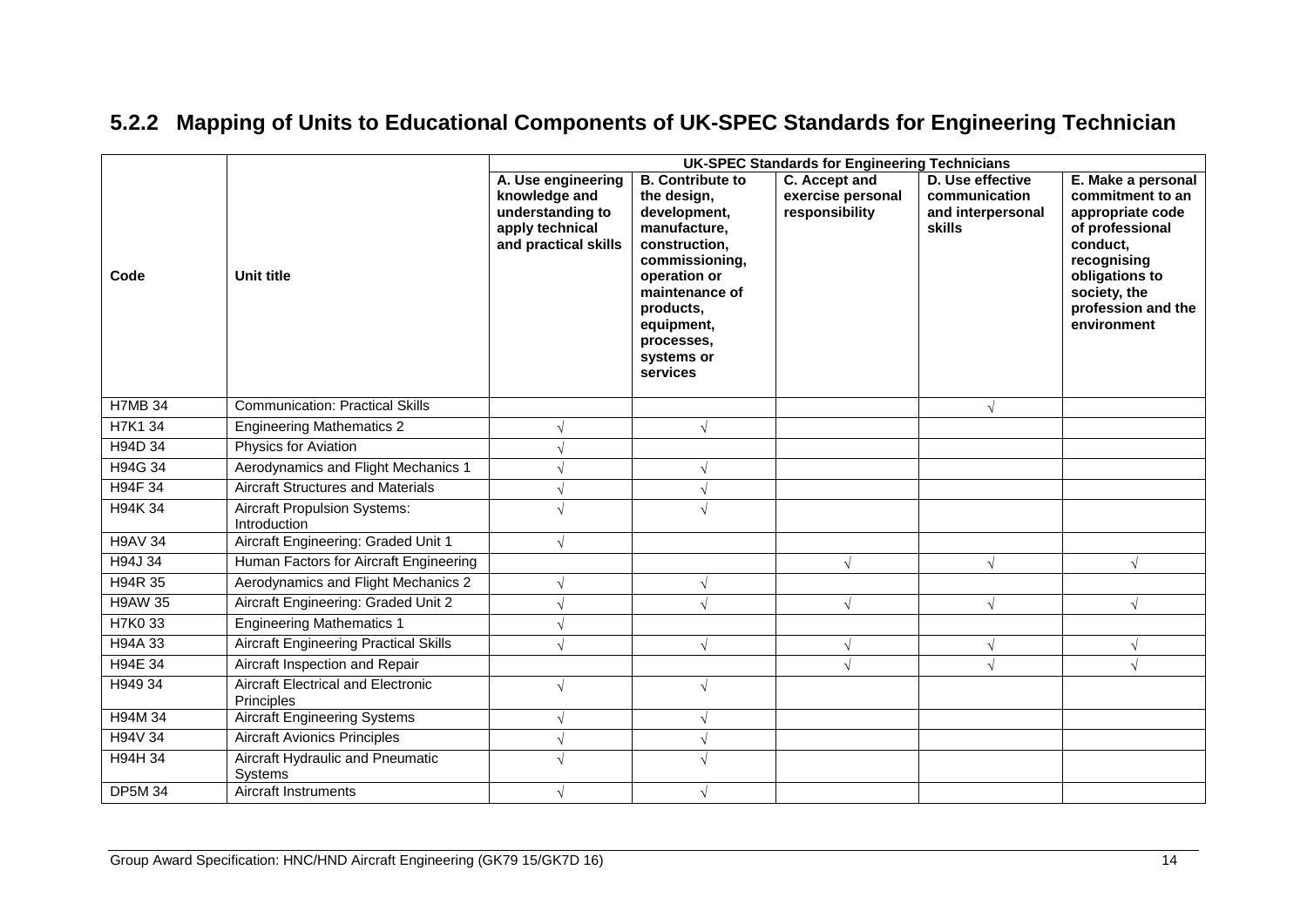|                |                                                                          | <b>UK-SPEC Standards for Engineering Technicians</b>                                               |                                                                                                                                                                                                                |                                                         |                                                                         |                                                                                                                                                                                       |  |  |  |  |  |  |  |
|----------------|--------------------------------------------------------------------------|----------------------------------------------------------------------------------------------------|----------------------------------------------------------------------------------------------------------------------------------------------------------------------------------------------------------------|---------------------------------------------------------|-------------------------------------------------------------------------|---------------------------------------------------------------------------------------------------------------------------------------------------------------------------------------|--|--|--|--|--|--|--|
| Code           | Unit title                                                               | A. Use engineering<br>knowledge and<br>understanding to<br>apply technical<br>and practical skills | <b>B.</b> Contribute to<br>the design,<br>development,<br>manufacture,<br>construction,<br>commissioning,<br>operation or<br>maintenance of<br>products.<br>equipment,<br>processes,<br>systems or<br>services | C. Accept and<br>exercise<br>personal<br>responsibility | D. Use effective<br>communication<br>and interpersonal<br><b>skills</b> | Е.<br>Make a personal<br>commitment to<br>an appropriate<br>code of<br>professional<br>conduct,<br>recognising<br>obligations to<br>society, the<br>profession and<br>the environment |  |  |  |  |  |  |  |
| <b>DR1X34</b>  | Computer Aided Draughting for<br>Engineers                               | $\sqrt{ }$                                                                                         |                                                                                                                                                                                                                |                                                         |                                                                         |                                                                                                                                                                                       |  |  |  |  |  |  |  |
| <b>DR1T 34</b> | Statics and Strength of Materials                                        |                                                                                                    |                                                                                                                                                                                                                |                                                         |                                                                         |                                                                                                                                                                                       |  |  |  |  |  |  |  |
| <b>DT9P 34</b> | Thermofluids                                                             |                                                                                                    |                                                                                                                                                                                                                |                                                         |                                                                         |                                                                                                                                                                                       |  |  |  |  |  |  |  |
| D75X 34        | Information Technology: Applications<br>Software 1                       |                                                                                                    |                                                                                                                                                                                                                |                                                         |                                                                         |                                                                                                                                                                                       |  |  |  |  |  |  |  |
| H94P 35        | <b>Advanced Composite Materials</b>                                      |                                                                                                    |                                                                                                                                                                                                                |                                                         |                                                                         |                                                                                                                                                                                       |  |  |  |  |  |  |  |
| H94T 35        | Aircraft Avionics and Electrical Systems                                 |                                                                                                    |                                                                                                                                                                                                                |                                                         |                                                                         |                                                                                                                                                                                       |  |  |  |  |  |  |  |
| H948 35        | <b>Engineering Software Applications</b>                                 |                                                                                                    |                                                                                                                                                                                                                |                                                         |                                                                         |                                                                                                                                                                                       |  |  |  |  |  |  |  |
| H94N 35        | <b>Aircraft Gas Turbine Engines</b>                                      |                                                                                                    |                                                                                                                                                                                                                |                                                         |                                                                         |                                                                                                                                                                                       |  |  |  |  |  |  |  |
| H94L 35        | Aircraft Environmental Systems: Cabin<br>Conditioning and Pressurisation |                                                                                                    |                                                                                                                                                                                                                |                                                         |                                                                         |                                                                                                                                                                                       |  |  |  |  |  |  |  |
| DV01 35        | Strength of Materials: Advanced                                          |                                                                                                    |                                                                                                                                                                                                                |                                                         |                                                                         |                                                                                                                                                                                       |  |  |  |  |  |  |  |
| H7K2 34        | <b>Engineering Mathematics 3</b>                                         |                                                                                                    |                                                                                                                                                                                                                |                                                         |                                                                         |                                                                                                                                                                                       |  |  |  |  |  |  |  |
| H7K3 35        | <b>Engineering Mathematics 4</b>                                         |                                                                                                    |                                                                                                                                                                                                                |                                                         |                                                                         |                                                                                                                                                                                       |  |  |  |  |  |  |  |
| H7K4 35        | <b>Engineering Mathematics 5</b>                                         |                                                                                                    |                                                                                                                                                                                                                |                                                         |                                                                         |                                                                                                                                                                                       |  |  |  |  |  |  |  |
| <b>DT5T 35</b> | <b>Heat Transfer and Fluid Mechanics</b>                                 |                                                                                                    |                                                                                                                                                                                                                |                                                         |                                                                         |                                                                                                                                                                                       |  |  |  |  |  |  |  |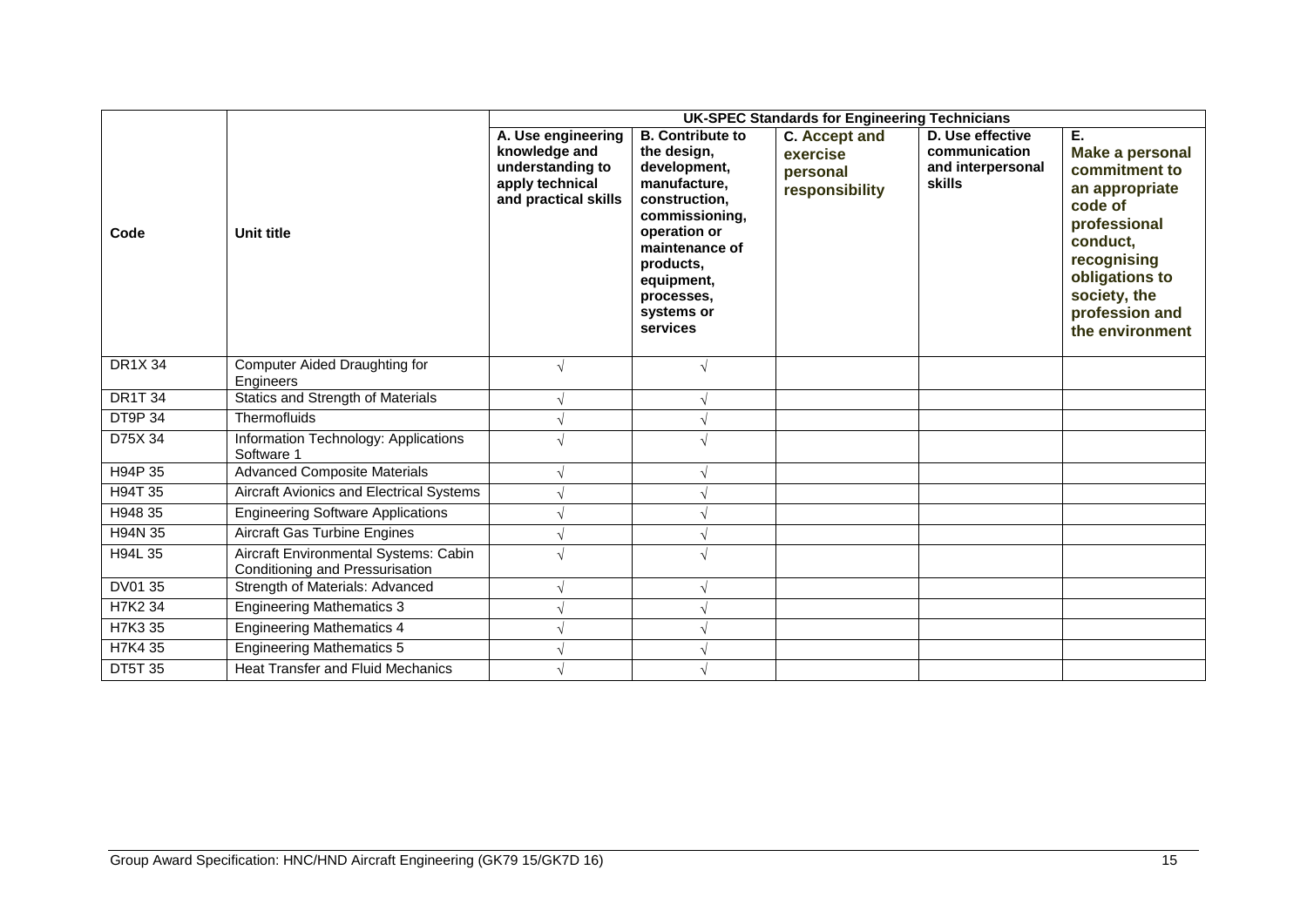# **5.3 Mapping of Core Skills development opportunities across the qualifications**

Opportunities within each Unit, to develop aspects of Core Skills or Core Skill components are highlighted below.

|                |                                                     | <b>Communication</b> |                |                | <b>Numeracy</b>                | <b>ICT</b>               |                                   | <b>Problem Solving</b> |                            |                                  | <b>Working with Others</b>               |                                           |
|----------------|-----------------------------------------------------|----------------------|----------------|----------------|--------------------------------|--------------------------|-----------------------------------|------------------------|----------------------------|----------------------------------|------------------------------------------|-------------------------------------------|
| Unit code      | Unit title                                          | Written              | Drai           | Using Number   | Using Graphical<br>Information | Accessing<br>Information | Providing/Creating<br>Information | Critical Thinking      | Planning and<br>Organising | and<br>Reviewing a<br>Evaluating | Working<br>Co-operatively<br>with Others | Reviewing<br>Co-operative<br>Contribution |
| <b>H7MB 34</b> | <b>Communication: Practical</b><br><b>Skills</b>    | E <sub>6</sub>       | E <sub>6</sub> |                |                                | S <sub>6</sub>           | S <sub>6</sub>                    | S <sub>6</sub>         | S <sub>6</sub>             | S <sub>6</sub>                   | S <sub>6</sub>                           | S <sub>6</sub>                            |
| H7K1 34        | <b>Engineering Mathematics</b><br>2                 |                      |                | E <sub>6</sub> |                                |                          |                                   |                        |                            |                                  |                                          |                                           |
| H94D 34        | Physics for Aviation                                |                      |                | S <sub>6</sub> |                                |                          |                                   |                        |                            |                                  |                                          |                                           |
| H94G 34        | Aerodynamics and Flight<br>Mechanics 1              | S <sub>5</sub>       |                |                | S <sub>5</sub>                 |                          |                                   | S <sub>5</sub>         |                            | S <sub>5</sub>                   | S <sub>5</sub>                           | S <sub>5</sub>                            |
| H94F 34        | Aircraft Structures and<br><b>Materials</b>         | S <sub>5</sub>       |                |                |                                |                          |                                   |                        |                            |                                  |                                          |                                           |
| H94K 34        | <b>Aircraft Propulsion</b><br>Systems: Introduction | S <sub>5</sub>       |                | S <sub>5</sub> |                                |                          |                                   |                        |                            |                                  |                                          |                                           |
| <b>H9AV 34</b> | Aircraft Engineering:<br><b>Graded Unit 1</b>       |                      |                | S <sub>5</sub> | S <sub>5</sub>                 |                          |                                   | S <sub>5</sub>         |                            | S <sub>5</sub>                   |                                          |                                           |
| H7K0 33        | <b>Engineering Mathematics</b>                      |                      |                | E <sub>6</sub> |                                |                          |                                   |                        |                            |                                  |                                          |                                           |
| H94A 33        | Aircraft Engineering<br><b>Practical Skills</b>     | S <sub>5</sub>       |                | S <sub>5</sub> |                                |                          |                                   |                        | S <sub>5</sub>             |                                  |                                          |                                           |

<span id="page-17-0"></span>**E — Embedded Core Skills**

**S — Signposted Core Skills**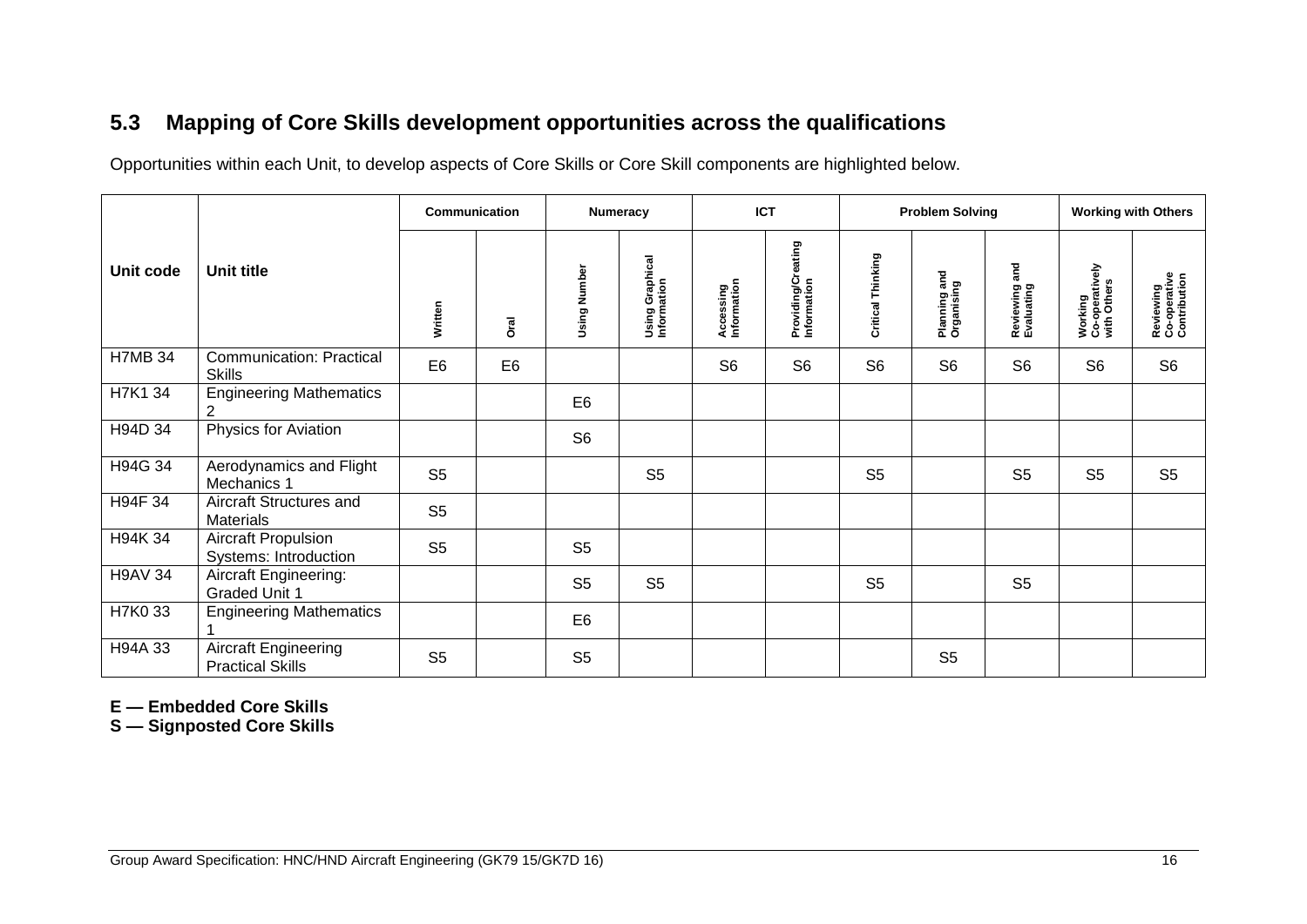|                |                                                         | Communication  |             |                     | <b>Numeracy</b>                |                          | <b>ICT</b>                        |                   | <b>Problem Solving</b>     |                             |                                          | <b>Working with Others</b>                |
|----------------|---------------------------------------------------------|----------------|-------------|---------------------|--------------------------------|--------------------------|-----------------------------------|-------------------|----------------------------|-----------------------------|------------------------------------------|-------------------------------------------|
| Unit code      | <b>Unit title</b>                                       | Written        | <b>Oral</b> | <b>Using Number</b> | Using Graphical<br>Information | Accessing<br>Information | Providing/Creating<br>Information | Critical Thinking | Planning and<br>Organising | Reviewing and<br>Evaluating | Working<br>Co-operatively<br>with Others | Reviewing<br>Co-operative<br>Contribution |
| H949 34        | Aircraft Electrical and<br><b>Electronic Principles</b> | S <sub>5</sub> |             | S <sub>5</sub>      |                                |                          |                                   |                   |                            |                             |                                          |                                           |
| H94M 34        | <b>Aircraft Engineering</b><br>Systems                  | S <sub>5</sub> |             | S <sub>5</sub>      |                                |                          |                                   |                   |                            |                             |                                          |                                           |
| H94V 34        | <b>Aircraft Avionics Principles</b>                     | S <sub>5</sub> |             |                     |                                |                          |                                   |                   |                            |                             |                                          |                                           |
| H94H 34        | Aircraft Hydraulic and<br><b>Pneumatic Systems</b>      | S <sub>5</sub> |             | S <sub>5</sub>      |                                |                          |                                   |                   |                            |                             |                                          |                                           |
| H94J 34        | Human Factors for Aircraft<br>Engineering               | S <sub>5</sub> |             |                     |                                |                          |                                   |                   |                            |                             |                                          |                                           |
| <b>DP5M 34</b> | <b>Aircraft Instruments</b>                             | S <sub>6</sub> |             |                     | S <sub>6</sub>                 |                          |                                   | S <sub>6</sub>    |                            | S <sub>6</sub>              |                                          |                                           |
| <b>DR1X 34</b> | <b>Computer Aided</b><br>Draughting for Engineers       |                |             |                     |                                | S <sub>6</sub>           | S <sub>6</sub>                    |                   |                            |                             |                                          |                                           |
| <b>DR1T 34</b> | Statics and Strength of<br><b>Materials</b>             |                |             | S <sub>6</sub>      |                                |                          |                                   | S <sub>6</sub>    |                            |                             |                                          |                                           |
| DT9P 34        | Thermofluids                                            |                |             | S <sub>6</sub>      |                                |                          |                                   | S <sub>6</sub>    |                            |                             |                                          |                                           |
| D75X 34        | Information Technology:<br>Applications Software 1      |                |             |                     |                                | E <sub>6</sub>           | E <sub>6</sub>                    |                   |                            |                             |                                          |                                           |
| H7K2 34        | <b>Engineering Mathematics</b><br>3                     |                |             | E <sub>6</sub>      |                                |                          |                                   |                   |                            |                             |                                          |                                           |
| H94E 34        | Aircraft Inspection and<br>Repair                       | S <sub>5</sub> |             |                     | S <sub>5</sub>                 |                          |                                   | S <sub>5</sub>    |                            | S <sub>5</sub>              | S <sub>5</sub>                           | S <sub>5</sub>                            |
| H7K3 35        | <b>Engineering Mathematics</b><br>4                     |                |             | E <sub>6</sub>      |                                |                          |                                   |                   |                            |                             |                                          |                                           |

**E — Embedded Core Skills**

**S — Signposted Core Skills**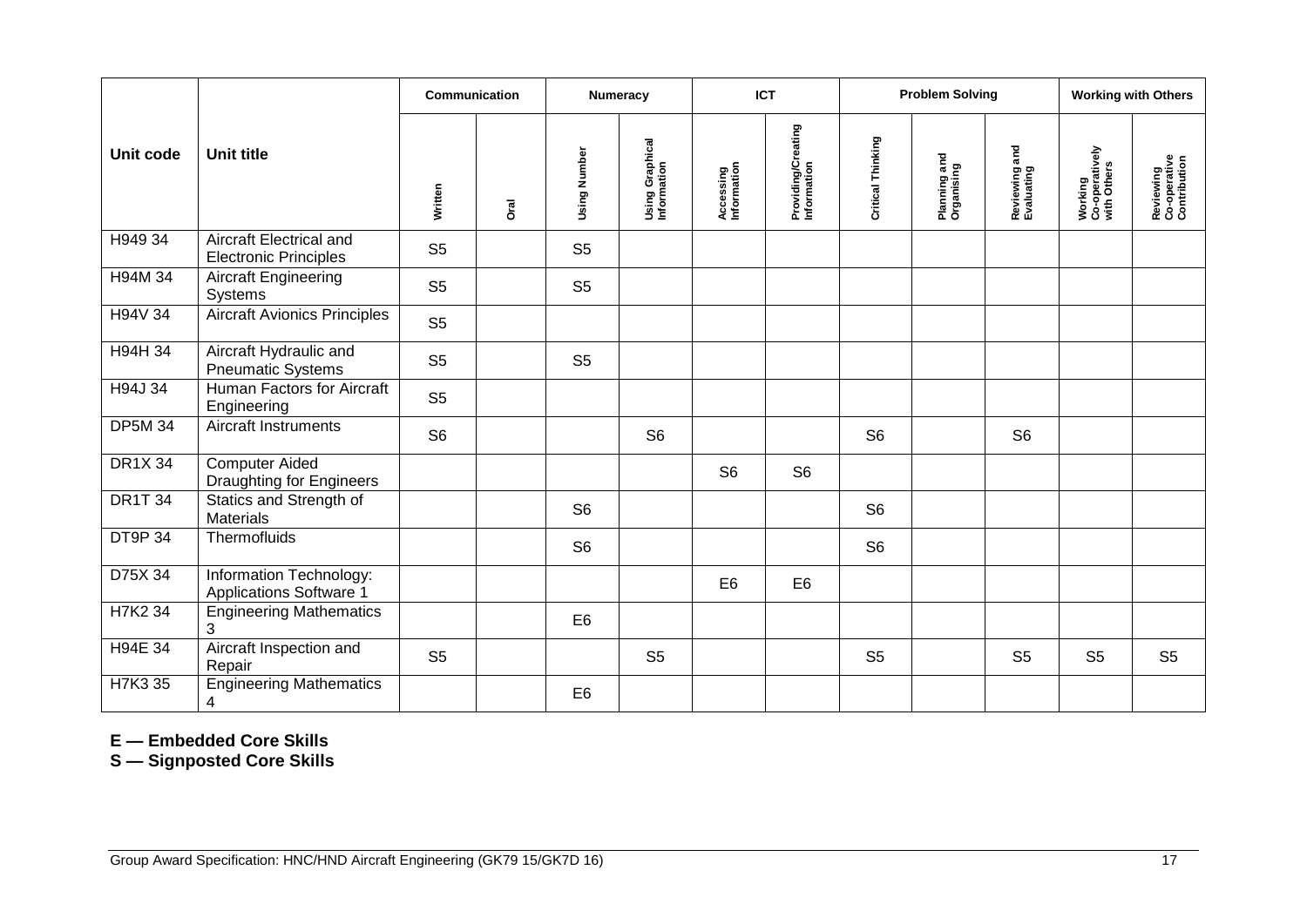|                |                                                                                       | Communication  |             |                | Numeracy                              |                          | <b>ICT</b>                         |                   | <b>Problem Solving</b>     |                             |                                                 | <b>Working with Others</b>                |
|----------------|---------------------------------------------------------------------------------------|----------------|-------------|----------------|---------------------------------------|--------------------------|------------------------------------|-------------------|----------------------------|-----------------------------|-------------------------------------------------|-------------------------------------------|
| Unit code      | Unit title                                                                            | Written        | <b>Dral</b> | Using Number   | <b>Using Graphical</b><br>Information | Accessing<br>Information | Providing/Creatin<br>g Information | Critical Thinking | Planning and<br>Organising | Reviewing and<br>Evaluating | <b>Working</b><br>Co-operatively<br>with Others | Reviewing<br>Co-operative<br>Contribution |
| <b>DT5T 35</b> | <b>Heat Transfer and Fluid</b><br>Mechanics                                           | S <sub>6</sub> |             | S <sub>6</sub> | S <sub>6</sub>                        |                          |                                    | S <sub>6</sub>    |                            | S <sub>6</sub>              |                                                 |                                           |
| H94R 35        | Aerodynamics and Flight<br>Mechanics 2                                                | S <sub>6</sub> |             | S <sub>6</sub> | S <sub>6</sub>                        |                          |                                    |                   |                            |                             |                                                 |                                           |
| <b>H9AW 35</b> | <b>Aircraft Engineering:</b><br><b>Graded Unit 2</b>                                  |                |             |                |                                       |                          |                                    | S <sub>6</sub>    | S <sub>6</sub>             | S <sub>6</sub>              | S <sub>6</sub>                                  | S <sub>6</sub>                            |
| H94P 35        | <b>Advanced Composite</b><br><b>Materials</b>                                         | S <sub>6</sub> |             | S <sub>6</sub> |                                       |                          |                                    |                   |                            |                             |                                                 |                                           |
| H94T 35        | Aircraft Avionics and<br><b>Electrical Systems</b>                                    | S <sub>6</sub> |             |                |                                       |                          |                                    |                   |                            |                             |                                                 |                                           |
| H948 35        | <b>Engineering Software</b><br>Applications                                           |                |             | S <sub>5</sub> | S <sub>5</sub>                        | S <sub>5</sub>           | S <sub>5</sub>                     |                   | S <sub>5</sub>             |                             |                                                 |                                           |
| H94N 35        | <b>Aircraft Gas Turbine</b><br>Engines                                                | S <sub>6</sub> |             |                |                                       |                          |                                    | S <sub>6</sub>    |                            |                             |                                                 |                                           |
| H94L 35        | <b>Aircraft Environmental</b><br>Systems: Cabin<br>Conditioning and<br>Pressurisation | S <sub>5</sub> |             |                |                                       |                          |                                    |                   |                            |                             |                                                 |                                           |
| DV01 35        | <b>Strength of Materials:</b><br>Advanced                                             |                |             | S <sub>6</sub> |                                       |                          |                                    | S <sub>6</sub>    |                            |                             |                                                 |                                           |
| H7K4 35        | <b>Engineering Mathematics</b><br>$\mathbf 5$                                         |                |             | E <sub>6</sub> |                                       |                          |                                    |                   |                            |                             |                                                 |                                           |

**E — Embedded Core Skills**

**S — Signposted Core Skills**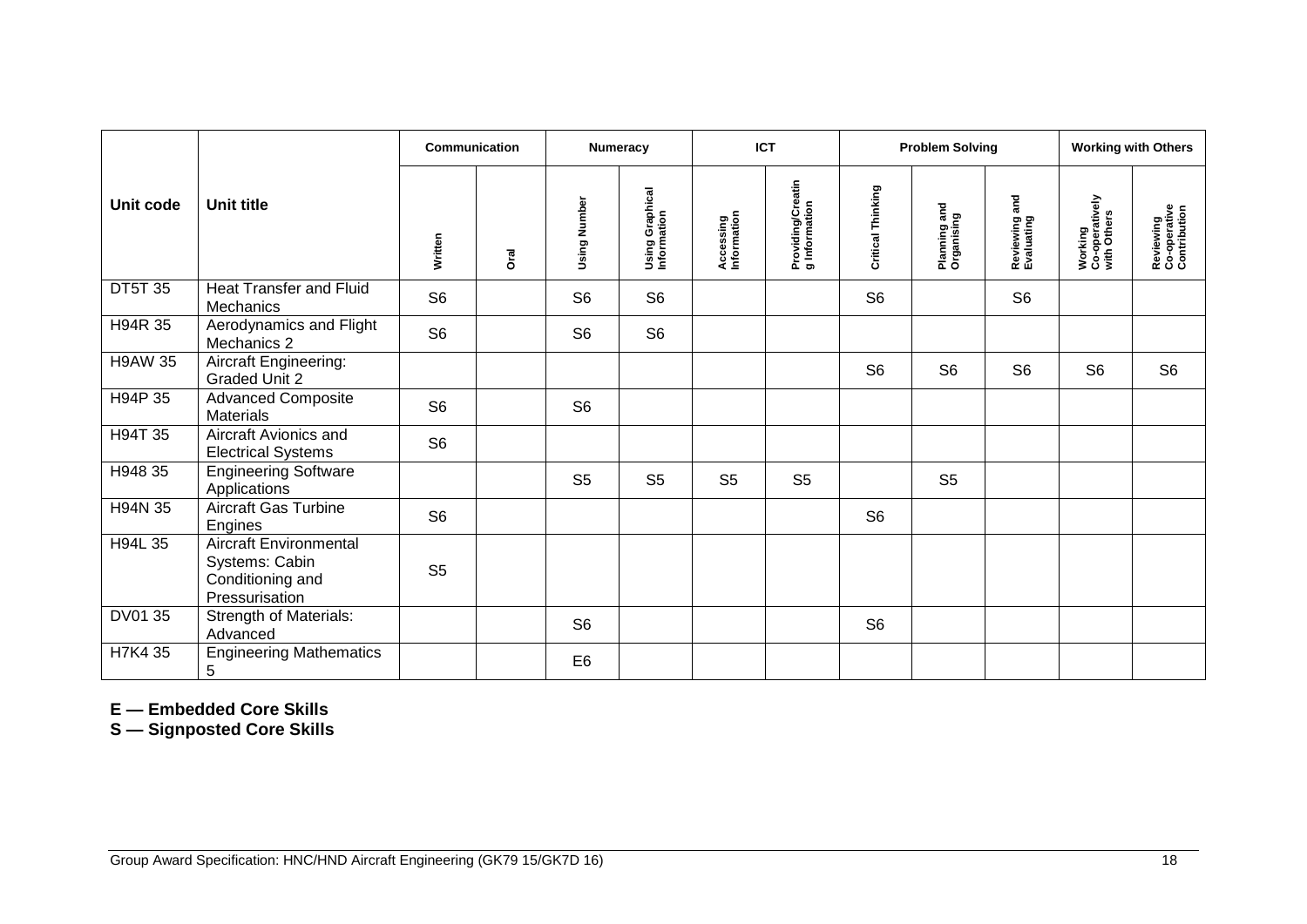# **5.4 Assessment Strategy for the qualifications**

<span id="page-20-0"></span>

| <b>Unit</b>    |                                                  | <b>Assessment</b>                                                      |                                                                                                                                                                                                                                                                                                                                                                                                                                                                                                                                                                                                                                                                                                                                                                                                                                                                                                                                                                                                                                                                                                                    |           |                  |           |                  |  |  |  |  |  |
|----------------|--------------------------------------------------|------------------------------------------------------------------------|--------------------------------------------------------------------------------------------------------------------------------------------------------------------------------------------------------------------------------------------------------------------------------------------------------------------------------------------------------------------------------------------------------------------------------------------------------------------------------------------------------------------------------------------------------------------------------------------------------------------------------------------------------------------------------------------------------------------------------------------------------------------------------------------------------------------------------------------------------------------------------------------------------------------------------------------------------------------------------------------------------------------------------------------------------------------------------------------------------------------|-----------|------------------|-----------|------------------|--|--|--|--|--|
|                |                                                  | <b>Outcome 1</b>                                                       | <b>Outcome 2</b>                                                                                                                                                                                                                                                                                                                                                                                                                                                                                                                                                                                                                                                                                                                                                                                                                                                                                                                                                                                                                                                                                                   | Outcome 3 | <b>Outcome 4</b> | Outcome 5 | <b>Outcome 6</b> |  |  |  |  |  |
| <b>H7MB 34</b> | <b>Communication: Practical</b><br><b>Skills</b> | Assessment for all Outcomes will be conducted in open-book conditions. | An extended case study or project could provide a context for integrating<br>Outcomes. For example, Outcome 1 assessment could involve extended<br>reading of one or more reports, papers or articles on current technical<br>issues directly relevant to a written document prepared for Outcome 2.<br>There may be opportunities for learners to explore innovative design ideas,<br>products or services. Group discussion during formative preparation would<br>enhance knowledge and develop essential interpersonal and problem<br>solving skills. For summative assessment purposes, learners should<br>summarise and evaluate one text individually, and record individual<br>responses in writing or orally, using their own words. Further research on<br>aspects of the same topic could be carried out to inform a range of<br>proposals presented and discussed in a meeting (Outcome 3).<br>Alternatively, individual presentations (Outcome 3) could be supported by<br>a written report presenting key information, supporting detail and<br>conclusions/solutions or recommendations (Outcome 2). |           |                  |           |                  |  |  |  |  |  |
| H7K1 34        | <b>Engineering Mathematics 2</b>                 | hours.                                                                 | Written and/or oral recorded evidence, generated under closed-book<br>supervised conditions. Assessment can take place on an Outcome by<br>Outcome basis, or as a single assessment event last no more than 2<br>Evidence can be generated using different types of assessment. A<br>recommended approach is the use of a question paper. The question<br>paper could be composed of an appropriate balance of short answer.<br>restricted response and structured questions.                                                                                                                                                                                                                                                                                                                                                                                                                                                                                                                                                                                                                                      |           |                  |           |                  |  |  |  |  |  |
| H94D 34        | <b>Physics for Aviation</b>                      | under closed-book supervised conditions.                               | Written and/or oral recorded evidence, generated under closed-book<br>supervised conditions. Holistic assessment is encouraged and learners<br>could be assessed by a single 2 hour closed-book supervised assessment<br>covering all three Outcomes. Alternatively, centres may choose to assess<br>by separate assessments, each of 30 minutes duration for Outcomes 1<br>and 3, with 1 hour for Outcome 2, or as two or more Outcomes together,                                                                                                                                                                                                                                                                                                                                                                                                                                                                                                                                                                                                                                                                 |           |                  |           |                  |  |  |  |  |  |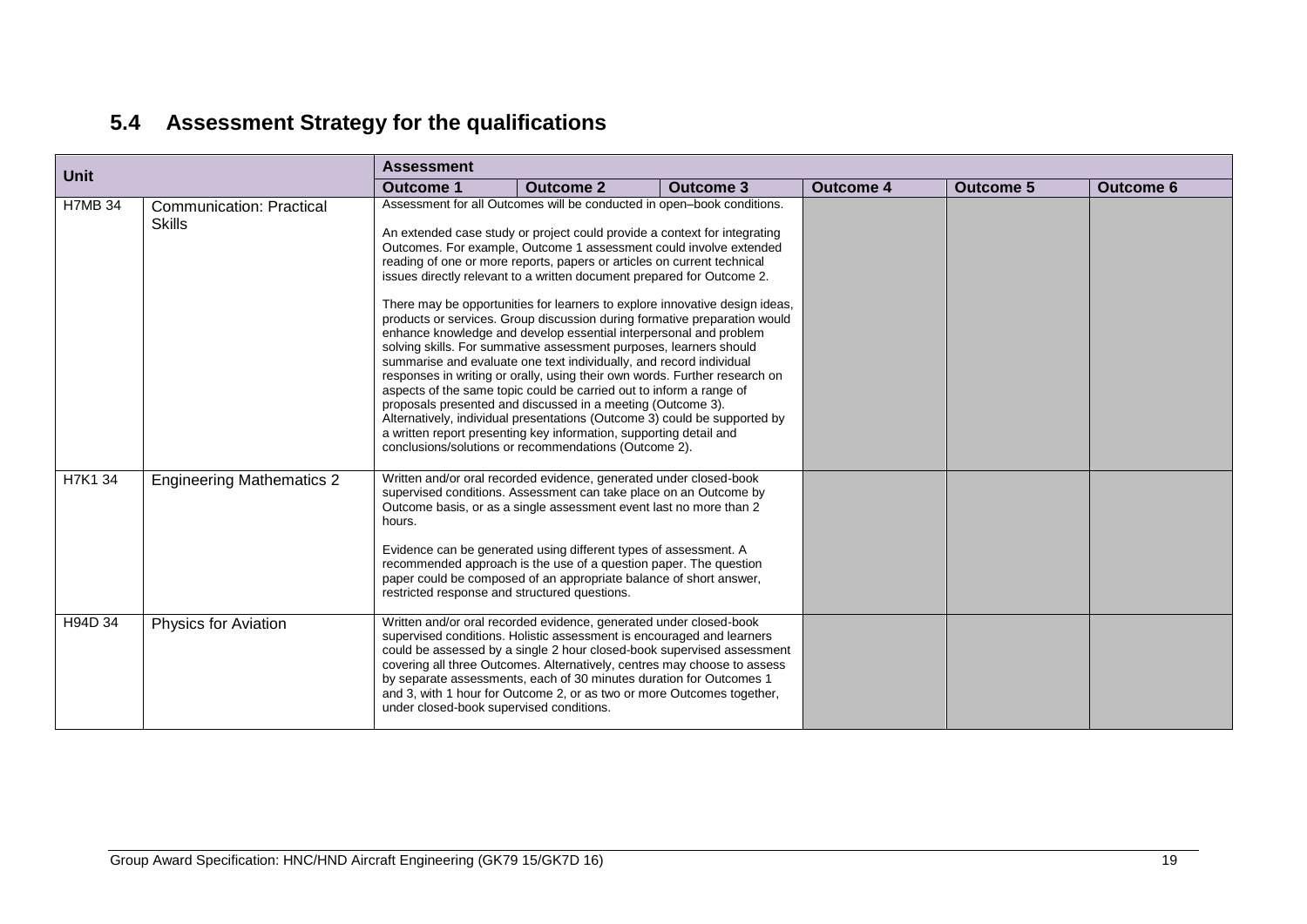| <b>Unit</b>    |                                                     | <b>Assessment</b>                                                                                                                                                                                                                                                                                                                                                                                                                                                                                                                                                                                                                                                                                                                     |                                                                                                                                                                                                                                                                                                                                                                                                                                                                                 |                  |                                                                                                                                                                                                                                                          |                  |                  |  |
|----------------|-----------------------------------------------------|---------------------------------------------------------------------------------------------------------------------------------------------------------------------------------------------------------------------------------------------------------------------------------------------------------------------------------------------------------------------------------------------------------------------------------------------------------------------------------------------------------------------------------------------------------------------------------------------------------------------------------------------------------------------------------------------------------------------------------------|---------------------------------------------------------------------------------------------------------------------------------------------------------------------------------------------------------------------------------------------------------------------------------------------------------------------------------------------------------------------------------------------------------------------------------------------------------------------------------|------------------|----------------------------------------------------------------------------------------------------------------------------------------------------------------------------------------------------------------------------------------------------------|------------------|------------------|--|
|                |                                                     | <b>Outcome 1</b>                                                                                                                                                                                                                                                                                                                                                                                                                                                                                                                                                                                                                                                                                                                      | <b>Outcome 2</b>                                                                                                                                                                                                                                                                                                                                                                                                                                                                | <b>Outcome 3</b> | <b>Outcome 4</b>                                                                                                                                                                                                                                         | <b>Outcome 5</b> | <b>Outcome 6</b> |  |
| H94G 34        | Aerodynamics and Flight<br>Mechanics 1              | Written and/or oral recorded evidence, generated under closed-book<br>supervised conditions.<br>The assessment of Outcomes 1, 2 and 3 could be done on an Outcome by<br>Outcome basis or as a combined holistic assessment lasting no more than<br>forty-five minutes. The assessment could be made up of multiple-choice<br>questions. Learners should not know in advance the items on which they<br>will be assessed.                                                                                                                                                                                                                                                                                                              |                                                                                                                                                                                                                                                                                                                                                                                                                                                                                 |                  | The assessment for<br>Outcome 4 could be a<br>laboratory exercise<br>based on a series of<br>wind tunnel tests. This<br>assessment should be<br>carried out under<br>open-book conditions<br>and all submissions<br>should be the learner's<br>own work. |                  |                  |  |
| H94F 34        | Aircraft Structures and<br><b>Materials</b>         | Written and/or oral recorded evidence, generated under closed-book<br>supervised conditions.<br>Holistic assessment is encouraged and learners could be assessed by a<br>single 1.5 hour closed-book assessment covering all three Outcomes after<br>completion of the teaching of the Unit. The assessment could be<br>comprised of a number of multiple choice and extended response<br>questions enabling Unit Evidence Requirements to be met and breadth<br>and depth of learner knowledge to be demonstrated. This assessment<br>approach should reduce the frequency of assessment/re-assessment<br>events and ensure more time is afforded for teaching and learning whilst<br>meeting the Evidence Requirements of the Unit. |                                                                                                                                                                                                                                                                                                                                                                                                                                                                                 |                  |                                                                                                                                                                                                                                                          |                  |                  |  |
| H94K 34        | <b>Aircraft Propulsion Systems:</b><br>Introduction |                                                                                                                                                                                                                                                                                                                                                                                                                                                                                                                                                                                                                                                                                                                                       | Written and/or oral recorded evidence, generated under closed-book supervised conditions.<br>Evidence for this Unit could be generated on an Outcome by Outcome basis or as a combined<br>assessment event. The assessment could consist of a mixture and balance of multiple choice and<br>restricted response questions covering all Knowledge and/or Skills items. It is recommended that the<br>total assessment time for all Outcomes should last approximately 1.5 hours. |                  |                                                                                                                                                                                                                                                          |                  |                  |  |
| <b>H9AV 34</b> | Aircraft Engineering: Graded<br>Unit 1              | The assessment is based on two examination papers (Paper 1 and Paper 2) each of 1.5 hours duration. Paper 1 will consist of 30 multiple-choice<br>questions and 10 restricted response questions from the Units Engineering Mathematics 2 and Physics for Aviation. In Paper 2, learners will choose to<br>answer three questions, one from each section (Aerodynamics and Flight Mechanics 1, Aircraft Structures and Materials and Aircraft Propulsion<br>Systems: Introduction). Each section is worth 20 marks.                                                                                                                                                                                                                   |                                                                                                                                                                                                                                                                                                                                                                                                                                                                                 |                  |                                                                                                                                                                                                                                                          |                  |                  |  |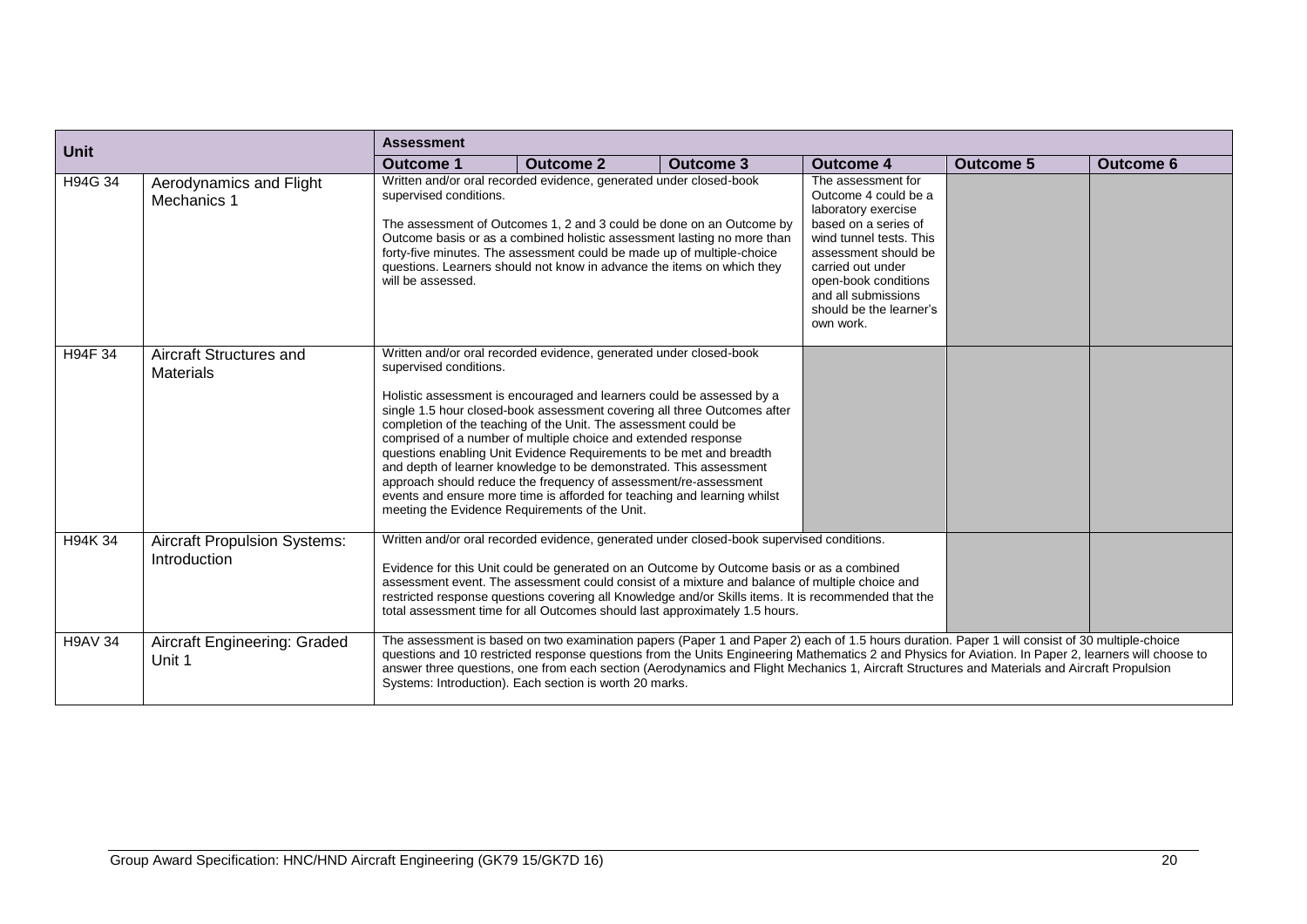| <b>Unit</b>    |                                          | <b>Assessment</b>                     |                                                                                                                                                                                                                                                                                                                                                                                                                                                                                                                                                                                                                                                                                                                                                                                                                                                                                                                                                                                                                                                                                                                                                                                             |                  |                                                                                                                                                                                                                                                                               |                  |                  |
|----------------|------------------------------------------|---------------------------------------|---------------------------------------------------------------------------------------------------------------------------------------------------------------------------------------------------------------------------------------------------------------------------------------------------------------------------------------------------------------------------------------------------------------------------------------------------------------------------------------------------------------------------------------------------------------------------------------------------------------------------------------------------------------------------------------------------------------------------------------------------------------------------------------------------------------------------------------------------------------------------------------------------------------------------------------------------------------------------------------------------------------------------------------------------------------------------------------------------------------------------------------------------------------------------------------------|------------------|-------------------------------------------------------------------------------------------------------------------------------------------------------------------------------------------------------------------------------------------------------------------------------|------------------|------------------|
|                |                                          | <b>Outcome 1</b>                      | <b>Outcome 2</b>                                                                                                                                                                                                                                                                                                                                                                                                                                                                                                                                                                                                                                                                                                                                                                                                                                                                                                                                                                                                                                                                                                                                                                            | <b>Outcome 3</b> | <b>Outcome 4</b>                                                                                                                                                                                                                                                              | <b>Outcome 5</b> | <b>Outcome 6</b> |
| H94J 34        | Human Factors in Aircraft<br>Engineering | sample.<br>into the assessment event. | Assessment for this Unit could be done on an Outcome by Outcome basis or as part of a combined<br>assessment event. As an example, a combined assessment could take place covering Outcomes 1,<br>2 and 3 with a separate assessment covering Outcome 4.<br>Evidence for the Knowledge and/or Skills in this Unit will be generated through sampling.<br>Any sampling process must be 'unseen' by the learner before the assessment. That is, learners are<br>expected to fully prepare the range of knowledge and skills and not be able to predict a chosen<br>In this example, the combined assessment could be based on a case study or workplace scenario,<br>issued to the learner in advance of the assessment event. In this case the learner should be allowed<br>sufficient time to familiarise themselves with the key aspects of the study, as a recommendation<br>issued seven days in advance of the assessment. As the assessment is conducted under closed-<br>book supervised conditions, learners will not be allowed to take any pre-prepared notes or materials                                                                                                         |                  |                                                                                                                                                                                                                                                                               |                  |                  |
| H94R 35        | Aerodynamics and Flight<br>Mechanics 2   |                                       | Evidence for this Unit could be generated through two assessment events. The assessment of<br>Outcomes 1, 2, and 4 can be combined as a single, holistic closed-book assessment consisting of a<br>mixture and balance of multiple-choice and restricted response questions, lasting no more than 2<br>hours. Learners should not know in advance the items on which they will be assessed.<br>The second assessment, covering Outcome 3, could be a laboratory exercise. Learners might<br>conduct a series of wind tunnel tests to plot lift and drag curves and a drag polar for an aerofoil<br>section and use the graphical data to determine the optimum angle of attack for the aerofoil and the<br>maximum lift-to-drag ratio. In generating the Evidence Requirements for this assessment, learners<br>will need to show that they can evaluate and interpret information from a variety of sources such as<br>wind tunnel experiments and textbooks, in order to produce a balanced report that is referenced as<br>per the Harvard Referencing format. This assessment should be carried out under open-book<br>conditions and all submissions should be the learner's own work. |                  |                                                                                                                                                                                                                                                                               |                  |                  |
| <b>H9AW 35</b> | Aircraft Engineering: Graded<br>Unit 2   |                                       |                                                                                                                                                                                                                                                                                                                                                                                                                                                                                                                                                                                                                                                                                                                                                                                                                                                                                                                                                                                                                                                                                                                                                                                             |                  | This Graded Unit will be assessed by the use of a practical assignment (Aircraft Engineering Project) developed by centres. The project should provide<br>the learner with the opportunity to produce evidence that demonstrates she/he has met the aims of this Graded Unit. |                  |                  |
| H7K0 33        | <b>Engineering Mathematics 1</b>         |                                       | It is recommended that the assessment for all three Outcomes takes<br>places at a single end of Unit assessment event. Outcomes may also be<br>assessed individually. All assessments should be unseen, closed-book<br>and carried out under supervised, controlled conditions. The summative<br>assessment of all three Outcomes - whether individually or at a single<br>assessment event - should not exceed 2 hours.                                                                                                                                                                                                                                                                                                                                                                                                                                                                                                                                                                                                                                                                                                                                                                    |                  |                                                                                                                                                                                                                                                                               |                  |                  |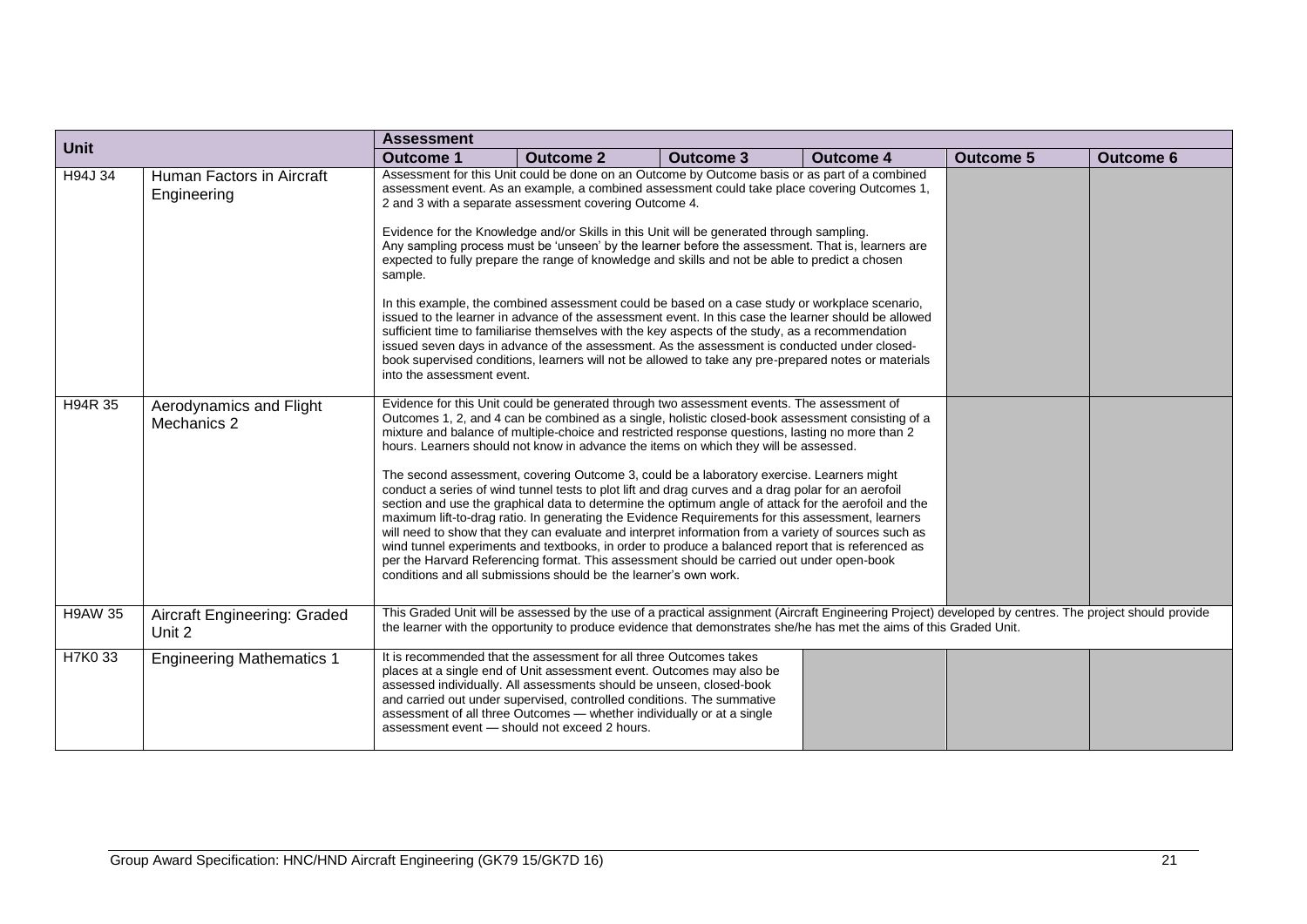| <b>Unit</b> |                                                        | <b>Assessment</b>                                            |                                                                                                                                                                                                                                                                                                                                                                                                                                                                                                                                                                                                                                                                                                                                                                                                                                                                                       |                  |                  |                  |                  |
|-------------|--------------------------------------------------------|--------------------------------------------------------------|---------------------------------------------------------------------------------------------------------------------------------------------------------------------------------------------------------------------------------------------------------------------------------------------------------------------------------------------------------------------------------------------------------------------------------------------------------------------------------------------------------------------------------------------------------------------------------------------------------------------------------------------------------------------------------------------------------------------------------------------------------------------------------------------------------------------------------------------------------------------------------------|------------------|------------------|------------------|------------------|
|             |                                                        | <b>Outcome 1</b>                                             | <b>Outcome 2</b>                                                                                                                                                                                                                                                                                                                                                                                                                                                                                                                                                                                                                                                                                                                                                                                                                                                                      | <b>Outcome 3</b> | <b>Outcome 4</b> | <b>Outcome 5</b> | <b>Outcome 6</b> |
| H94A 33     | <b>Aircraft Engineering Practical</b><br><b>Skills</b> |                                                              | Evidence for all three Outcomes could be provided by practical tasks<br>carried out under open-book, supervised conditions. Learners should only<br>have access to appropriate documentation provided by the centre such as<br>drawings, task sheets and aircraft documentation/technical instructions.<br>Evidence of learner achievement should be provided by documentation in<br>the form of a log book and check list signed by both learner and assessor<br>for each task completed. A completed artefact, or photographic record,<br>may provide evidence of assessment towards Outcome 1 and Outcome 2.                                                                                                                                                                                                                                                                       |                  |                  |                  |                  |
| H94E 34     | Aircraft Inspection and Repair                         | the completion of a practical task.<br>open-book conditions. | For Outcomes 1 and 3 learners could be assessed by demonstration,<br>evaluation, and observation of practical tasks. A log book and/or check list<br>could be used and signed off by the learner and assessor encompassing<br>all of the Knowledge and/or skills for each Outcome. To complete<br>Outcomes 1 and 3 successfully learners will have to achieve a satisfactory<br>level of performance in the assessment event/s.<br>Outcome 2 could be assessed in two parts. The first part by<br>demonstration, evaluation, and observation of practical tasks in which their<br>log book and/or check list could be used and signed off by the learner and<br>assessor encompassing all of the Knowledge and/or skills for the<br>Outcome. The second part by the submission of a laboratory report after<br>Assessment for all three Outcomes will be carried out under supervised |                  |                  |                  |                  |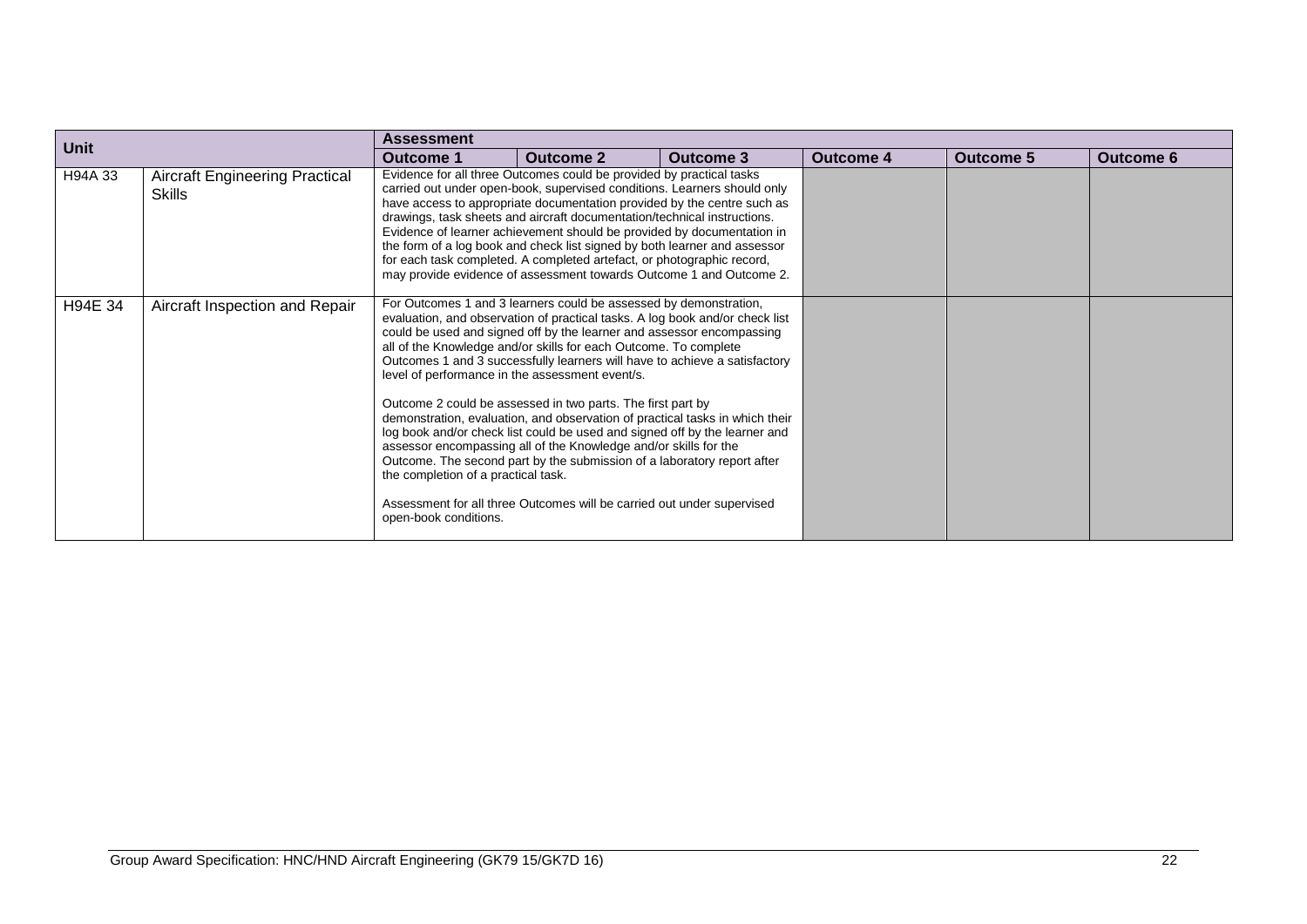| Unit    |                                                         | <b>Assessment</b>                    |                                                                                                                                                                                                                                                                                                                                                                                                                                                                                                                                                                                                                                                                                                                                                                                                            |                  |                  |           |                  |  |  |  |  |  |
|---------|---------------------------------------------------------|--------------------------------------|------------------------------------------------------------------------------------------------------------------------------------------------------------------------------------------------------------------------------------------------------------------------------------------------------------------------------------------------------------------------------------------------------------------------------------------------------------------------------------------------------------------------------------------------------------------------------------------------------------------------------------------------------------------------------------------------------------------------------------------------------------------------------------------------------------|------------------|------------------|-----------|------------------|--|--|--|--|--|
|         |                                                         | <b>Outcome 1</b>                     | <b>Outcome 2</b>                                                                                                                                                                                                                                                                                                                                                                                                                                                                                                                                                                                                                                                                                                                                                                                           | <b>Outcome 3</b> | <b>Outcome 4</b> | Outcome 5 | <b>Outcome 6</b> |  |  |  |  |  |
| H949 34 | Aircraft Electrical and<br><b>Electronic Principles</b> | next semester.                       | Evidence for this Unit could be generated on an Outcome by Outcome basis or as a combined assessment event. As a recommendation, Outcomes 1, 3,<br>4 and 6 could be assessed as a combined assessment event consisting of a mixture and balance of restricted response and short answer questions. The<br>assessment should last no more than 3 hours.<br>Outcomes 2 and 5 could be assessed through the submission of an investigative report/case study, one during the first semester and the second in the<br>Written and/or oral                                                                                                                                                                                                                                                                      |                  |                  |           |                  |  |  |  |  |  |
| H94M 34 | <b>Aircraft Engineering Systems</b>                     | approximately 2 hours.               | Assessment for Outcomes 1 to 5 could be done on an Outcome by Outcome basis or as a combined assessment event, under<br>closed-book supervised conditions.<br>recorded evidence,<br>generated under<br>Assessment of the Outcomes could consist of a mixture and balance of multiple choice and restricted response questions<br>open-book conditions.<br>covering all Knowledge and/or Skills items. It is recommended that the total assessment time for Outcomes 1-5 should last<br>Evidence could be<br>generated by the<br>submission of an<br>essay/report based on<br>avionic systems used<br>in an aircraft.                                                                                                                                                                                       |                  |                  |           |                  |  |  |  |  |  |
| H94V 34 | <b>Aircraft Avionics Principles</b>                     | supervised conditions.               | Written and/or oral recorded evidence, generated under closed-book supervised conditions.<br>Assessment for this Unit could be done on an Outcome by Outcome basis or as part of a combined<br>assessment event. As an example, two combined assessments could take place, the first covering<br>Outcomes 1 and 2 and the second Outcomes 3 and 4, each lasting 1 hour and carried out under<br>closed-book supervised conditions. In this example, each assessment could comprise two distinctive<br>parts such as, the first containing a selection of multiple choice response questions and the second<br>part containing restricted response questions. Alternatively, centres may opt to use a single<br>assessment that covers all four Outcomes, lasting 2 hours and carried out under closed-book |                  |                  |           |                  |  |  |  |  |  |
| H94H 34 | Aircraft Hydraulic and<br><b>Pneumatic Systems</b>      | supervised conditions.<br>questions. | Written and/or oral recorded evidence, generated under closed-book<br>Holistic assessment is encouraged and learners could be assessed by a<br>single 1.5 hour closed-book assessment covering all three Outcomes after<br>completion of the teaching of the Unit. The assessment could be<br>comprised of a number of multiple choice and extended response                                                                                                                                                                                                                                                                                                                                                                                                                                               |                  |                  |           |                  |  |  |  |  |  |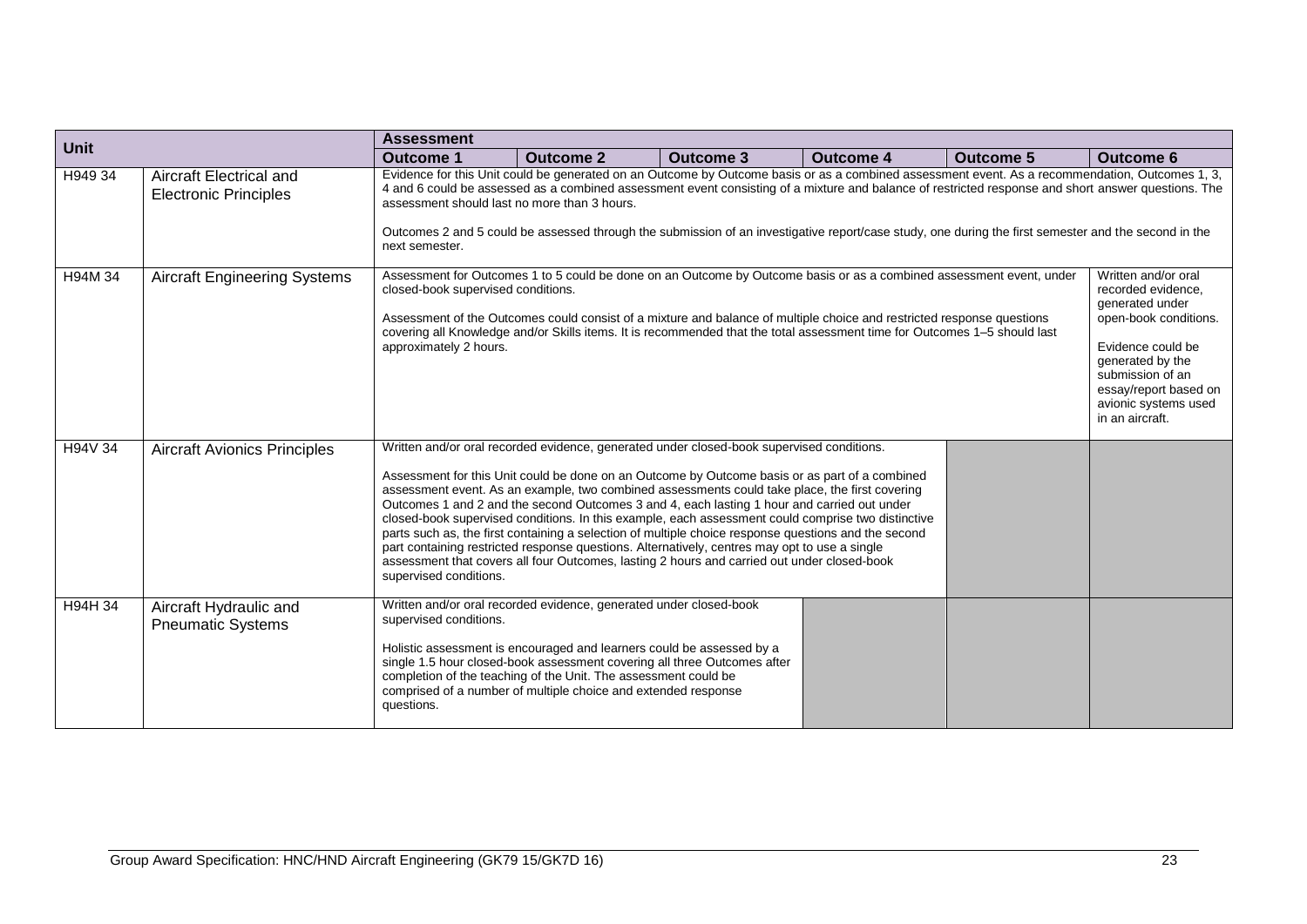| <b>Unit</b>    |                                                   | Assessment                                                                                                                                                                                                                                                               |                                                                                                                                                                                                                                                                                                                                                                                                                                                   |                  |                  |                  |                  |  |  |  |  |  |
|----------------|---------------------------------------------------|--------------------------------------------------------------------------------------------------------------------------------------------------------------------------------------------------------------------------------------------------------------------------|---------------------------------------------------------------------------------------------------------------------------------------------------------------------------------------------------------------------------------------------------------------------------------------------------------------------------------------------------------------------------------------------------------------------------------------------------|------------------|------------------|------------------|------------------|--|--|--|--|--|
|                |                                                   | Outcome 1                                                                                                                                                                                                                                                                | <b>Outcome 2</b>                                                                                                                                                                                                                                                                                                                                                                                                                                  | <b>Outcome 3</b> | <b>Outcome 4</b> | <b>Outcome 5</b> | <b>Outcome 6</b> |  |  |  |  |  |
| <b>DP5M 34</b> | Aircraft Instruments                              |                                                                                                                                                                                                                                                                          | Learners are assessed either on an Outcome by Outcome basis or by a<br>single assessment combining all three Outcomes. The assessment papers<br>could be composed of an appropriate balance of short answer, restricted<br>response and structured questions. Assessment should be carried out on a<br>sample basis and under supervised, closed-book, controlled conditions.<br>In Outcome 1 learners should be asked to produce engineering CAD |                  |                  |                  |                  |  |  |  |  |  |
| DR1X 34        | <b>Computer Aided Draughting</b><br>for Engineers | these drawings.                                                                                                                                                                                                                                                          | drawings from given paper drawings and should also be asked to modify<br>In Outcome 2 learners should be asked to produce and print composite<br>drawings using standard parts, external drawing files and custom menus.<br>In Outcome 3 learners will be asked to produce 3D drawings.                                                                                                                                                           |                  |                  |                  |                  |  |  |  |  |  |
| <b>DR1T34</b>  | Statics and Strength of<br><b>Materials</b>       | should be combined together into one<br>should last 1.5 hours. Assessment should be<br>conducted under controlled, closed-book,<br>supervised conditions. Learners should be<br>to use a scientific calculator, but not a<br>programmable calculator, in the assessment. | The assessment for both Outcomes in this Unit<br>assessment paper. This paper should be taken<br>by learners at one single assessment event that<br>provided with a formula sheet and are permitted                                                                                                                                                                                                                                               |                  |                  |                  |                  |  |  |  |  |  |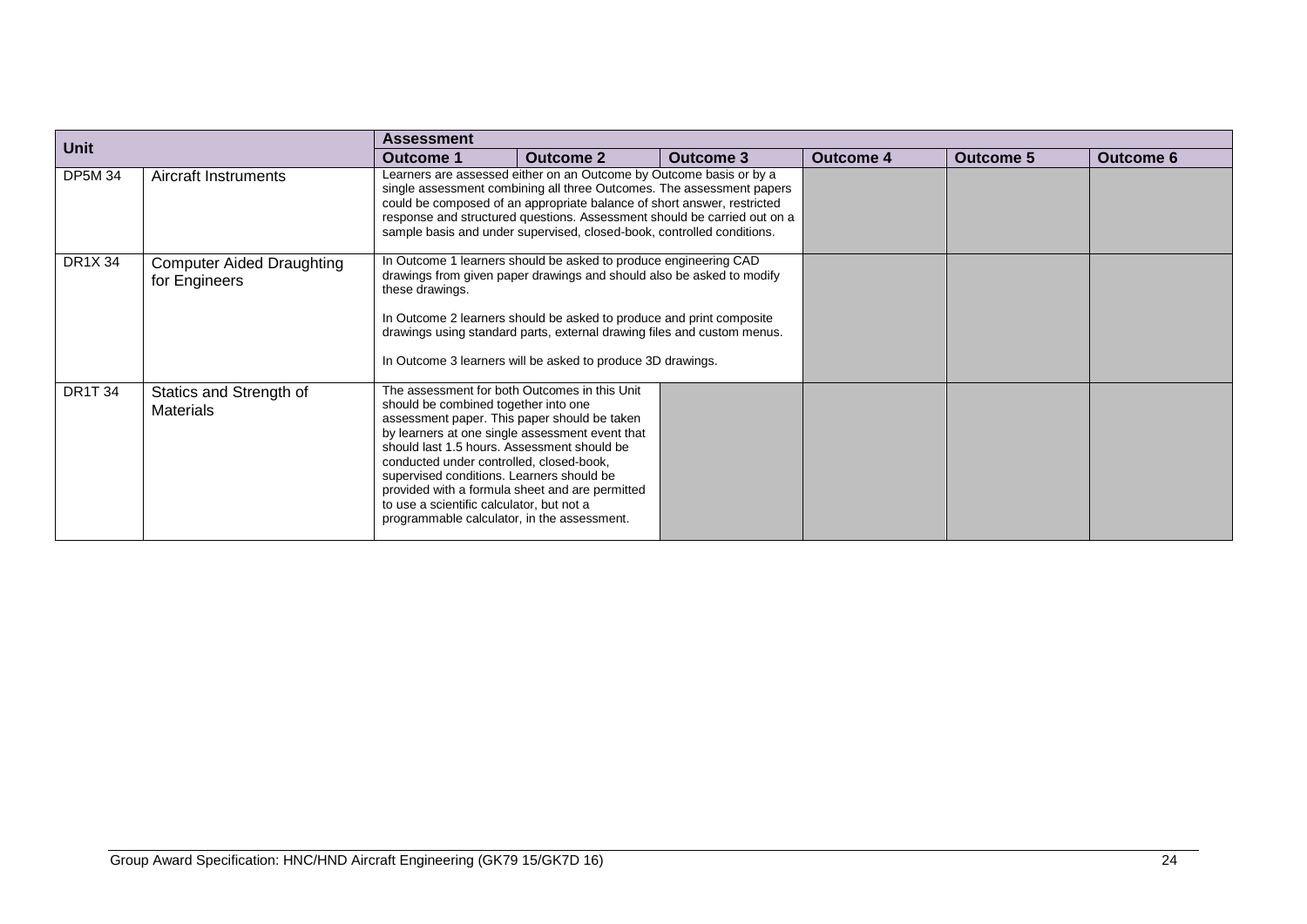| <b>Unit</b> |                                                           | <b>Assessment</b>                                                                                                                                                                                                                                                                                                                                                                                                                                                                                                                                                                   |                                                                                                                                                                                                                                                                                                                                                                                                                                                                                                                                                                                                                                                                                    |                  |                  |                  |                  |  |  |  |  |  |
|-------------|-----------------------------------------------------------|-------------------------------------------------------------------------------------------------------------------------------------------------------------------------------------------------------------------------------------------------------------------------------------------------------------------------------------------------------------------------------------------------------------------------------------------------------------------------------------------------------------------------------------------------------------------------------------|------------------------------------------------------------------------------------------------------------------------------------------------------------------------------------------------------------------------------------------------------------------------------------------------------------------------------------------------------------------------------------------------------------------------------------------------------------------------------------------------------------------------------------------------------------------------------------------------------------------------------------------------------------------------------------|------------------|------------------|------------------|------------------|--|--|--|--|--|
|             |                                                           | <b>Outcome 1</b>                                                                                                                                                                                                                                                                                                                                                                                                                                                                                                                                                                    | <b>Outcome 2</b>                                                                                                                                                                                                                                                                                                                                                                                                                                                                                                                                                                                                                                                                   | <b>Outcome 3</b> | <b>Outcome 4</b> | <b>Outcome 5</b> | <b>Outcome 6</b> |  |  |  |  |  |
| DT9P 34     | Thermofluids                                              | under controlled, supervised conditions.                                                                                                                                                                                                                                                                                                                                                                                                                                                                                                                                            | The assessment for all three Outcomes should be combined together into<br>one assessment paper which learners should sit at one single assessment<br>event lasting no more than 2 hours. Assessment should be conducted                                                                                                                                                                                                                                                                                                                                                                                                                                                            |                  |                  |                  |                  |  |  |  |  |  |
| D75X 34     | Information Technology:<br><b>Software Applications</b>   | This Unit is largely of a practical nature; it lends<br>itself to a single assessment containing a<br>number of tasks in the form of a project or case<br>study. An observation checklist is required for<br>Outcome 1. Learners will be required to submit<br>evidence in the form of printed documents for<br>both Outcomes 1 and 2. Files should be<br>provided for learners as appropriate to negate<br>the need for them to enter large amounts of text<br>or data. Learners are to have access to on-line<br>help, tutorial support and/or supplier's manuals<br>as required. |                                                                                                                                                                                                                                                                                                                                                                                                                                                                                                                                                                                                                                                                                    |                  |                  |                  |                  |  |  |  |  |  |
| H94P 35     | <b>Advanced Composite</b><br>Materials                    | conditions.<br>multiple choice and extended response.                                                                                                                                                                                                                                                                                                                                                                                                                                                                                                                               | Written and/or oral recorded evidence. Holistic assessment is encouraged<br>and learners could be assessed by a single 1.5 hour closed-book<br>supervised assessment covering all three Outcomes. Alternatively, centres<br>may choose to assess Outcomes 1 and 2 as a closed-book supervised 1<br>hour assessment and Outcome 3 as a report generated under open-book<br>Closed-book supervised assessment could be comprised of a number of                                                                                                                                                                                                                                      |                  |                  |                  |                  |  |  |  |  |  |
| H94T 35     | <b>Aircraft Avionics and Electrical</b><br><b>Systems</b> |                                                                                                                                                                                                                                                                                                                                                                                                                                                                                                                                                                                     | Written and/oral recorded evidence, generated under closed-book supervised conditions.<br>Assessment for this Unit could be done on an Outcome by Outcome basis or by using combined<br>assessment events. As an example, two combined assessments could take place, the first covering<br>Outcomes 1 and 2 and the second Outcomes 3 and 4, each lasting 1 hour. This may be influenced<br>by the order that centres choose to deliver the Unit Outcomes. In this example, each assessment<br>could comprise of two distinctive parts such as, the first containing a selection of multiple choice<br>response questions and the second containing restricted response questions. |                  |                  |                  |                  |  |  |  |  |  |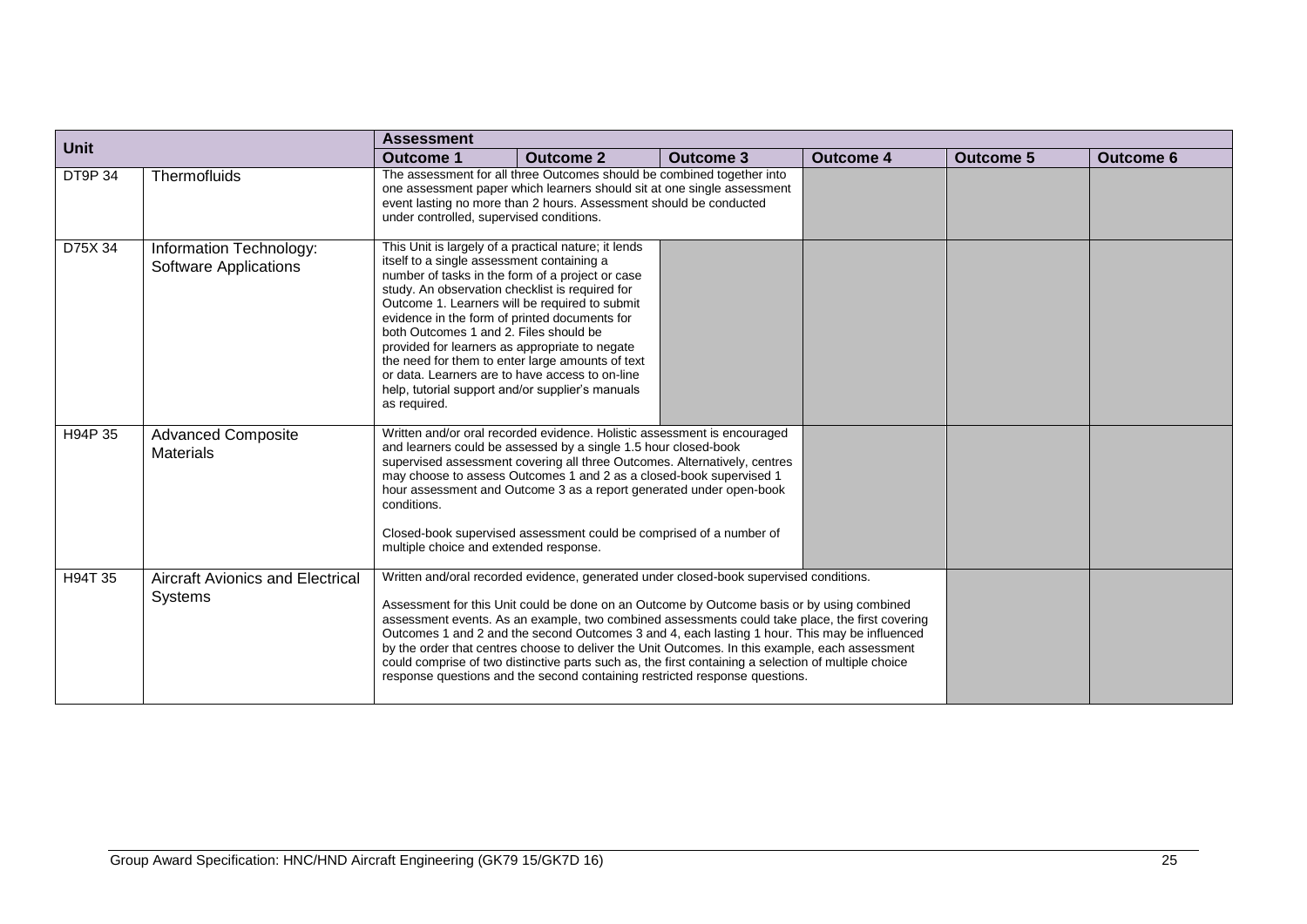| <b>Unit</b> |                                             | <b>Assessment</b>                                                                                                                                                                                                                                                                                                                                                             |                                                                                                                                                                                                                                                                                                                                                                                                                                                                                                                                                                                                                     |                                                                                                                                                                                                                                                                                                                                                                                                                  |                  |                  |                  |
|-------------|---------------------------------------------|-------------------------------------------------------------------------------------------------------------------------------------------------------------------------------------------------------------------------------------------------------------------------------------------------------------------------------------------------------------------------------|---------------------------------------------------------------------------------------------------------------------------------------------------------------------------------------------------------------------------------------------------------------------------------------------------------------------------------------------------------------------------------------------------------------------------------------------------------------------------------------------------------------------------------------------------------------------------------------------------------------------|------------------------------------------------------------------------------------------------------------------------------------------------------------------------------------------------------------------------------------------------------------------------------------------------------------------------------------------------------------------------------------------------------------------|------------------|------------------|------------------|
|             |                                             | <b>Outcome 1</b>                                                                                                                                                                                                                                                                                                                                                              | <b>Outcome 2</b>                                                                                                                                                                                                                                                                                                                                                                                                                                                                                                                                                                                                    | <b>Outcome 3</b>                                                                                                                                                                                                                                                                                                                                                                                                 | <b>Outcome 4</b> | <b>Outcome 5</b> | <b>Outcome 6</b> |
| H948 35     | <b>Engineering Software</b><br>Applications | Open-book conditions.<br>The assessment for<br>Outcome 1 could be<br>completed out with<br>class time and could<br>involve the learner<br>producing a<br>spreadsheet to solve<br>an engineering based<br>problem, covering all<br>Evidence<br>Requirements. The<br>spreadsheet may<br>utilise custom macros<br>that have already<br>been produced by the<br>learner in class. | Open-book supervised<br>conditions.<br>The assessment for<br>Outcome 2 could<br>focus on the program<br>construction and<br>solution. Outcome 2<br>assessment should be<br>completed by the<br>learners under<br>supervised open-book<br>conditions. Learners<br>may bring one sheet<br>of A4 paper with their<br>own notes into the<br>exam with them. It is<br>recommended that the<br>assessment last no<br>more than 2 hours.                                                                                                                                                                                   | Open-book conditions.<br>The assessment for<br>Outcome 3 could also<br>be completed out with<br>class time. A 3D<br>model specification<br>could be produced by<br>the lecturer and given<br>to the learners to<br>produce in the<br>software. The model<br>could consist of 3<br>parts and be<br>assembled, post-<br>processed for analysis<br>and exported to<br>selected engineering<br>application software. |                  |                  |                  |
| H94N 35     | Aircraft Gas Turbine Engines                | Outcome.<br>transmission system.                                                                                                                                                                                                                                                                                                                                              | Written and/or oral recorded evidence for all Outcomes. Evidence for Outcomes 1, 2, 3 and 4 will be generated under closed-<br>book supervised conditions. Evidence for Outcome 5 will be generated under open-book conditions.<br>Evidence for Outcomes 1, 2, 3 and 4 could be assessed individually or as part of a combined assessment and could consist of<br>a number of appropriately structured short answer restricted response questions, with a time limit of 45 minutes for each<br>The assessment for Outcome 5 could be based on a case study investigation into the operating principles of an engine |                                                                                                                                                                                                                                                                                                                                                                                                                  |                  |                  |                  |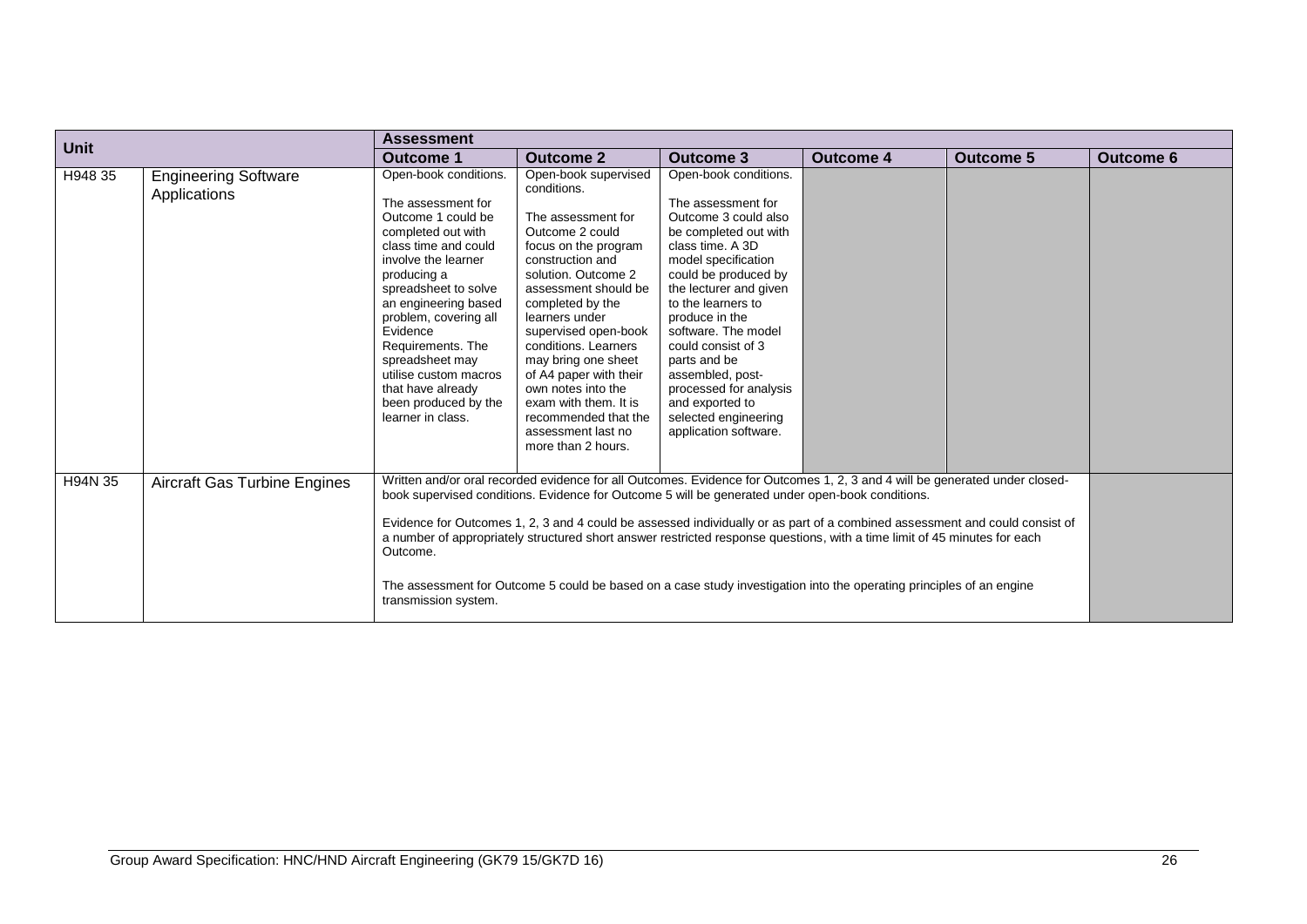| <b>Unit</b> |                                                                                           | <b>Assessment</b>                                                                                                                                                                                                                                                                                                                                                                                                                                 |                                                                                                                                                                                                                                                                                                                                                                |                                                                                                                                                                                              |                  |                  |                  |
|-------------|-------------------------------------------------------------------------------------------|---------------------------------------------------------------------------------------------------------------------------------------------------------------------------------------------------------------------------------------------------------------------------------------------------------------------------------------------------------------------------------------------------------------------------------------------------|----------------------------------------------------------------------------------------------------------------------------------------------------------------------------------------------------------------------------------------------------------------------------------------------------------------------------------------------------------------|----------------------------------------------------------------------------------------------------------------------------------------------------------------------------------------------|------------------|------------------|------------------|
|             |                                                                                           | <b>Outcome 1</b>                                                                                                                                                                                                                                                                                                                                                                                                                                  | <b>Outcome 2</b>                                                                                                                                                                                                                                                                                                                                               | <b>Outcome 3</b>                                                                                                                                                                             | <b>Outcome 4</b> | <b>Outcome 5</b> | <b>Outcome 6</b> |
| H94L 35     | <b>Aircraft Environmental</b><br><b>Systems: Cabin Conditioning</b><br>and Pressurisation | conditions.<br>questions.                                                                                                                                                                                                                                                                                                                                                                                                                         | Written and/or oral evidence, generated under closed-book supervised<br>Holistic assessment is encouraged and learners could be assessed by a<br>single 1.5 hour closed-book assessment covering all three Outcomes after<br>completion of the teaching of the Unit. The assessment could be<br>comprised of a number of multiple choice and extended response |                                                                                                                                                                                              |                  |                  |                  |
| DV01 35     | <b>Strength of Materials:</b><br>Advanced                                                 | The assessment for<br>Outcome 1 in this Unit<br>should consist of an<br>assessment paper.<br>Learners should<br>undertake this paper<br>at a single<br>assessment event<br>lasting no more than 1<br>hour conducted under<br>controlled, supervised<br>conditions.                                                                                                                                                                                | Outcome 2 should be<br>an assignment in<br>which learners are<br>asked to complete a<br>series of tasks<br>covering the<br>assessment criteria.<br>Learners should<br>complete the<br>assignment in 8 hours<br>and should have<br>access to any relevant<br>course notes.<br>textbooks and<br>reference material.                                              |                                                                                                                                                                                              |                  |                  |                  |
| H7K2 34     | <b>Engineering Mathematics 3</b>                                                          | A recommended approach is the use of an examination question paper.<br>The question paper should be composed of an appropriate balance of<br>short answer, restricted response and structured questions.<br>The summative assessment of both Outcomes - whether individually or at<br>a single assessment event - should not exceed 2 hours. The assessment<br>should be carried out under closed-book, controlled and invigilated<br>conditions. |                                                                                                                                                                                                                                                                                                                                                                |                                                                                                                                                                                              |                  |                  |                  |
| H7K3 35     | <b>Engineering Mathematics 4</b>                                                          | conditions.                                                                                                                                                                                                                                                                                                                                                                                                                                       |                                                                                                                                                                                                                                                                                                                                                                | The assessment of all four Outcomes should take place at a single end of Unit assessment event<br>All assessments should be unseen, closed-book and carried out under supervised, controlled |                  |                  |                  |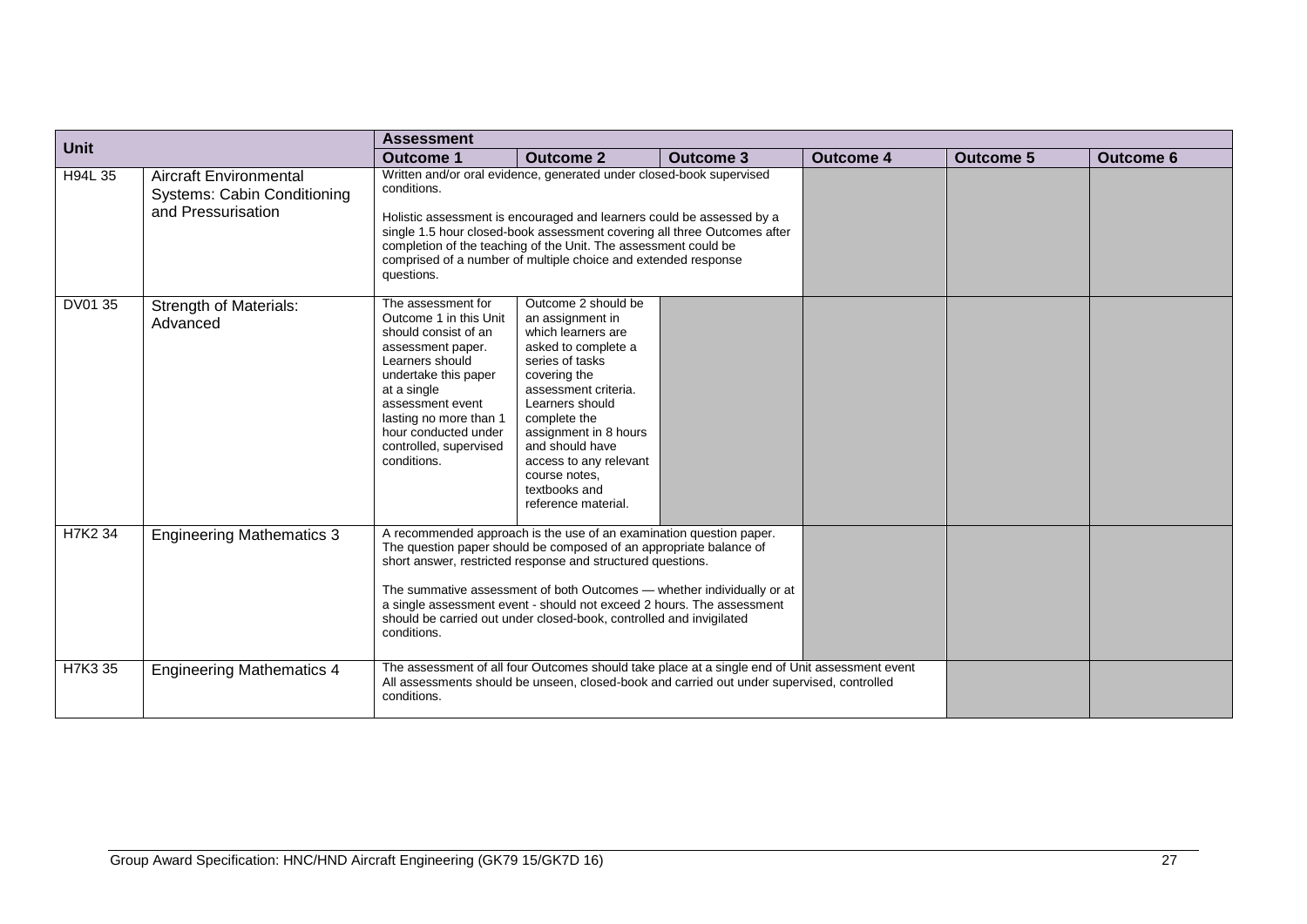| <b>Unit</b>    |                                             | <b>Assessment</b>                                                                                                                                                                                                                                                                                                                                                                                                                                                                                                                                                                                                               |           |           |           |                  |                  |  |  |
|----------------|---------------------------------------------|---------------------------------------------------------------------------------------------------------------------------------------------------------------------------------------------------------------------------------------------------------------------------------------------------------------------------------------------------------------------------------------------------------------------------------------------------------------------------------------------------------------------------------------------------------------------------------------------------------------------------------|-----------|-----------|-----------|------------------|------------------|--|--|
|                |                                             | Outcome 1                                                                                                                                                                                                                                                                                                                                                                                                                                                                                                                                                                                                                       | Outcome 2 | Outcome 3 | Outcome 4 | <b>Outcome 5</b> | <b>Outcome 6</b> |  |  |
| H7K4 35        | <b>Engineering Mathematics 5</b>            | The recommended approach is the use of an examination question paper. The question paper should be composed of an<br>appropriate balance of short answer, restricted response and structured questions. The questions in the examination should<br>not be grouped by Outcome or be labelled in terms of the Outcomes they relate to.<br>All assessment papers should be unseen by the learners prior to the assessment event and at all times, the security, integrity<br>and confidentiality of assessment papers must be ensured. Assessment should be conducted under closed-book, controlled<br>and invigilated conditions. |           |           |           |                  |                  |  |  |
| <b>DT5T 35</b> | Heat Transfer and Fluid<br><b>Mechanics</b> | This Unit lends itself to holistic assessment. The assessment for Outcomes 1, 2, 3 and 4 should be<br>combined together into one assessment paper. This paper should be taken by learners at a single<br>assessment event that should last no more than 2 hours 30 minutes. Assessment should be<br>conducted under closed-booked, controlled, supervised conditions. A formula sheet should be<br>provided to learners.                                                                                                                                                                                                        |           |           |           |                  |                  |  |  |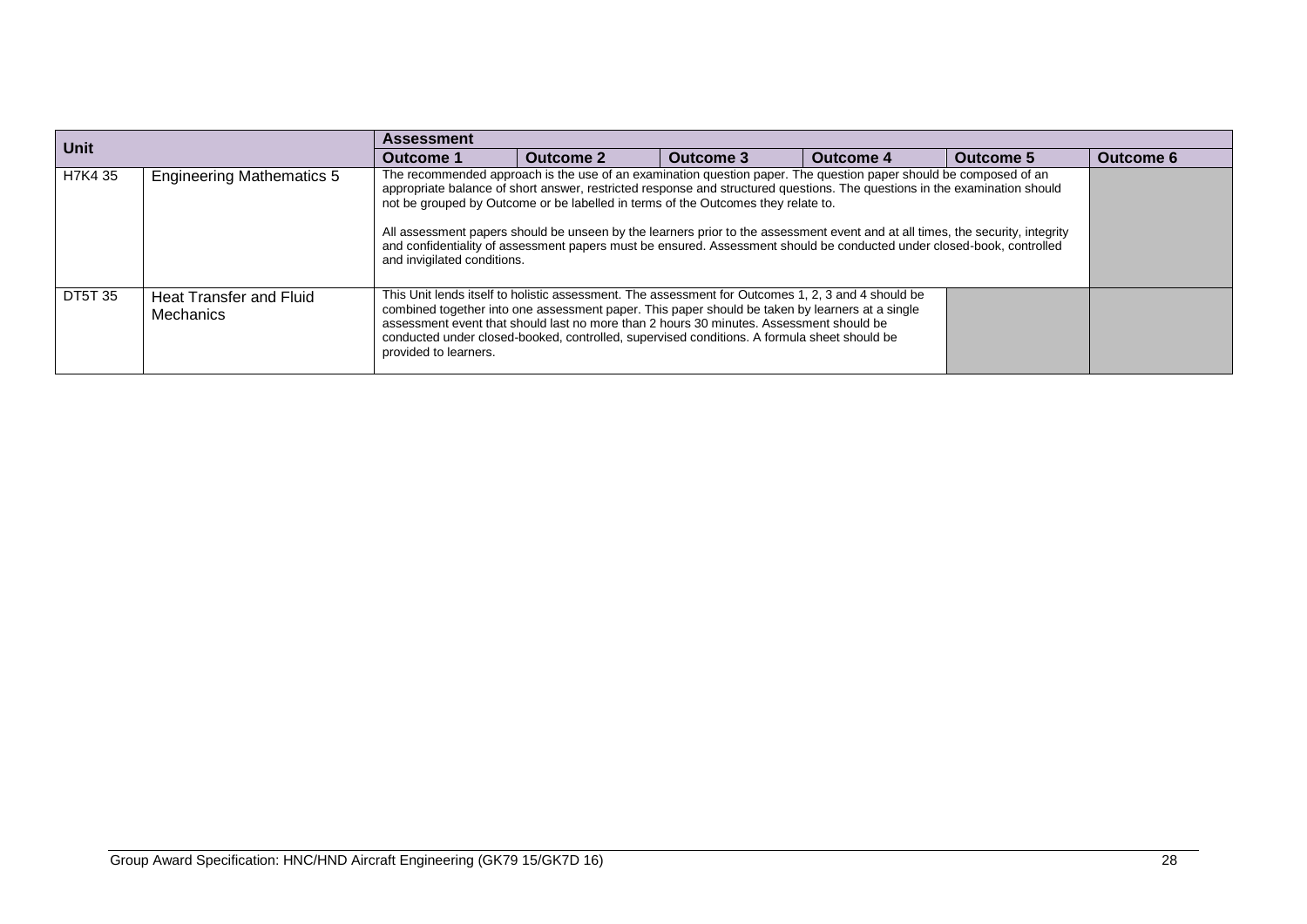# <span id="page-30-0"></span>**6 Guidance on approaches to delivery and assessment**

#### **Context and content**

The context of the HNC and HND Aircraft Engineering is to contribute to the aircraft engineering capacity and capability building within the aviation industry and, in doing so, provide worthwhile career prospects for learners who successfully achieve these qualifications.

The qualifications develop the technical knowledge, understanding and practical skills relevant to the needs of the modern aircraft engineering industries. The content and structure of each qualification has been designed to give delivery centres the flexibility to provide a course that meets the needs of their learners and their wider stakeholders. This flexibility is achieved through a qualification framework comprising mandatory Units and a wide range of optional Units. The HNC provides a strong foundation of core aircraft engineering principles, technology and skills across the prime discipline areas of aircraft engineering. The HND provides advanced principles and complex applications across the same range of prime disciplines areas but to a deeper level in specialist topics. Flexibility within these Group Awards, especially at HND level, allows courses to be devised to provide some bias in aircraft engineering specialisations, such as aircraft design/analysis or aircraft maintenance operations, as well as facilitating articulation to degree level studies in aircraft or aeronautical engineering.

All aircraft engineering related Units within the HNC and HND are devised to address aspects of aircraft and systems design and maintenance, safety and environmental issues to some extent. Within these specialist Units there is the opportunity to develop knowledge of aviation legislative requirements. Some of these Units also provide the opportunity to develop employability skills.

#### **HNC**

The mandatory Units provide the essential fundamental aircraft engineering principles together with a sound grounding in communications and mathematics necessary to prepare for the more advanced studies later in the programme. *Aircraft Engineering: Graded Unit 1* focusses on the integrated application of principles learnt through the mandatory Units, with the exception of the Unit *Communication: Practical Skills*.

Units within the optional section of the HNC allow the flexibility for centres to start the process of specialist development of their learners along separate discipline themes. The majority of Units within an HNC programme allow the further development of the four Core Skills of *Communication, Numeracy, ICT* and *Problem Solving*; where Units with a practical content may provide opportunities to develop the Core Skill of *Working with Others* (refer to Core Skills mapping of Units in Section 5.3).

Where learners are likely to exit with the HNC, rather than progressing to the HND, it is suggested that some aspects of human factors in aircraft engineering are embraced with the learning and teaching of the range of Units where human factors may have a contribution to safety and safe working practices.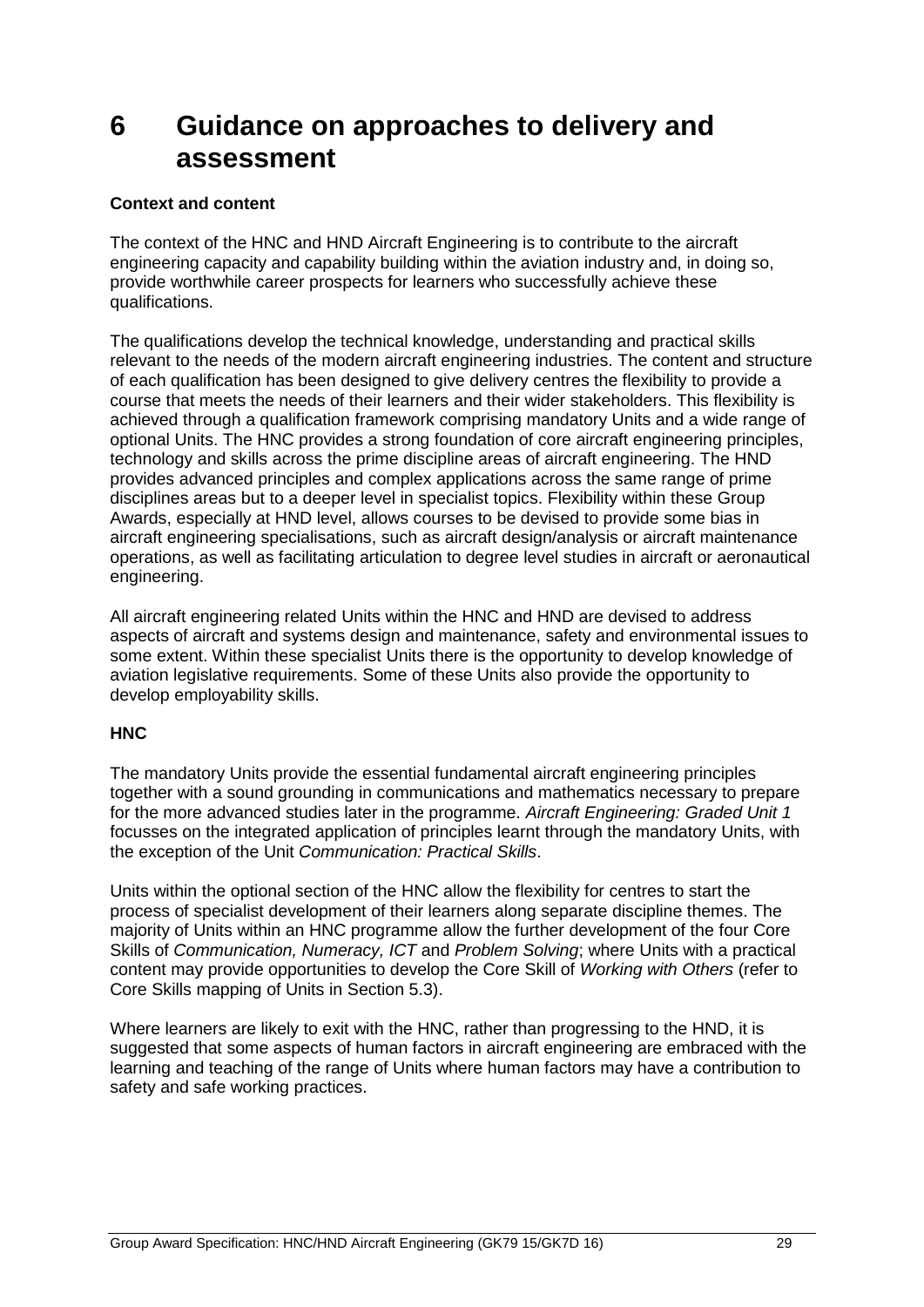#### **HND**

The mandatory Units are the same as the HNC with the addition of 4 SQA credits. These additional Units provide the principles and application of *Human Factors in Aircraft Engineering*, advanced principles and application of *Aerodynamics and Flight Mechanics 2*, as well as a double credit Unit *Aircraft Engineering Graded Unit 2. Aircraft Engineering: Graded Unit 2* is a project assignment through which the learner takes responsibility for the formulation, implementation, solution and evaluation of a complex and unfamiliar aircraft engineering problem or issue. Knowledge of Human Factors in aviation is a legal requirement.

A wide range of optional Units allow for the development of specialist knowledge, understanding, analytical skills and practical skills across the broad aircraft engineering themes of Aircraft Design and Maintenance Operations.

It is recommended that learners wishing to progress to university degree studies undertake the optional Units *Engineering Mathematics 4* and *Engineering Mathematics 5*. Further detail on the selection of optional Units for articulation to degree level studies has been provided in Section 6.2.1.

#### **Modes of delivery**

The HNC and HND Aircraft Engineering can be delivered on a full-time, part-time day/evening, or block release basis. Centres' capacity to deliver this Group Award on an Open or e-learning/assessment basis will depend upon the availability of appropriate internet-based learning systems and materials suitable for these modes of delivery.

In timetabling the qualification, centre staff should take account of information contained in the 'Recommended entry to the Unit' statement in each individual Unit specification when sequencing the delivery of Units.

A suggested delivery sequence of Units to achieve the HNC and HND Aircraft Engineering via a full-time two-year programme is presented in Section 6.1 of this document. This information is presented for delivery on the basis of a two-semester academic session.

#### **Approaches to Learning and Teaching**

Lecturers should use a variety of learning and teaching approaches in the delivery of the Units for the HNC and HND. These may include lectures, tutorials, laboratory work, workshop exercises, computer simulations, investigations, case studies, group assignments and project activities. Comprehensive use of learner-centred practical work, both laboratory and workshop, should be integrated into the course delivery in recognition of the high value learning stemming from hands-on activities. Use or reference to relevant regulation and guidance through EASA and CAA documents is recommended where appropriate, as are Original Equipment Manufacturers technical specifications of aircraft and components.

The use of open learning and online materials is suggested to supplement formal teaching and to promote independent learning. Centres are also encouraged to develop their wider capability to deliver appropriate elements by making use of e-activities for learning and assessment.

Industrial visits are encouraged wherever possible to provide an insight into real working environments and applications within the aircraft engineering business that endorses college learning.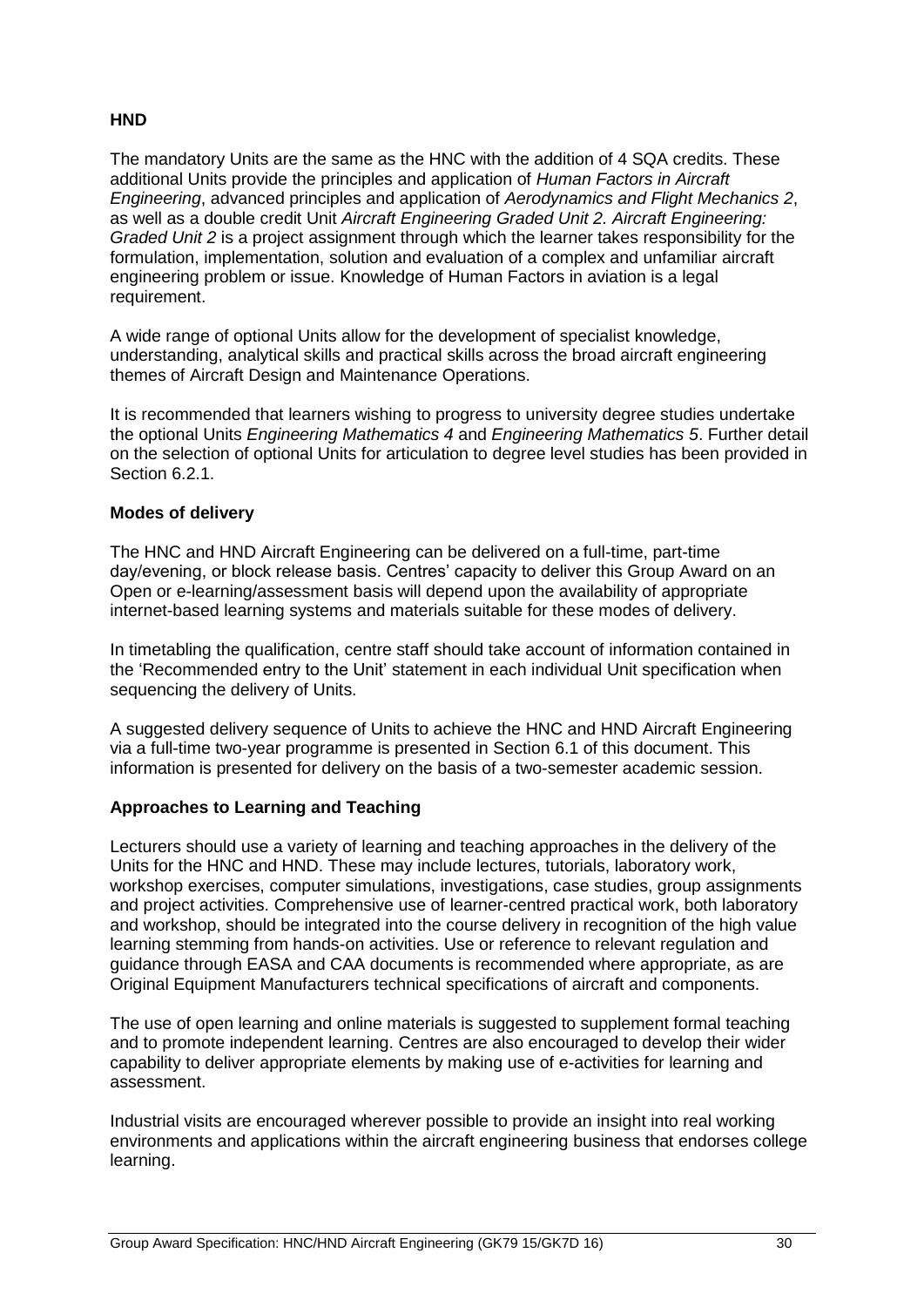Lecturers should also seek to integrate Core Skills development opportunities at every possibility within the learning and teaching programme. Opportunities to develop Core Skills are detailed in each individual Unit specification can be found in Section 5.3.

#### **Assessment Approaches**

Design of the HNC and HND has sought to reduce the summative assessment load on learners as well as integrating some of the learning into assessment activities. In many aircraft engineering Units this has been accomplished by greater use of integrating assessments across a number of Outcomes in individual Units, as well as greater use of novel assessments. This process was aided by a consistent approach to recommended approaches to assessment across all new and revised aircraft engineering Units within the HNC and HND.

A wide range of approaches to assessment is employed across the Units comprising the HNC and HND. These include traditional assessment by written and/or oral examination, either numerical or narrative, or both, which may include a variety of question types such as multiple choice, short answer restricted response and longer structured questions. New and revised Units have also made better use of coursework reports and essay type assessment which are ideal for assessing learner competence in practical and investigative aspects of the HNC and HND.

Formative assessment is recommended throughout the delivery of the Units to reinforce learning, build learners' confidence and prepare learners for summative assessment.

#### **Good Assessment Practice**

From a quality assurance and control of consistency aspect, it is good practice to actively encourage delivery centres to work in partnership in producing Graded Unit assessment materials, which meet nationally agreed standards reducing, in turn, the workload on staff in individual centres. It is particularly important to ensure that consistent and rigorous internal and external moderation procedures operate throughout at Unit and Graded Unit level. This places a clear responsibility on all centres and SQA.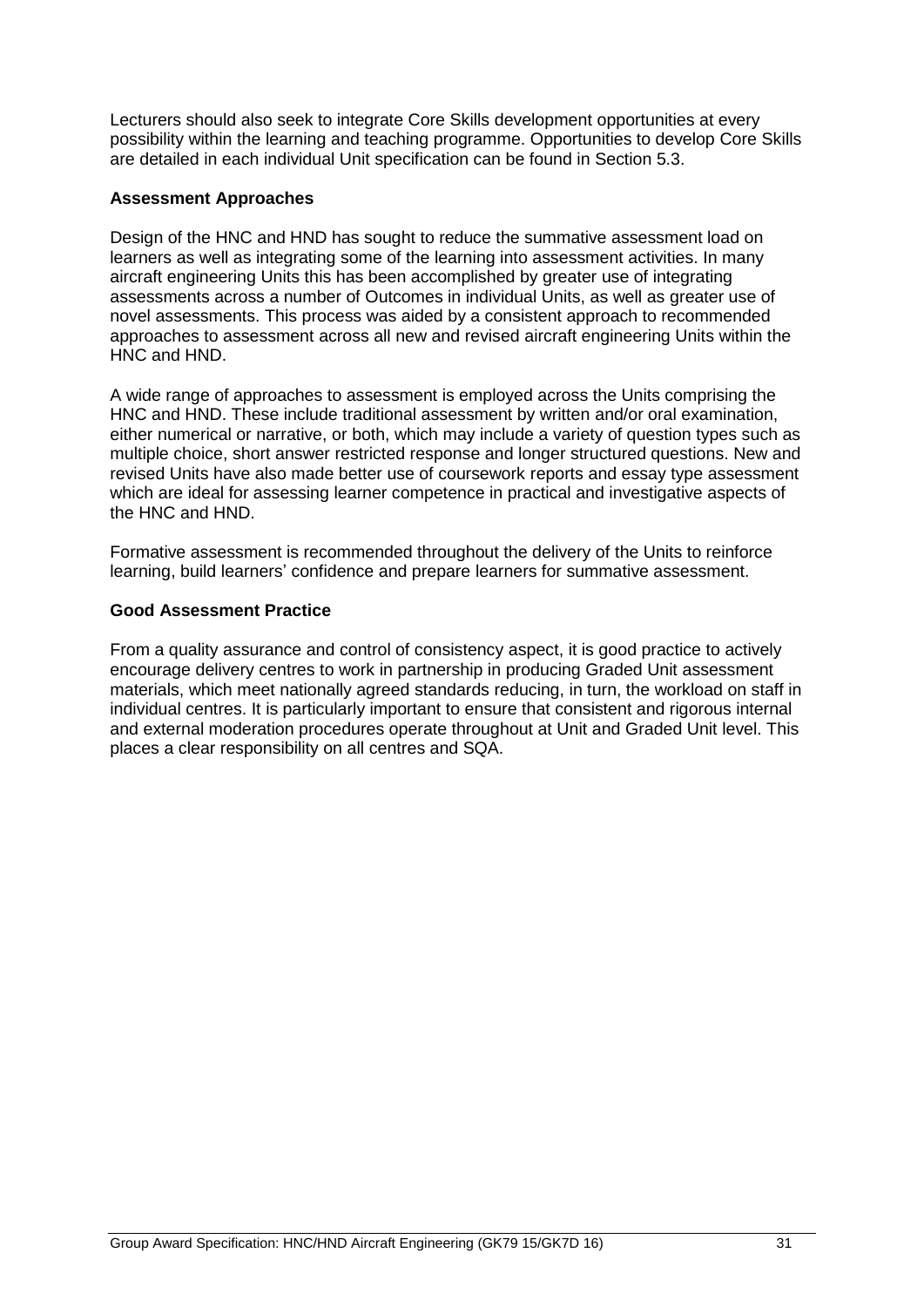## <span id="page-33-0"></span>**6.1 Sequencing/integration of Units**

The tables below suggest a delivery sequence of Units in a two-semester delivery format. Timetabling of assessments is at the discretion of the delivering centre, with the exception of schedules which affect more than one centre, for example, *Aircraft Engineering: Graded Unit 1*.

| Suggested delivery sequence of Units comprising a specimen HNC and 1st year of the<br>HND for full-time delivery in a two-semester academic year format |                                                         |                             |                                   |                                                        |                             |  |  |
|---------------------------------------------------------------------------------------------------------------------------------------------------------|---------------------------------------------------------|-----------------------------|-----------------------------------|--------------------------------------------------------|-----------------------------|--|--|
|                                                                                                                                                         | <b>SEMESTER 1</b>                                       |                             | <b>SEMESTER 2</b>                 |                                                        |                             |  |  |
| <b>Unit</b><br>Code                                                                                                                                     | <b>Unit Title</b>                                       | <b>SQA</b><br><b>Credit</b> | Unit<br><b>Unit Title</b><br>Code |                                                        | <b>SQA</b><br><b>Credit</b> |  |  |
| <b>H7MB 34</b>                                                                                                                                          | Communication: Practical<br>Skills                      |                             | H94G 34                           | Aerodynamics and Flight<br>Mechanics 1                 |                             |  |  |
| H7K1 34                                                                                                                                                 | <b>Engineering Mathematics 2</b>                        |                             | <b>DR1T34</b>                     | Statics and Strength of<br><b>Materials</b>            |                             |  |  |
| H94D 34                                                                                                                                                 | <b>Physics for Aviation</b>                             |                             | H94M 34                           | <b>Aircraft Engineering Systems</b>                    | 2                           |  |  |
| H94F 34                                                                                                                                                 | Aircraft Structures and<br><b>Materials</b>             |                             | H94K 34                           | <b>Aircraft Propulsion Systems:</b><br>Introduction    |                             |  |  |
| H949 34                                                                                                                                                 | Aircraft Electrical and<br><b>Electronic Principles</b> | 2                           | H94A 33                           | <b>Aircraft Engineering Practical</b><br><b>Skills</b> |                             |  |  |
| DR1X 34                                                                                                                                                 | <b>Computer Aided Draughting</b><br>for Engineers       |                             | <b>H9AV 34</b>                    | Aircraft Engineering: Graded<br>Unit 1                 |                             |  |  |
| H94A 33                                                                                                                                                 | <b>Aircraft Engineering Practical</b><br><b>Skills</b>  |                             |                                   |                                                        |                             |  |  |
|                                                                                                                                                         | TOTAL SQA CREDITS                                       | 8                           |                                   | <b>TOTAL SQA CREDITS</b>                               |                             |  |  |

**Suggested delivery sequence of Units comprising a specimen 2nd year of the HND for full-time delivery in a two-semester academic year format**

|                     | <b>SEMESTER 1</b>                           |                             | <b>SEMESTER 2</b>                        |                                                    |                             |
|---------------------|---------------------------------------------|-----------------------------|------------------------------------------|----------------------------------------------------|-----------------------------|
| <b>Unit</b><br>Code | <b>Unit Title</b>                           | <b>SQA</b><br><b>Credit</b> | <b>Unit</b><br><b>Unit Title</b><br>Code |                                                    | <b>SQA</b><br><b>Credit</b> |
| H7K2 34             | <b>Engineering Mathematics 3</b>            |                             | H7K4 35                                  | <b>Engineering Mathematics 4</b>                   |                             |
| H94V 34             | <b>Aircraft Avionics Principles</b>         |                             | H94T 35                                  | Aircraft Avionics and Electrical<br><b>Systems</b> | $\mathfrak{p}$              |
| <b>DT5T 34</b>      | <b>Heat Transfer and Fluid</b><br>Dynamics  | 1                           | H94N 35                                  | Aircraft Gas Turbine Engines                       | $\mathcal{P}$               |
| DV01 35             | <b>Strength of Materials:</b><br>Advanced   | 1                           | <b>H9AW 35</b>                           | Aircraft Engineering: Graded<br>Unit 2             | $\mathcal{P}$               |
| H94P 35             | <b>Advanced Composite Materials</b>         | 1                           |                                          |                                                    |                             |
| H948 35             | <b>Engineering Software</b><br>Applications | 1                           |                                          |                                                    |                             |
| H94R 35             | Aerodynamics and Flight<br>Mechanics 2      | 1                           |                                          |                                                    |                             |
| H94J 34             | Human Factors in Aircraft<br>Engineering    | 1                           |                                          |                                                    |                             |
|                     | <b>TOTAL SQA CREDITS</b>                    | 8                           |                                          | <b>TOTAL SQA CREDITS</b>                           | 7                           |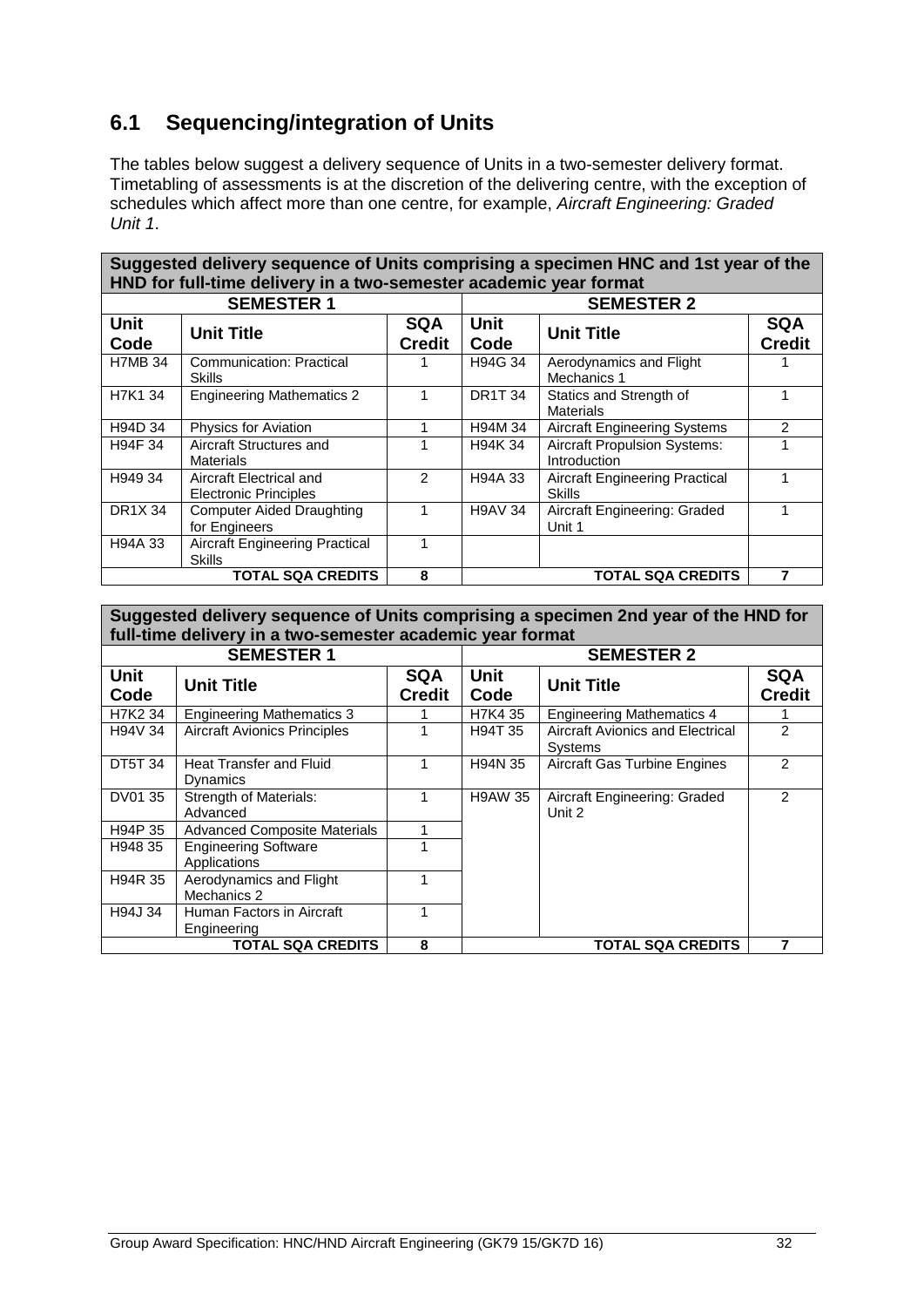## <span id="page-34-0"></span>**6.2 Recognition of Prior Learning**

SQA recognises that learners gain knowledge and skills acquired through formal, non-formal and informal learning contexts.

In some instances, a full Group Award may be achieved through the recognition of prior learning. However, it is unlikely that a learner would have the appropriate prior learning and experience to meet all the requirements of a full Group Award.

The recognition of prior learning may **not** be used as a method of assessing in the following types of Units and assessments:

- ◆ HN Graded Units
- Course and/or external assessments
- Other integrative assessment Units (which may or not be graded)
- Certain types of assessment instruments where the standard may be compromised by not using the same assessment method outlined in the Unit
- Where there is an existing requirement for a licence to practice
- Where there are specific health and safety requirements
- Where there are regulatory, professional or other statutory requirements
- Where otherwise specified in an Assessment Strategy

More information and guidance on the *Recognition of Prior Learning* (RPL) may be found on our website **[www.sqa.org.uk](http://www.sqa.org.uk/)**.

The following sub-sections outline how existing SQA Unit(s) may contribute to this Group Award. Additionally, they also outline how this Group Award may be recognised for professional and articulation purposes.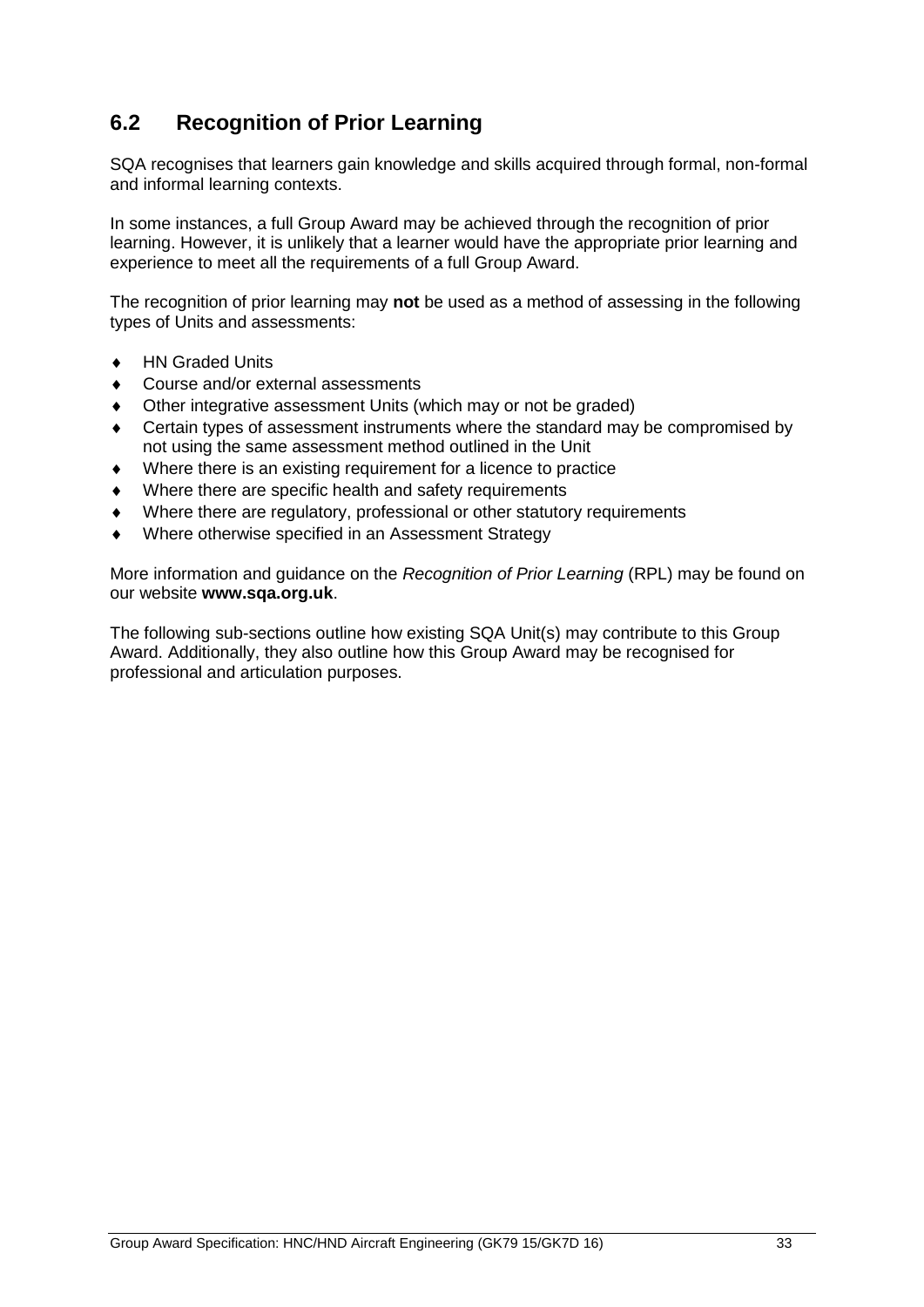## **6.2.1 Articulation and/or progression**

The HNC Aircraft Engineering is devised to provide progression to the HND Aircraft Engineering.

The HND Aircraft Engineering, through the selection of certain optional Units, is devised to articulate to BEng degrees in Aircraft and Aeronautical Engineering. In particular, the HND is devised to articulate to the 3rd year of the BEng Aircraft Engineering at the University of the Highlands and Islands (UHI) and to the 3rd year BEng Aircraft Engineering at the University of the West of Scotland (UWS). The table below shows a suggested selection of HND optional Units suitable for articulation to degree level at Year 3 (SCQF level 9).

| <b>Unit</b><br>Code      | <b>Unit Title</b>                                    | <b>SCQF</b><br>level | <b>SQA</b><br><b>Credit</b> |  |  |  |
|--------------------------|------------------------------------------------------|----------------------|-----------------------------|--|--|--|
| H94A 33                  | <b>Aircraft Engineering Practical Skills</b>         | 6                    | 2                           |  |  |  |
| H949 34                  | <b>Aircraft Electrical and Electronic Principles</b> |                      | $\overline{2}$              |  |  |  |
| H94M 34                  | <b>Aircraft Engineering Systems</b>                  |                      | 2                           |  |  |  |
| H94V 34                  | <b>Aircraft Avionics Principles</b>                  | 7                    | 1                           |  |  |  |
| <b>DR1X 34</b>           | <b>Computer Aided Draughting for Engineers</b>       |                      |                             |  |  |  |
| <b>DR1T 34</b>           | <b>Statics and Strength of Materials</b>             |                      |                             |  |  |  |
| H94P 35                  | <b>Advanced Composite Materials</b>                  | 8                    |                             |  |  |  |
| H94T 35                  | <b>Aircraft Avionics and Electrical Systems</b>      | 8                    | $\mathfrak{p}$              |  |  |  |
| H948 35                  | <b>Engineering Software Applications</b>             | 8                    |                             |  |  |  |
| H94N 35                  | <b>Aircraft Gas Turbine Engines</b>                  | 8                    | $\mathcal{P}$               |  |  |  |
| DV01 35                  | Strength of Materials: Advanced                      | 8                    |                             |  |  |  |
| <b>DT5T 35</b>           | <b>Heat Transfer and Fluid Mechanics</b>             | 8                    |                             |  |  |  |
| H7K3 35                  | <b>Engineering Mathematics 4</b>                     | 8                    |                             |  |  |  |
| <b>TOTAL SQA CREDITS</b> |                                                      |                      |                             |  |  |  |

### **6.2.2 Professional recognition**

Design of the revised qualifications has taken cognisance of the educational requirements of the UK Engineering Councils' standards specification (UK-SPEC) for professional recognition at Engineering Technician level. Section 5.2.2 of this document provides a mapping of HNC and HND Units to these standards.

The UK-SPEC provides individuals with two routes to achieve recognition of achievement of the educational components of the registration standards: those who hold an accredited qualification and those that do not.

Qualifications are accredited through a relevant professional institution, such as the Royal Aeronautical Society, in conjunction with a centre delivering that qualification. UK engineering professional bodies do not accredit national qualifications as the accreditation process includes assessing teaching staff credentials, facilities and equipment to support the qualification delivery, the assessment process and links with industry. Consequentially, individual delivery Centre's will need to seek their own recognition to provide their successful learners with the benefits that this brings.

Individuals who do not hold an accredited qualification can apply through a relevant engineering professional body for recognition of achievement of the educational components on the basis of Recognition of Prior Learning.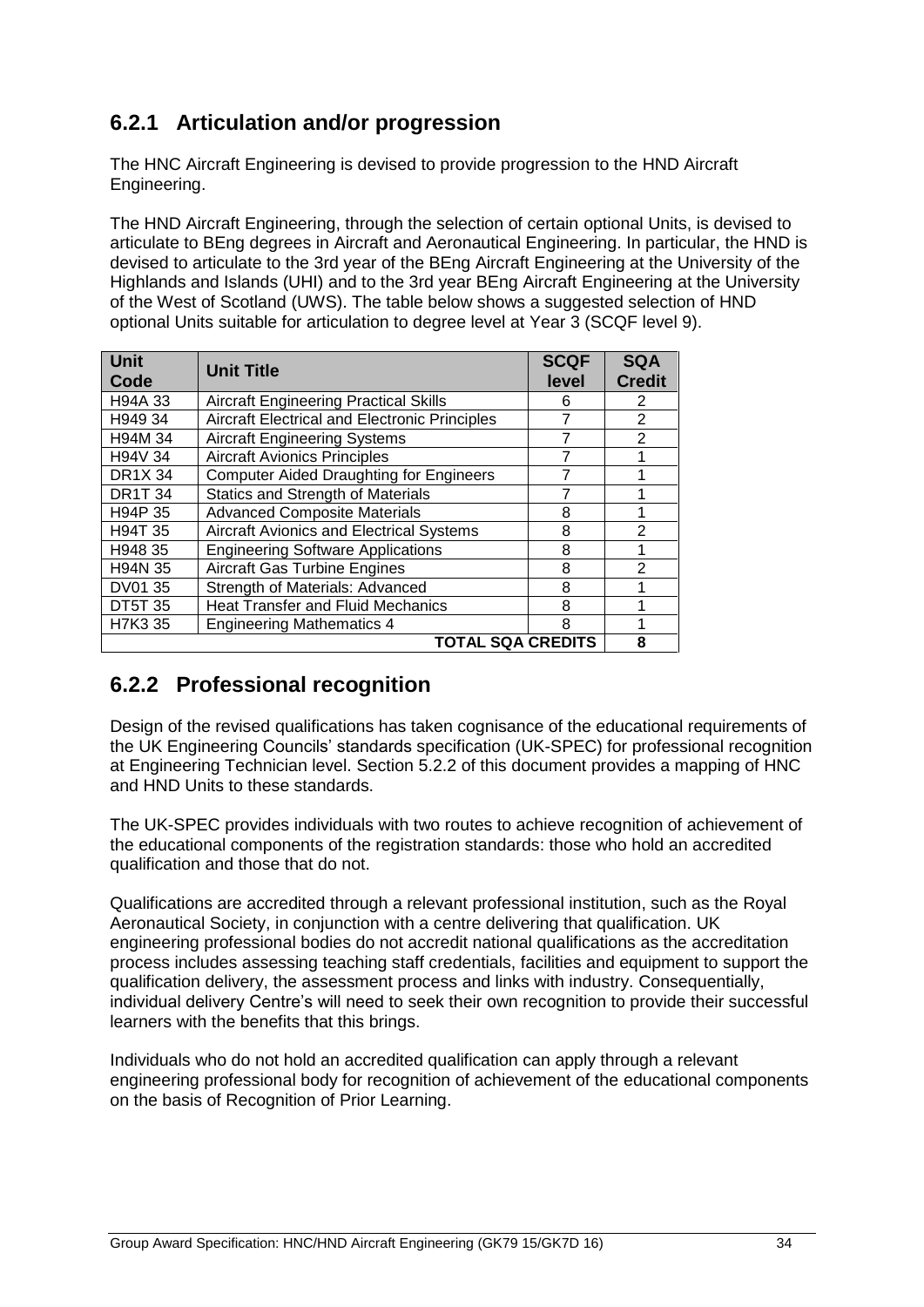## **6.2.3 Transitional Arrangements**

The HNC Aircraft Engineering legacy qualification (G800 15) will finish on 31 July 2018 to accommodate part-time and distance learning students as well as for re-assessment.

The HND Aircraft Engineering legacy qualification (G8GE 16) will finish on 31 July 2019, to accommodate learners progressing from the legacy HNC qualification, part-time and distance learning students as well as for re-assessment.

However, centres may use the credit transfer mapping arrangements in Section 6.2.4 to transfer legacy HNC learners onto the revised HND programme.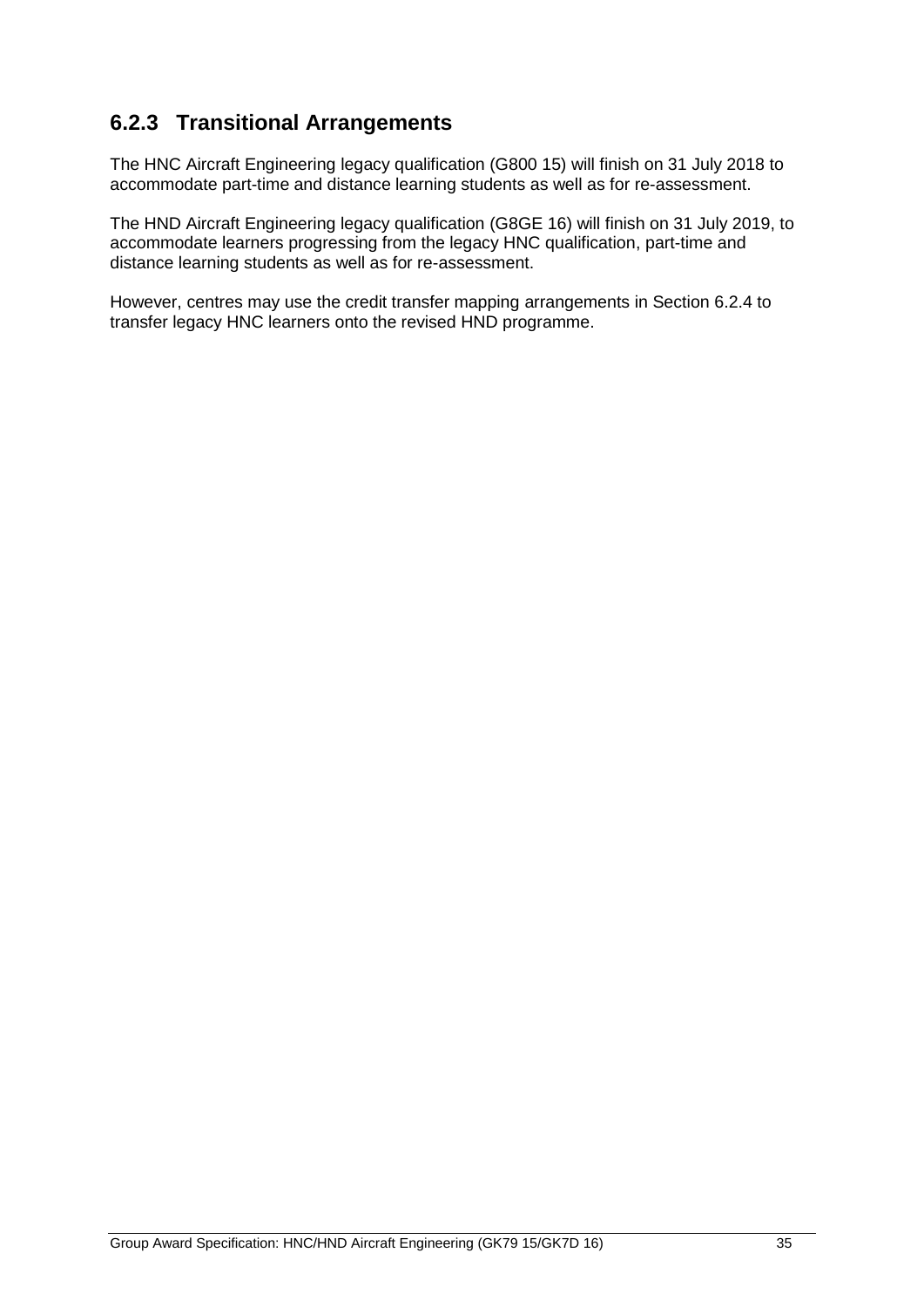## **6.2.4 Credit transfer**

All decisions relating to credit transfer remain with centres. However, the table below provides details and guidance on credit transfer arrangements agreed by the Qualifications Development Team. Units that have not been included in this table do not attract full or partial credit transfer.

Centres must retain proof of all credit transfer arrangements (normally a photocopy of the learner's Scottish Qualifications Certificate) for the purposes of internal and external verification.

| <b>New Unit</b><br>Code | <b>New Unit Title</b>                               | <b>Old Unit</b><br>Code | <b>Old Unit Title</b>                               | <b>Credit</b><br><b>Transfer</b> | <b>Comments</b>                                                                                                                                                                                                                                                                                                                                                                                                                                                            |
|-------------------------|-----------------------------------------------------|-------------------------|-----------------------------------------------------|----------------------------------|----------------------------------------------------------------------------------------------------------------------------------------------------------------------------------------------------------------------------------------------------------------------------------------------------------------------------------------------------------------------------------------------------------------------------------------------------------------------------|
| H94F 34                 | <b>Aircraft Structures and Materials</b>            | <b>DP5P 34</b>          | <b>Aircraft Structures and Materials</b>            | Yes                              |                                                                                                                                                                                                                                                                                                                                                                                                                                                                            |
| H94K 34                 | <b>Aircraft Propulsion Systems:</b><br>Introduction | DR09 34                 | <b>Aircraft Propulsion Systems:</b><br>Introduction | Partial                          | Outcomes 1 and 2 in the new Unit are<br>matched by the old Unit. Aspects of<br>Outcomes 3 and 4 in the new Unit are not<br>matched by the old Unit. Therefore, to gain<br>credit transfer to the new Unit learners will<br>need to provide additional evidence in<br>respect of the Knowledge and/or Skills for<br>lubrication in Outcome 3 of the new Unit and<br>Knowledge and/or Skills in respect of starting<br>and ignition systems in Outcome 4 of the<br>new Unit. |
| H94J 34                 | Human Factors for Aircraft<br>Engineering           | DR08 34                 | Human Factors for Aircraft<br>Engineering           | Yes                              |                                                                                                                                                                                                                                                                                                                                                                                                                                                                            |
| H94N 35                 | <b>Aircraft Gas Turbine Engines</b>                 | F0M6 35                 | <b>Aircraft Gas Turbine Engines</b>                 | Partial                          | Outcomes 1, 2 and 4 in the new Unit are<br>matched by the old Unit. To gain credit<br>transfer to the new Unit learners will need to<br>provide additional evidence relating to the<br>Knowledge and/or Skills in Outcome 3 of the<br>new Unit in respect of propellers and blade<br>theory and all of the Knowledge and/or Skills<br>in Outcome 5.                                                                                                                        |
| H94E 34                 | Aircraft Inspection and Repair                      | F0M7 35                 | Aircraft Inspection and Repair                      | Yes                              |                                                                                                                                                                                                                                                                                                                                                                                                                                                                            |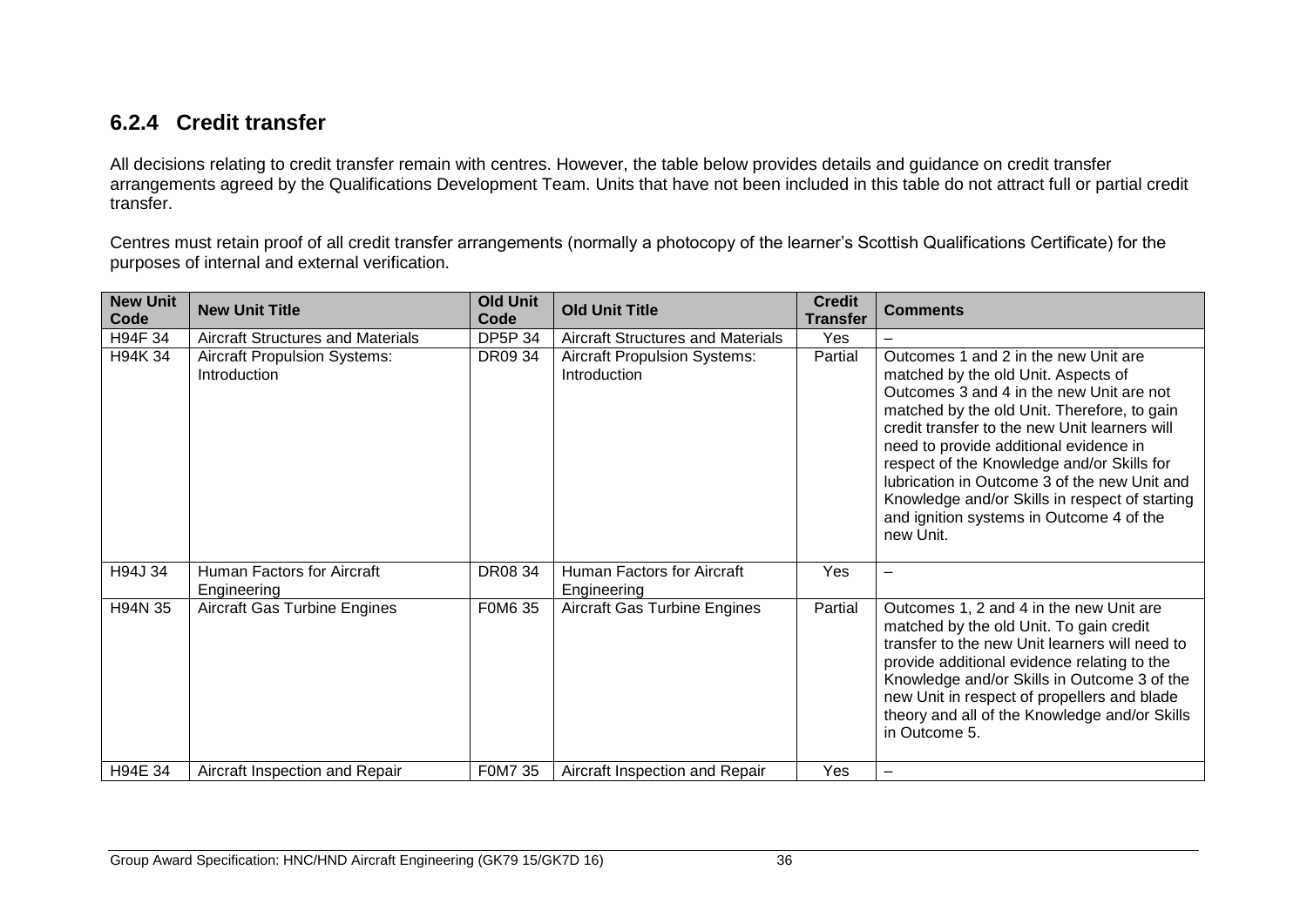| <b>New Unit</b><br>Code | <b>New Unit Title</b>                                                              | <b>Old Unit</b><br>Code | <b>Old Unit Title</b>                                                              | <b>Credit</b><br><b>Transfer</b> | <b>Comments</b>                                                                                               |
|-------------------------|------------------------------------------------------------------------------------|-------------------------|------------------------------------------------------------------------------------|----------------------------------|---------------------------------------------------------------------------------------------------------------|
| H94H 34                 | Aircraft Hydraulic and Pneumatic<br><b>Systems</b>                                 | DR02 34                 | Aircraft Hydraulic and Pneumatic<br>Systems                                        | Yes                              | $\overline{\phantom{0}}$                                                                                      |
| H949 34                 | <b>Aircraft Electrical and Electronic</b><br>Principles                            | <b>DR0634</b>           | <b>Electrical Fundamentals for</b><br>Aviation                                     | Yes                              | Both DR06 34 and DR07 34 required for<br>credit transfer.                                                     |
|                         |                                                                                    |                         | and                                                                                |                                  | Outcomes 1 and 2 of the new Unit are<br>covered by DR06 34.                                                   |
|                         |                                                                                    | DR07 34                 | Electronic Fundamentals for<br>Aviation                                            |                                  | Outcomes 3, 4, 5 and 6 of the new Unit are<br>covered by DR07 34.                                             |
| H94A 33                 | <b>Aircraft Engineering Practical Skills</b>                                       | <b>DP5R 33</b>          | <b>Practical Aircraft Skills</b><br>and                                            | Yes                              | All three Units (DP5R 33, DR0D 33 and<br>DP5L 33) required for credit transfer.                               |
|                         |                                                                                    | <b>DR0D 33</b>          | Aircraft Electrical and Electronic<br><b>Skills</b>                                |                                  | Outcome 1 of the new Unit is covered by<br><b>DP5R 33.</b>                                                    |
|                         |                                                                                    |                         | and                                                                                |                                  | Outcome 2 of the new Unit is covered by<br>DR0D 33.                                                           |
|                         |                                                                                    | <b>DP5L 33</b>          | Aircraft Maintenance Skills                                                        |                                  | Outcome 3 of the new Unit is covered by<br>DP5L 33 although fault detection and<br>diagnosis is only implied. |
| H94L 35                 | <b>Aircraft Environmental Systems:</b><br>Cabin Conditioning and<br>Pressurisation | F0M5 35                 | <b>Aircraft Environmental Systems:</b><br>Cabin Conditioning and<br>Pressurisation | Yes                              | $\overline{\phantom{m}}$                                                                                      |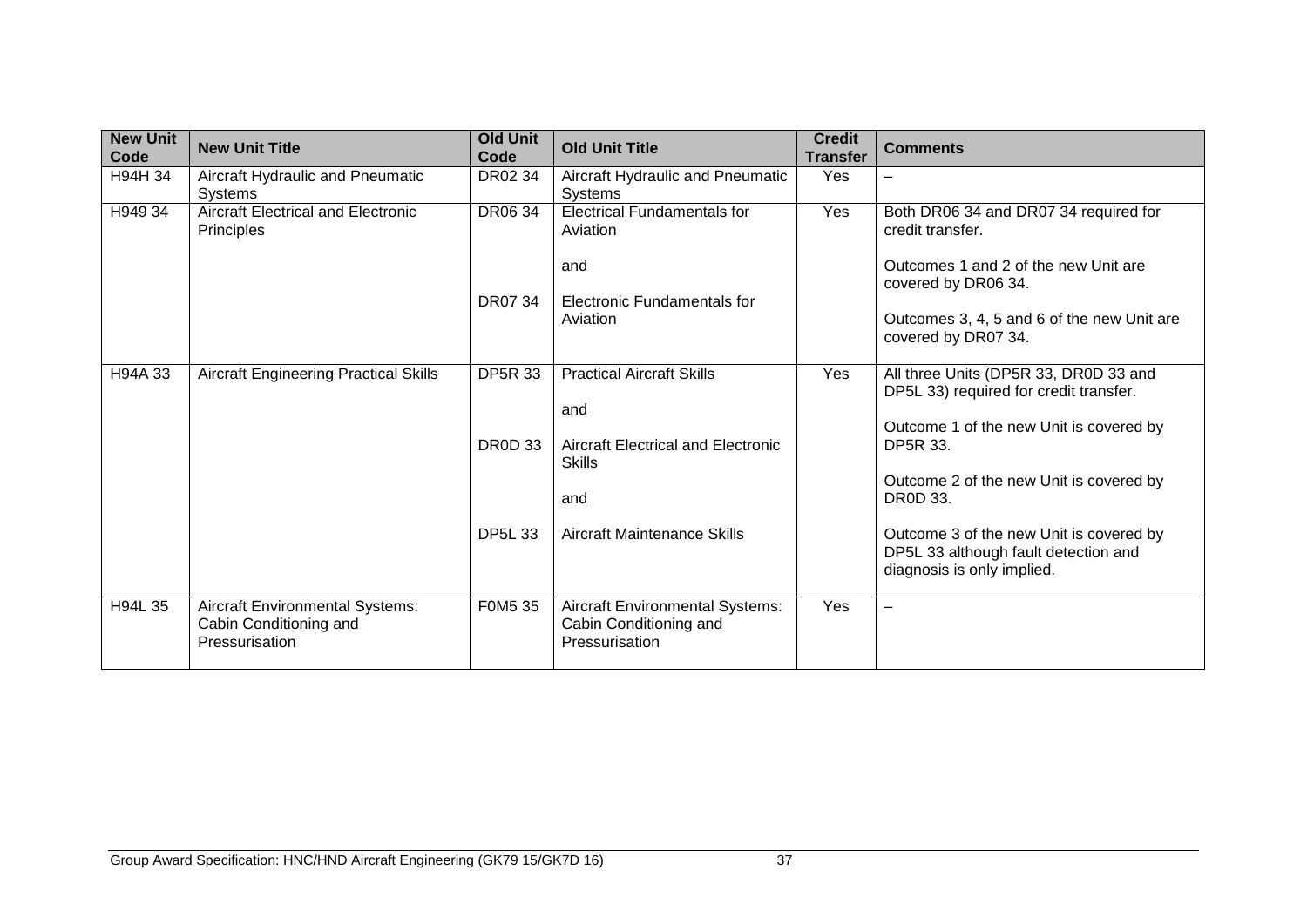| <b>New Unit</b><br>Code | <b>New Unit Title</b>               | <b>Old Unit</b><br>Code   | <b>Old Unit Title</b>                                                                                 | <b>Credit</b><br><b>Transfer</b> | <b>Comments</b>                                                                                                                                                                                                                                                                                                                                                                                         |
|-------------------------|-------------------------------------|---------------------------|-------------------------------------------------------------------------------------------------------|----------------------------------|---------------------------------------------------------------------------------------------------------------------------------------------------------------------------------------------------------------------------------------------------------------------------------------------------------------------------------------------------------------------------------------------------------|
| H94G 34                 | Aerodynamics and Flight Mechanics 1 | <b>DR0C 34</b><br>DR03 34 | Aerodynamics<br>and<br><b>Aircraft Systems: Flight Controls</b>                                       | Partial                          | Both Units required. To gain credit transfer to<br>the new Unit learners will need to provide<br>additional evidence relating to the<br>Knowledge and/or Skills in Outcome 2<br>(design aspects), drag polars in Outcome 3<br>and all of the Knowledge and/or Skills in<br>Outcome 4. Knowledge and/or skills for<br>Outcome 4 of the new Unit are similar to that<br>provided by Outcome 4 of DR03 34. |
| H94M 34                 | <b>Aircraft Engineering Systems</b> | DR03 34<br>DR02 34        | <b>Aircraft Systems: Flight Controls</b><br>and<br>Aircraft Hydraulic and Pneumatic<br>Systems<br>and | Partial                          | All 4 Units (DR03 34, DR02 34, DR09 34 and<br>DR05 34) required.<br>Outcome 1 of the new Unit is covered by<br>DR03 34.<br>Outcome 2 of the new Unit is covered by<br>DR02 34.                                                                                                                                                                                                                          |
|                         |                                     | DR09 34                   | <b>Aircraft Propulsion Systems:</b><br>Introduction<br>and                                            |                                  | Outcome 4 of the new Unit is covered by<br>DR09 34.<br>Outcome 6 of the new Unit is covered by<br>DR05 34.                                                                                                                                                                                                                                                                                              |
|                         |                                     | DR05 34                   | Avionics                                                                                              |                                  | To gain credit transfer to the new Unit,<br>learners will need to provide additional<br>evidence to meet Outcomes 3 and 5 of the<br>new Unit.                                                                                                                                                                                                                                                           |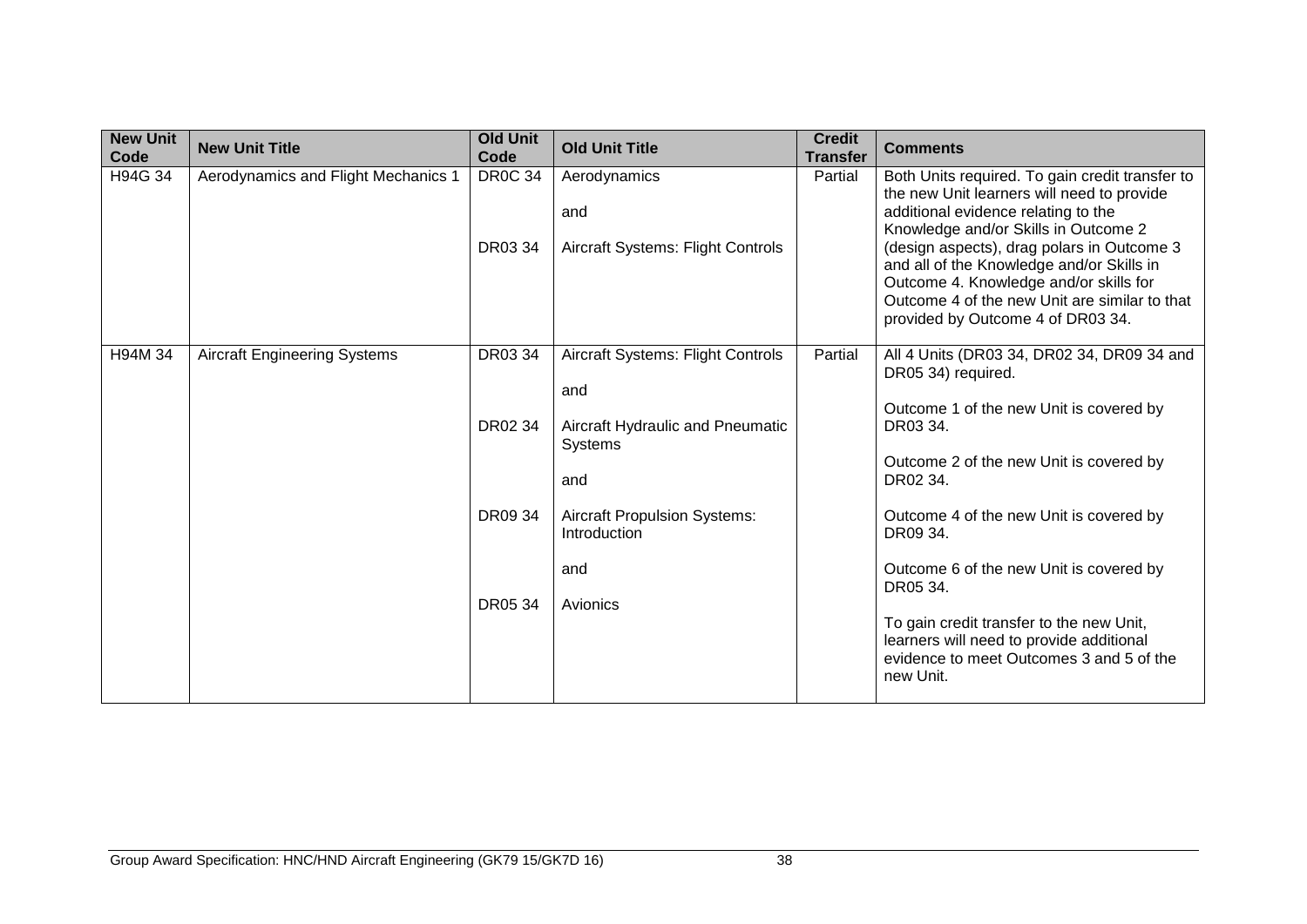| <b>New Unit</b><br>Code | <b>New Unit Title</b>            | <b>Old Unit</b><br>Code | <b>Old Unit Title</b>                                               | <b>Credit</b><br><b>Transfer</b> | <b>Comments</b>                                                                                                                                                                                                                                                                                                                              |
|-------------------------|----------------------------------|-------------------------|---------------------------------------------------------------------|----------------------------------|----------------------------------------------------------------------------------------------------------------------------------------------------------------------------------------------------------------------------------------------------------------------------------------------------------------------------------------------|
| H7K0 33                 | <b>Engineering Mathematics 1</b> | <b>DG4H33</b>           | Mathematics for Engineering 1:<br><b>Electronics and Electrical</b> | Partial                          | To gain credit transfer to the new Unit<br>learners will have to provide additional<br>evidence relating to functions as specified in<br>the Evidence Requirements in respect of the<br>first three knowledge/skills in Outcome 1 and<br>relating to vectors as specified in the first<br>three knowledge/skills in Outcome 3.               |
| H7K0 33                 | <b>Engineering Mathematics 1</b> | <b>DT5X33</b>           | Mathematics for Engineering 1:<br>Mechanical and Manufacturing      | Partial                          | To gain credit transfer to the new Unit<br>learners will have to provide additional<br>evidence relating to functions as specified in<br>the Evidence Requirements in respect of the<br>first three knowledge/skills in Outcome 1 and<br>relating to 3D vectors and complex numbers<br>as specified in the knowledge/skills in<br>Outcome 3. |
| H7K1 34                 | <b>Engineering Mathematics 2</b> | <b>DG4L 34</b>          | Mathematics for Engineering 2                                       | Partial                          | To gain credit transfer to the new Unit<br>learners will have to provide additional<br>evidence relating to trigonometric and<br>hyperbolic functions as specified in the<br>Evidence Requirements in respect of<br>Outcome 1.                                                                                                               |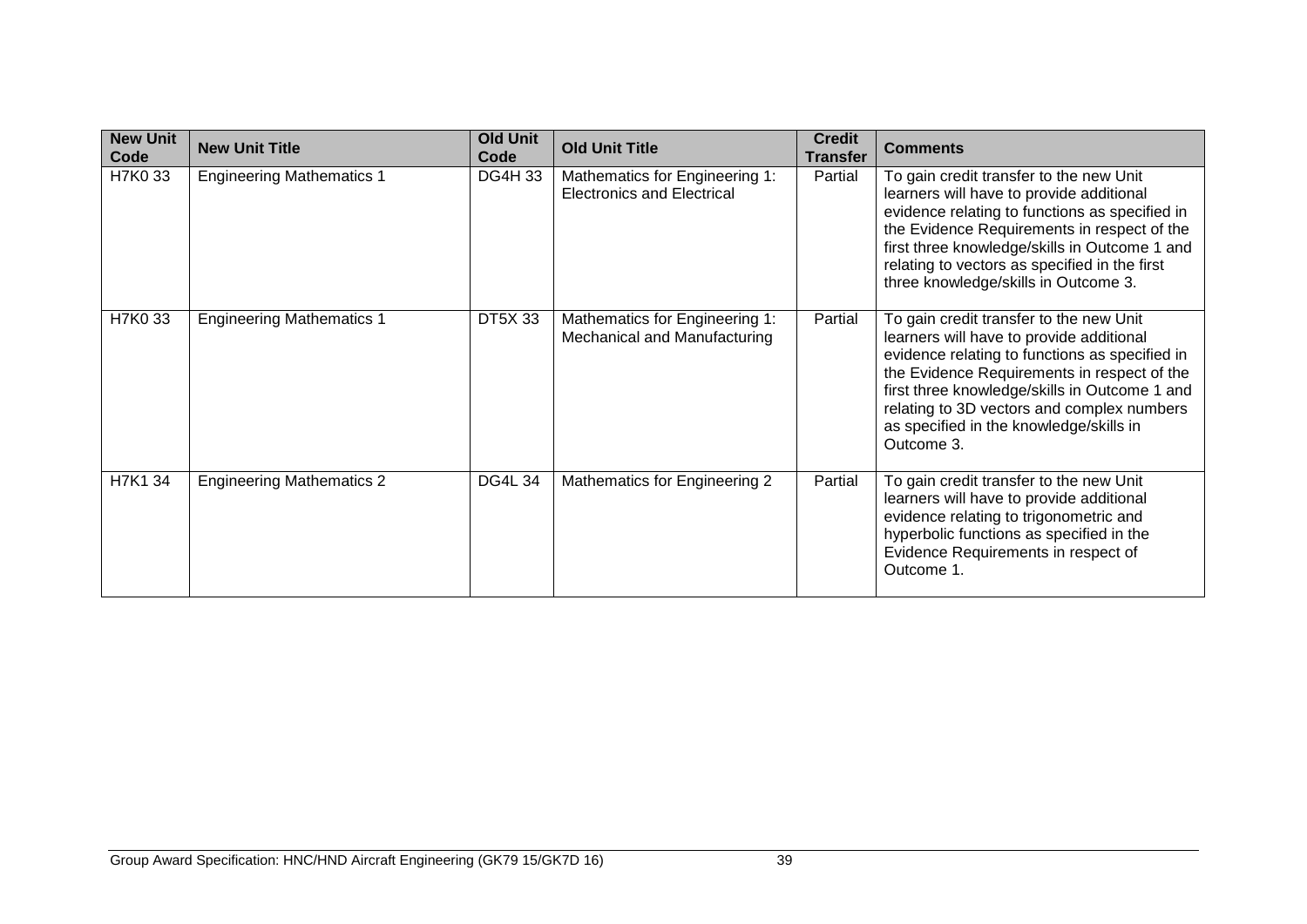### <span id="page-41-0"></span>**6.3 Opportunities for e-assessment**

E-learning opportunities within the HNC and HND depend on the type and amount of face-toface learning and assessment required within a Unit. In addition, centres will need appropriate internet based learning and assessment systems (VLE) together with the availability of e-learning and assessment materials.

Further information on opportunities for e-assessment can be found in each individual Unit specification.

### <span id="page-41-1"></span>**6.4 Support materials**

Assessment support packs (ASPs) will be available for all mandatory Units, including *Aircraft Engineering: Graded Unit 1*.

A **[list of existing ASPs](http://www.sqa.org.uk/sqa/46233.2769.html)** is available to view on SQA's website.

### <span id="page-41-2"></span>**6.5 Resource requirements**

To maintain a quality learning experience for learners, it is recommended that teaching staff have a structured plan for Continued Professional Development to keep abreast of new and emerging technologies in their specialist discipline areas, as well as in developments in approaches to learning and assessment. It is also recommended that staff have some experience of working within the aircraft engineering sector and that contact is maintained with the industry.

Individual Unit specifications highlight the specific physical resources that are essential to the delivery of a Unit.

While not all Units require practical activities, centres are strongly recommended to provide learners with access to practical facilities to supplement classroom teaching and to develop practical skills relevant to aircraft engineering.

Electronic resources that would enhance learning in a modern teaching environment include:

- Computer availability with internet access
- Projection systems and smart boards for teaching
- Virtual Learning Environment for online learner support

A range of facilities and equipment to support practical learning and assessment activities include:

- Mechanical and electrical/electronic workshops and laboratories
- Aircraft mechanical/electrical components and assemblies
- Access to a complete aircraft for assembly/disassembly and maintenance practices
- Access to a subsonic wind tunnel for aerodynamic testing
- A range of instrumentation for mechanical and electrical/electronic measurements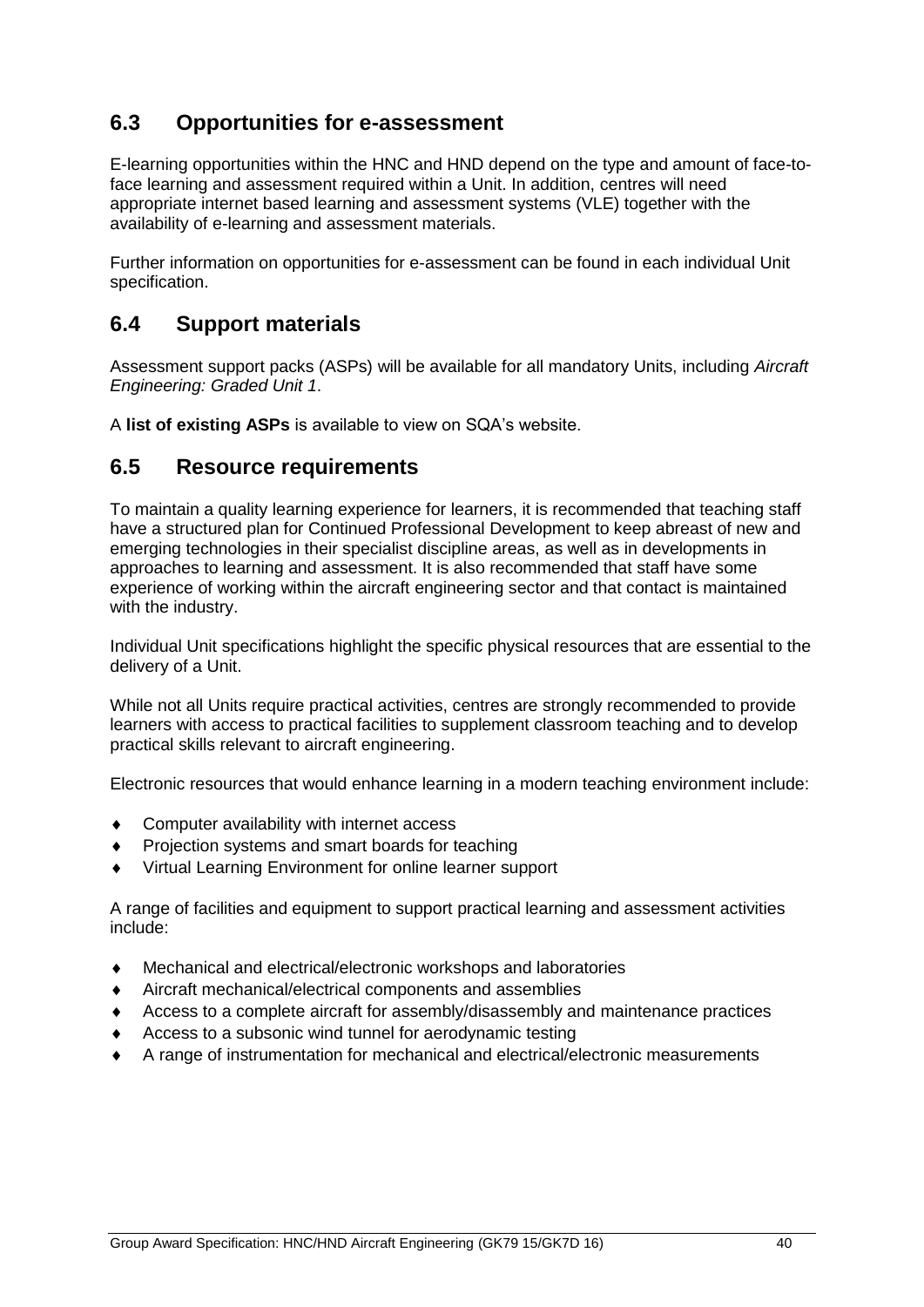A range of software platforms to support computer-based learning and assessment activities include:

- Business software word processing, spreadsheet, presentations, project management
- ◆ CAD software
- Numerical analysis software
- Engineering simulation software

Access to a good range of aircraft engineering and mathematics textbooks as well as periodicals relevant to aircraft engineering for learner use is essential.

# <span id="page-42-0"></span>**7 General information for centres**

#### **Equality and inclusion**

The Unit specifications making up this Group Award have been designed to ensure that there are no unnecessary barriers to learning or assessment. The individual needs of learners will be taken into account when planning learning experiences, selecting assessment methods or considering alternative evidence. Further advice can be found on our website **[www.sqa.org.uk/assessmentarrangements](http://www.sqa.org.uk/sqa/14977.html)**.

#### **Internal and external verification**

All instruments of assessment used within this/these qualification(s) should be internally verified, using the appropriate policy within the centre and the guidelines set by SQA.

External verification will be carried out by SQA to ensure that internal assessment is within the national guidelines for these qualifications.

Further information on internal and external verification can be found in *SQA's Guide to Assessment* **[\(www.sqa.org.uk/GuideToAssessment\)](http://www.sqa.org.uk/sqa/files_ccc/GuideToAssessment.pdf)**.

# <span id="page-42-1"></span>**8 Glossary of terms**

**Embedded Core Skills:** is where the assessment evidence for the Unit also includes full evidence for complete Core Skill or Core Skill components. A learner successfully completing the Unit will be automatically certificated for the Core Skill. (This depends on the Unit having been successfully audited and validated for Core Skills certification.)

**Finish date:** The end of a Group Award's lapsing period is known as the finish date. After the finish date, the Group Award will no longer be live and the following applies:

- learners may not be entered for the Group Award
- the Group Award will continue to exist only as an archive record on the Awards Processing System (APS)

**Graded Unit:** Graded Units assess learners' ability to integrate what they have learned while working towards the Units of the Group Award. Their purpose is to add value to the Group Award, making it more than the sum of its parts, and to encourage learners to retain and adapt their skills and knowledge.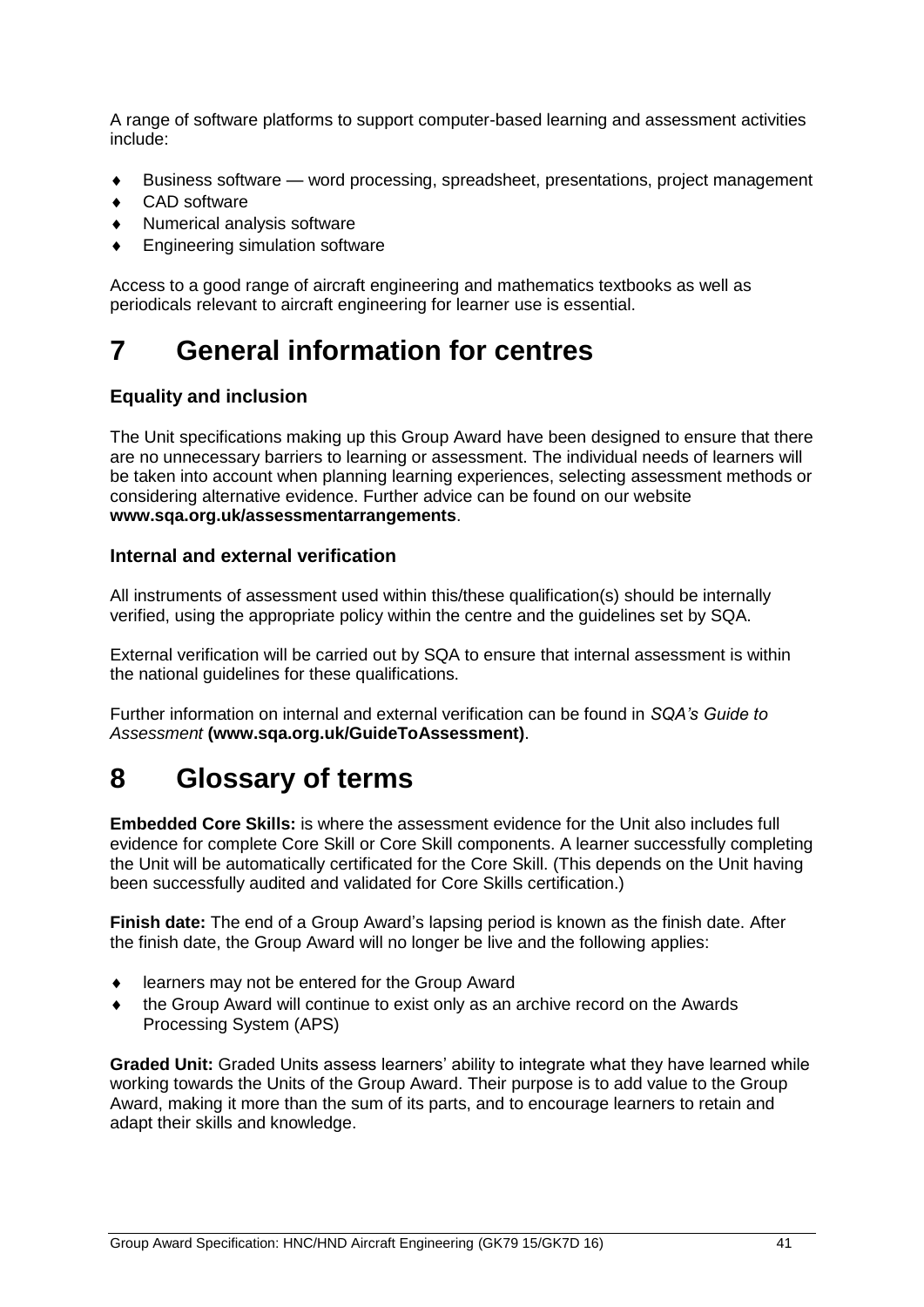**Lapsing date:** When a Group Award is entered into its lapsing period, the following will apply:

- the Group Award will be deleted from the relevant catalogue
- the Group Award specification will remain until the qualification reaches its finish date at which point it will be removed from SQA's website and archived
- no new centres may be approved to offer the Group Award
- centres should only enter learners whom they expect to complete the Group Award during the defined lapsing period

**SQA credit value:** The credit value allocated to a Unit gives an indication of the contribution the Unit makes to an SQA Group Award. An SQA credit value of 1 given to an SQA Unit represents approximately 40 hours of programmed learning, teaching and assessment.

**SCQF:** The Scottish Credit and Qualification Framework (SCQF) provides the national common framework for describing all relevant programmes of learning and qualifications in Scotland. SCQF terminology is used throughout this guide to refer to credits and levels. For further information on the SCQF visit the SCQF website at **[www.scqf.org.uk](http://www.scqf.org.uk/)**.

**SCQF credit points:** SCQF credit points provide a means of describing and comparing the amount of learning that is required to complete a qualification at a given level of the Framework. One National Unit credit is equivalent to 6 SCQF credit points. One National Unit credit at Advanced Higher and one Higher National Unit credit (irrespective of level) is equivalent to 8 SCQF credit points.

**SCQF levels:** The level a qualification is assigned within the framework is an indication of how hard it is to achieve. The SCQF covers 12 levels of learning. HNCs and HNDs are available at SCQF levels 7 and 8 respectively. Higher National Units will normally be at levels 6–9 and Graded Units will be at level 7 and 8. National Qualification Group Awards are available at SCQF levels 2–6 and will normally be made up of National Units which are available from SCQF levels 2–7.

**Subject Unit:** Subject Units contain vocational/subject content and are designed to test a specific set of knowledge and skills.

**Signposted Core Skills:** refers to opportunities to develop Core Skills arise in learning and teaching but are not automatically certificated.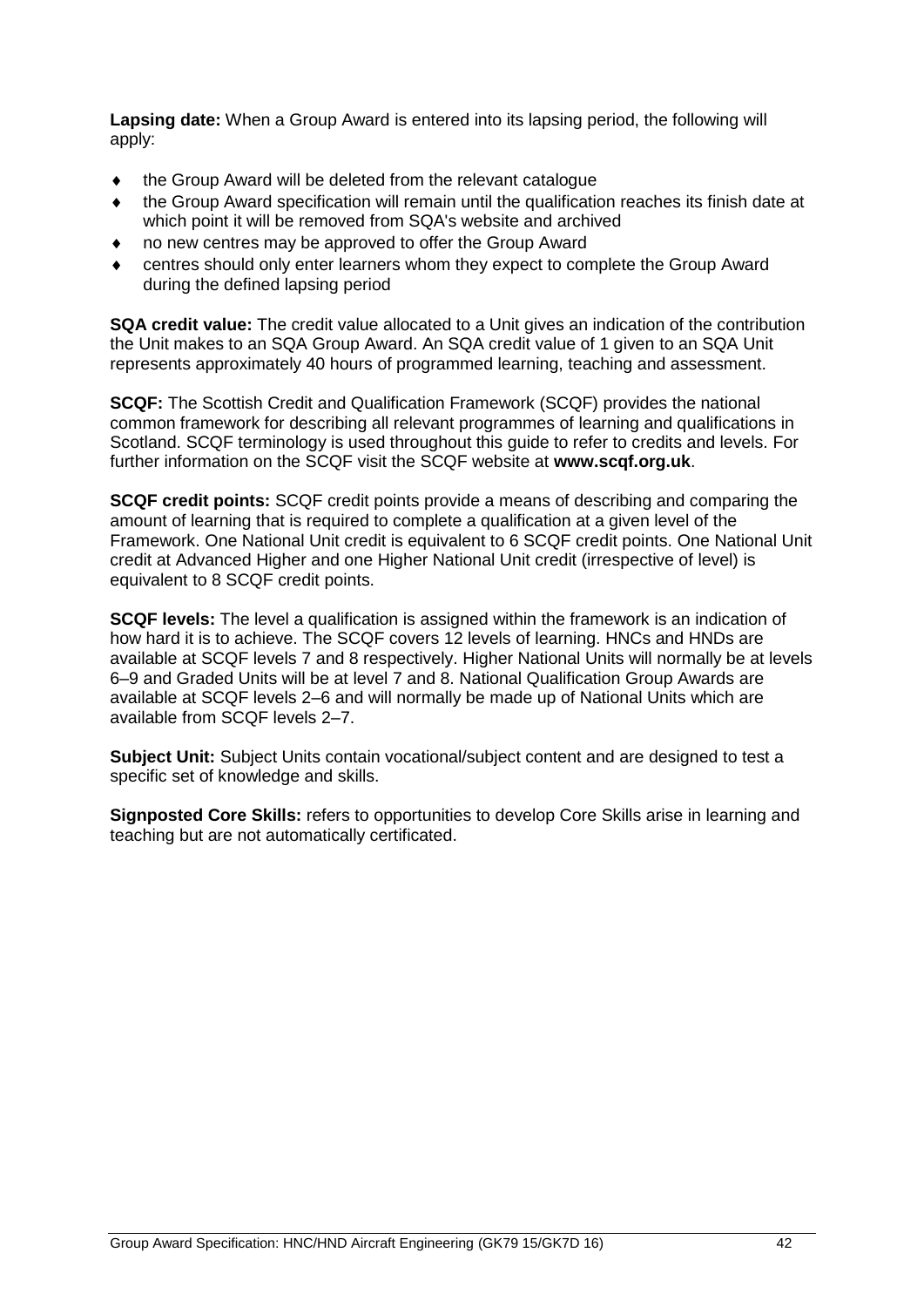# **History of changes**

It is anticipated that changes will take place during the life of the qualification and this section will record these changes. This document is the latest version and incorporates the changes summarised below. Centres are advised to check SQA's APS Navigator to confirm they are using the up to date qualification structure.

**NOTE:** Where a Unit is revised by another Unit:

- No new centres may be approved to offer the Unit which has been revised.
- Centres should only enter learners for the Unit which has been revised where they are expected to complete the Unit before its finish date.

| Version<br><b>Number</b> | <b>Description</b> | <b>Date</b> |
|--------------------------|--------------------|-------------|
|                          |                    |             |
|                          |                    |             |
|                          |                    |             |
|                          |                    |             |
|                          |                    |             |
|                          |                    |             |
|                          |                    |             |
|                          |                    |             |
|                          |                    |             |
|                          |                    |             |
|                          |                    |             |
|                          |                    |             |

### **Acknowledgement**

SQA acknowledges the valuable contribution that Scotland's colleges have made to the development of this qualification.